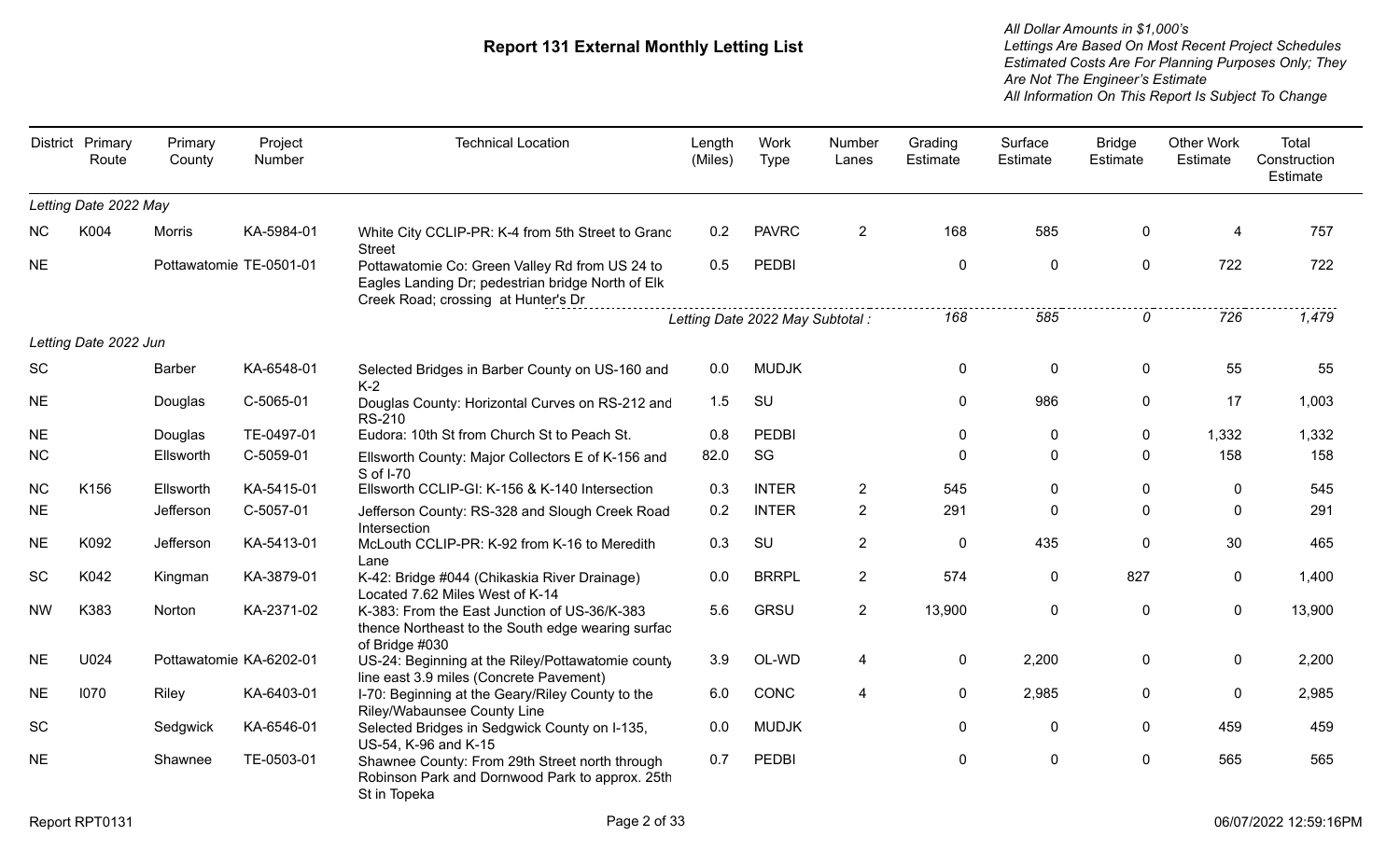|           | District Primary<br>Route | Primary<br>County | Project<br>Number | <b>Technical Location</b>                                                                                                                            | Length<br>(Miles) | Work<br><b>Type</b>              | Number<br>Lanes | Grading<br>Estimate | Surface<br>Estimate | <b>Bridge</b><br>Estimate | <b>Other Work</b><br>Estimate | Total<br>Construction<br>Estimate |
|-----------|---------------------------|-------------------|-------------------|------------------------------------------------------------------------------------------------------------------------------------------------------|-------------------|----------------------------------|-----------------|---------------------|---------------------|---------------------------|-------------------------------|-----------------------------------|
| <b>NW</b> |                           | Smith             | C-5072-01         | Smith County: 2.5 miles N & 1.6 miles E of Claudel<br>over Cedar Creek                                                                               | 0.2               | <b>BRRPL</b>                     |                 | $\mathbf 0$         | $\mathbf 0$         | 600                       | $\mathbf 0$                   | 600                               |
| <b>NC</b> |                           | Statewide         | KA-6094-01        | US-50, K-89, K-15 and K-196 in Harvey, Butler,<br><b>Marion and Reno Counties</b>                                                                    | 0.0               | SG                               | $\mathbf{0}$    | $\mathbf 0$         | 0                   | $\mathbf 0$               | 1,000                         | 1,000                             |
| <b>SE</b> |                           | Statewide         | KA-6495-01        | City of Gridley (Coffey County) and City of Madison<br>(Greenwood County)                                                                            | 0.0               | <b>SPECL</b>                     |                 | $\mathbf 0$         | 0                   | $\mathbf 0$               | 125                           | 125                               |
| <b>SE</b> |                           | Statewide         | KA-6496-01        | City of Baxter Springs (Cherokee County), City of<br>Chetopa and Oswego (Labette County)                                                             | 0.0               | <b>SPECL</b>                     |                 | $\mathbf 0$         | $\pmb{0}$           | $\mathbf 0$               | 188                           | 188                               |
| <b>NE</b> | 1070                      | Wabaunsee         | KA-6405-01        | I-70: Beginning at the Riley/Wabaunsee County<br>Line to 0.38 Miles East of Junction I-70/K-30                                                       | 19.4              | CONC                             | 4               | $\mathbf 0$         | 9,700               | $\mathbf 0$               | 0                             | 9,700                             |
| <b>NE</b> | K032                      | Wyandotte         | KA-3079-01        | Bridges #104 & #105 on K-32 in Wyandotte County<br>located at the K-32/Turner Diagonal/Kaw Drive<br>intersection (K-32 eastbound and westbound lanes | 0.0               | <b>BRRPL</b>                     | 4               | 3,439               | 2,177               | 12,764                    | $\mathbf 0$                   | 18,380                            |
| <b>NE</b> | U073                      | Wyandotte         | KA-5241-01        | WY and LV Co.: US-73 & Parallel Pkwy                                                                                                                 | 0.7               | <b>INTER</b>                     | 4               | 8,736               | $\mathbf 0$         | $\mathbf 0$               | $\mathbf{0}$                  | 8,736                             |
| <b>NE</b> | K032                      | Wyandotte         | KA-6533-01        | K-32: Beginning at Bridges #104 & #105 located at<br>the K-32/Turner Diagonal/Kaw Drive intersection<br>East to S. 55th Street                       | 0.9               | <b>PATCH</b>                     | 4               | $\mathbf 0$         | $\mathbf 0$         | $\mathbf 0$               | 850                           | 850                               |
|           |                           |                   |                   |                                                                                                                                                      |                   | Letting Date 2022 Jun Subtotal : |                 | 27,485              | 18,483              | 14,190                    | 4,779                         | 64,937                            |
|           | Letting Date 2022 Jul     |                   |                   |                                                                                                                                                      |                   |                                  |                 |                     |                     |                           |                               |                                   |
| <b>NE</b> |                           | Atchison          | C-5110-01         | Atchison County: 1.3 mi N & 0.5 mi E of Cummings<br>over Stranger Creek                                                                              | 0.2               | <b>BRRPL</b>                     |                 | $\mathbf 0$         | $\mathbf 0$         | 831                       | 0                             | 831                               |
| <b>NE</b> | U075                      | <b>Brown</b>      | KA-6567-01        | US-75: Beginning at the Jackson/Brown County<br>Line, North to 0.25 Miles South of 260th Road                                                        | 16.7              | <b>MILOV</b>                     | $\overline{2}$  | $\mathbf 0$         | 5,718               | $\mathbf 0$               | $\mathbf{0}$                  | 5,718                             |
| <b>NE</b> | K020                      | <b>Brown</b>      | KA-6571-01        | K-20: Beginning at Junction US-75/K-20, East to<br>the West City Limits of Horton                                                                    | 10.4              | <b>MILOV</b>                     | $\overline{2}$  | $\mathbf 0$         | 1,916               | $\mathbf 0$               | $\mathbf{0}$                  | 1,916                             |
| SC        | U054                      | <b>Butler</b>     | KA-6523-01        | US-54: Bridge #134 located 5.59 Miles East of<br>West Junction US-77/US-54                                                                           | 0.0               | <b>BRRPR</b>                     | 4               | $\mathbf 0$         | 0                   | 100                       | $\mathbf{0}$                  | 100                               |
| <b>SE</b> |                           | Crawford          | C-5067-01         | Crawford County: RS-174 from K-126 to US-160                                                                                                         | 4.0               | <b>GRSU</b>                      | $\overline{2}$  | 154                 | 0                   | $\mathbf 0$               | 30                            | 185                               |
| <b>NW</b> | U183Y                     | <b>Ellis</b>      | KA-6576-01        | US-183Y: Beginning at Junction US-183/US-183Y,<br>North to the I-70/US-183 Bypass (Exit 157)                                                         | 4.9               | <b>MILOV</b>                     | $\overline{2}$  | $\mathbf 0$         | 1,468               | $\mathbf{0}$              | $\Omega$                      | 1,468                             |
| <b>NW</b> | U183                      | <b>Ellis</b>      | KA-6577-01        | US-183: Beginning at the Ellis/Rush County Line,<br>North to Junction US-183B/US-183                                                                 | 11.4              | <b>MILOV</b>                     | $\overline{2}$  | $\mathbf 0$         | 3,411               | $\mathbf 0$               | $\mathbf{0}$                  | 3,411                             |
| <b>NW</b> | K247                      | Ellis             | KA-6578-01        | K-247: Beginning at the North City Limits of Ellis,<br>North to Junction I-70/K-247                                                                  | 0.1               | <b>MILOV</b>                     | 4               | 0                   | 102                 | $\mathbf 0$               | $\mathbf 0$                   | 102                               |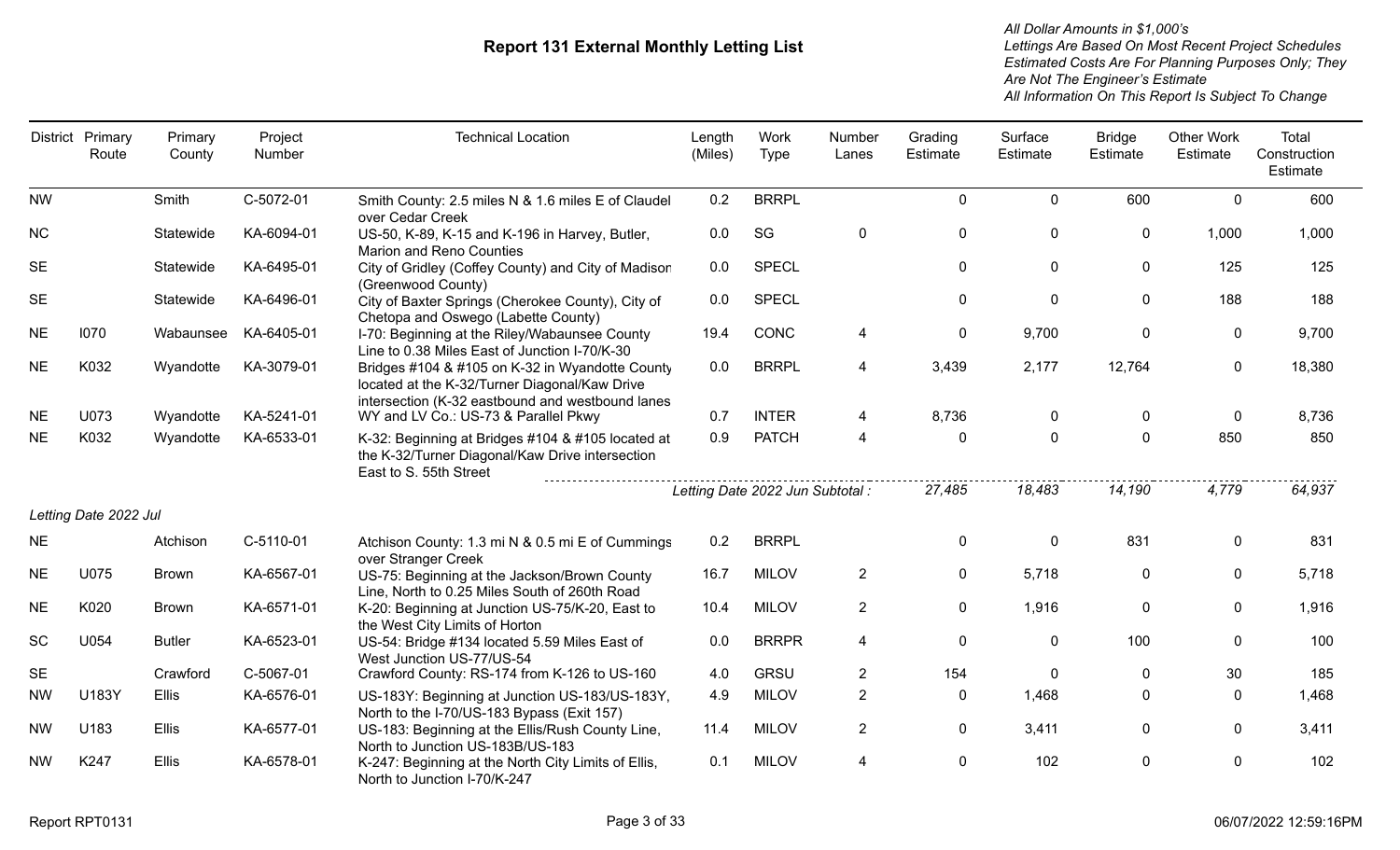|           | District Primary<br>Route | Primary<br>County | Project<br>Number | <b>Technical Location</b>                                                                                                                                                                                    | Length<br>(Miles) | Work<br><b>Type</b> | Number<br>Lanes | Grading<br>Estimate | Surface<br>Estimate | <b>Bridge</b><br>Estimate | <b>Other Work</b><br>Estimate | Total<br>Construction<br>Estimate |
|-----------|---------------------------|-------------------|-------------------|--------------------------------------------------------------------------------------------------------------------------------------------------------------------------------------------------------------|-------------------|---------------------|-----------------|---------------------|---------------------|---------------------------|-------------------------------|-----------------------------------|
| <b>NC</b> | K141                      | Ellsworth         | KA-6657-01        | K-141: Beginning at Junction K-4/K-141, North to                                                                                                                                                             | 13.5              | <b>SEAL</b>         | $\overline{2}$  | $\mathbf 0$         | 471                 | $\mathbf 0$               | $\Omega$                      | 471                               |
| <b>SW</b> | U400                      | Ford              | KA-6674-01        | Junction K-140/K-141<br>US-400: Beginning at the East City Limits of Ford,<br>East to the Ford/Kiowa County Line                                                                                             | 11.7              | <b>SEAL</b>         | $\overline{2}$  | $\pmb{0}$           | 584                 | $\mathbf{0}$              | 0                             | 584                               |
| <b>NW</b> | 1070                      | Gove              | KA-6522-01        | 1-70: Beginning at the Logan/Gove County Line to 1<br>Miles West of the K-23 Spur                                                                                                                            | 19.2              | 3.5OL               | 4               | $\mathbf 0$         | 13,500              | $\mathbf{0}$              | 0                             | 13,500                            |
| <b>SC</b> | U160                      | Harper            | KA-6547-01        | US-160: Beginning at the East City Limits of Harpe<br>to the Harper/Sumner County Line                                                                                                                       | 11.9              | <b>CRRPR</b>        | $\overline{2}$  | $\mathbf 0$         | 0                   | $\mathbf 0$               | 85                            | 85                                |
| <b>NE</b> | U075                      | Jackson           | KA-6566-01        | US-75: Beginning at West 5th in Holton, North to<br>the Jackson/Brown County Line                                                                                                                            | 13.4              | <b>MILOV</b>        | $\overline{2}$  | $\mathbf 0$         | 4,740               | $\mathbf 0$               | $\mathbf 0$                   | 4,740                             |
| <b>NE</b> | K079                      | Jackson           | KA-6569-01        | K-79: Beginning at Junction K-16/K-79, North to the<br>South City Limits of Circleville                                                                                                                      | 3.6               | <b>MILOV</b>        | $\overline{2}$  | 0                   | 659                 | $\mathbf{0}$              | 0                             | 659                               |
| <b>NE</b> | K016                      | Jackson           | KA-6570-01        | K-16: Beginning at the Jackson/Pottawatomie<br>County Line, East to Junction US-75/K-16                                                                                                                      | 15.3              | <b>MILOV</b>        | $\overline{2}$  | 0                   | 2,743               | $\mathbf{0}$              | 0                             | 2,743                             |
| <b>NE</b> |                           | Jefferson         | KA-6643-01        | KA-6644-01: K-16 in Jefferson County beginning at<br>the Jackson/Jefferson County Line, East to West<br>Junction K-4/K-16. KA-6645-01: K-16 in Jefferson<br>County beginning at East Junction K-4/K-16, East | 16.0              | <b>SEAL</b>         | $\overline{2}$  | $\mathbf 0$         | 2,399               | $\mathbf{0}$              | 0                             | 2,399                             |
| <b>NC</b> | U036                      | Jewell            | KA-6572-01        | US-36: Beginning at the Smith/Jewell County Line,<br>East to West Junction K-128/US-36                                                                                                                       | 8.5               | <b>MILOV</b>        | $\overline{2}$  | 0                   | 2,012               | $\mathbf 0$               | $\mathbf 0$                   | 2,012                             |
| <b>NC</b> | K112                      | Jewell            | KA-6573-01        | K-112: Beginning at Junction US-36/K-112, North to<br>the South City Limits of Esbon                                                                                                                         | 2.5               | O-LAY               | $2^{\circ}$     | $\mathbf 0$         | 435                 | $\mathbf{0}$              | $\mathbf{0}$                  | 435                               |
| <b>NE</b> |                           | Johnson           | N-0697-01         | Westwood: W 47th Avenue from west of Mission<br>Road to US-169 (Rainbow Blvd)                                                                                                                                | 0.5               | GRSU                | 3               | 1,822               | 0                   | $\Omega$                  | $\mathbf{0}$                  | 1,822                             |
| SW        | K025                      | Kearny            | KA-6673-01        | K-25: Beginning at Junction US-50/K-25, North to<br>the Kearny/Wichita County Line                                                                                                                           | 22.1              | <b>SEAL</b>         | $\overline{2}$  | $\pmb{0}$           | 2,539               | 0                         | 0                             | 2,539                             |
| <b>NW</b> | 1070                      | Logan             | KA-6521-01        | I-70: Beginning at the Logan/Thomas County Line 1<br>the Logan/Gove County Line                                                                                                                              | 0.8               | 3.5OL               | 4               | 0                   | 566                 | $\mathbf 0$               | 0                             | 566                               |
| <b>NE</b> | K130                      | Lyon              | KA-6649-01        | K-130: Beginning at the North City Limits of<br>Hartford, North to Junction I-35/K-130                                                                                                                       | 7.8               | <b>SEAL</b>         | $\overline{2}$  | 0                   | 586                 | 0                         | $\mathbf{0}$                  | 586                               |
| <b>NC</b> | U056                      | McPherson         | KA-6574-01        | US-56: Beginning at the McPherson/Rice County<br>Line, East to Junction K-153/US-56                                                                                                                          | 13.2              | <b>MILOV</b>        | $\overline{2}$  | $\pmb{0}$           | 4,947               | $\mathbf{0}$              | $\mathbf{0}$                  | 4,947                             |
| SW        | K023                      | Meade             | KA-6675-01        | K-23: Beginning at the Kansas/Oklahoma State<br>Line, North to the South City Limits of Meade                                                                                                                | 26.0              | <b>SEAL</b>         | $\overline{2}$  |                     | 909                 | $\Omega$                  | 0                             | 909                               |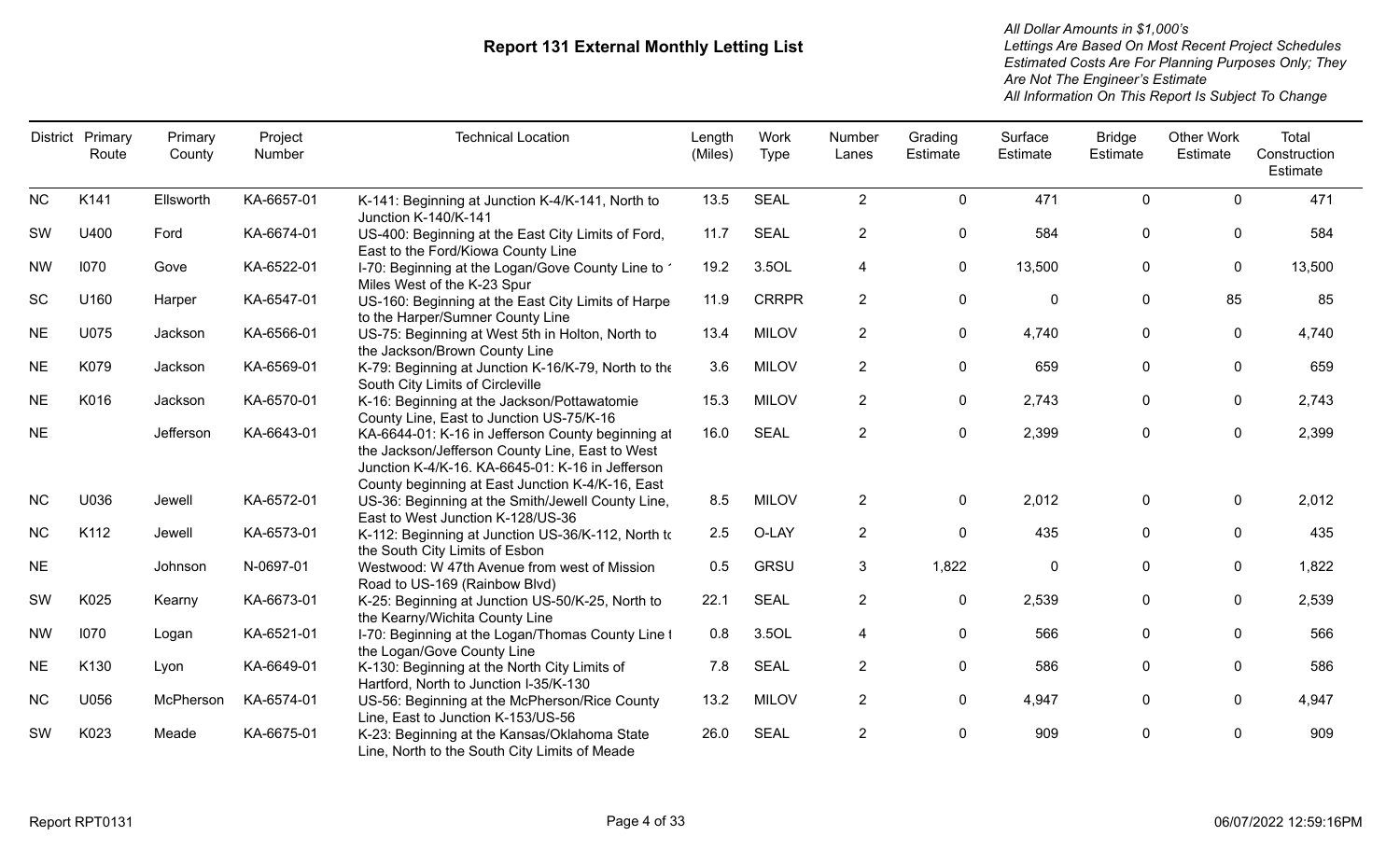|           | District Primary<br>Route | Primary<br>County       | Project<br>Number | <b>Technical Location</b>                                                                                                                                                                                  | Length<br>(Miles) | Work<br>Type | Number<br>Lanes | Grading<br>Estimate | Surface<br>Estimate | <b>Bridge</b><br>Estimate | <b>Other Work</b><br>Estimate | Total<br>Construction<br>Estimate |
|-----------|---------------------------|-------------------------|-------------------|------------------------------------------------------------------------------------------------------------------------------------------------------------------------------------------------------------|-------------------|--------------|-----------------|---------------------|---------------------|---------------------------|-------------------------------|-----------------------------------|
| <b>SE</b> |                           | Montgomery C-5060-01    |                   | Montgomery County: Peter Pan Road from<br>Independence City Limit to 4600 Road, including<br>intersection of Peter Pan Road and Oak Street                                                                 | 0.8               | <b>GRSU</b>  | $2^{\circ}$     | 584                 | $\mathbf 0$         | $\Omega$                  | $\Omega$                      | 584                               |
| <b>SE</b> |                           | Montgomery TE-0491-01   |                   | Coffeyville: US-166 from Cline Rd east approx. 116<br>feet to abandoned rail line and north to 4th Street,<br>various sidewalk locations along SRTS routes                                                 | 2.4               | <b>PEDBI</b> |                 | $\mathbf 0$         | $\pmb{0}$           | $\mathbf 0$               | 1,457                         | 1,457                             |
| <b>NE</b> |                           | Osage                   | KA-6646-01        | KA-6647-01: K-68 in Osage County beginning at<br>Junction US-75/K-68, East to Junction K-268/K-68.<br>KA-6648-01: K-368 in Osage County beginning at<br>Junction K-268/K-368, North to Junction East 229th | 12.4              | <b>SEAL</b>  | $\overline{2}$  | $\mathbf{0}$        | 559                 | 0                         | 0                             | 559                               |
| <b>NE</b> |                           | Osage                   | TE-0481-01        | Osage City: MOPAC ROW from WCL to 5th St,<br>south to Holliday St, east to 8th St, north to Lakin<br>St, east to 9th St, north to MOPAC ROW, east to<br><b>ECL</b>                                         | 2.5               | <b>PEDBI</b> |                 | $\mathbf 0$         | $\mathbf 0$         | $\mathbf 0$               | 1,893                         | 1,893                             |
| <b>NC</b> | U081                      | Ottawa                  | KA-6575-01        | US-81: Beginning 0.7 Miles North of K-106<br>(Southbound), North to the Ottawa/Cloud County<br>Line                                                                                                        | 12.4              | <b>MILOV</b> | 4               | $\mathbf 0$         | 4,061               | 0                         | $\mathbf 0$                   | 4,061                             |
| <b>NE</b> | K016                      | Pottawatomie KA-6568-01 |                   | K-16: Beginning at South Junction K-63/K-16, East<br>to the Pottawatomie/Jackson County Line                                                                                                               | 2.0               | <b>MILOV</b> | $\overline{2}$  | $\mathbf 0$         | 399                 | $\mathbf 0$               | $\mathbf 0$                   | 399                               |
| <b>NE</b> | K016                      | Pottawatomie KA-6641-01 |                   | K-16: Beginning at North Junction K-99/K-16, East<br>to North Junction K-63/K-16                                                                                                                           | 19.2              | <b>SEAL</b>  | $\overline{2}$  | $\mathbf 0$         | 2,693               | $\mathbf 0$               | $\mathbf 0$                   | 2,693                             |
| <b>NE</b> | K063                      | Pottawatomie KA-6642-01 |                   | K-63: Beginning at North Junction K-16/K-63, North<br>to the Pottawatomie/Nemaha County Line                                                                                                               | 8.0               | SU           | $\overline{2}$  | $\mathbf 0$         | 598                 | $\boldsymbol{0}$          | 0                             | 598                               |
| SC        | K061                      | Pratt                   | KA-6581-01        | K-61: Beginning 0.692 Miles North of Maple Street<br>(City of Pratt), North to the Pratt/Reno County Line                                                                                                  | 16.9              | <b>MILOV</b> | $\overline{2}$  | $\mathbf 0$         | 4,234               | $\mathbf 0$               | $\mathbf 0$                   | 4,234                             |
| <b>SC</b> | U050                      | Reno                    | KA-6580-01        | US-50: Beginning at West Junction K-61/US-50<br>(2L/4L Divide), East 4.712 Miles (to PCCP)                                                                                                                 | 4.7               | <b>MILOV</b> | 4               | $\mathbf 0$         | 3,770               | $\mathbf{0}$              | $\mathbf{0}$                  | 3,770                             |
| SC        | K061                      | Reno                    | KA-6582-01        | K-61: Beginning at the Pratt/Reno County Line,<br>North to the South Edge Wearing Surface of the<br>North Fork Ninnescah River Bridge #148                                                                 | 17.9              | <b>MILOV</b> | $\overline{2}$  | $\mathbf 0$         | 4,472               | $\mathbf 0$               | $\mathbf 0$                   | 4,472                             |
| <b>SC</b> |                           | Rice                    | C-5063-01         | Rice County: Major Collectors East of K-14 & North<br>of US-56                                                                                                                                             | 72.0              | SG           |                 | $\mathbf 0$         | 0                   | $\mathbf 0$               | 110                           | 110                               |
| <b>SC</b> | K004                      | Rush                    | KA-6552-01        | K-4: Beginning at the Ness/Rush county line to the<br>K-4/U.S. 183 junction                                                                                                                                | 21.5              | <b>CRRPR</b> | $\overline{2}$  | $\mathbf 0$         | $\mathbf{0}$        | $\mathbf 0$               | 85                            | 85                                |
| <b>NW</b> | K232                      | Russell                 | KA-6667-01        | K-232: Beginning at the Russell/Lincoln County<br>Line, North to Junction K-15/K-232                                                                                                                       | 9.0               | <b>SEAL</b>  | $\overline{2}$  | $\mathbf 0$         | 314                 | $\mathbf 0$               | 0                             | 314                               |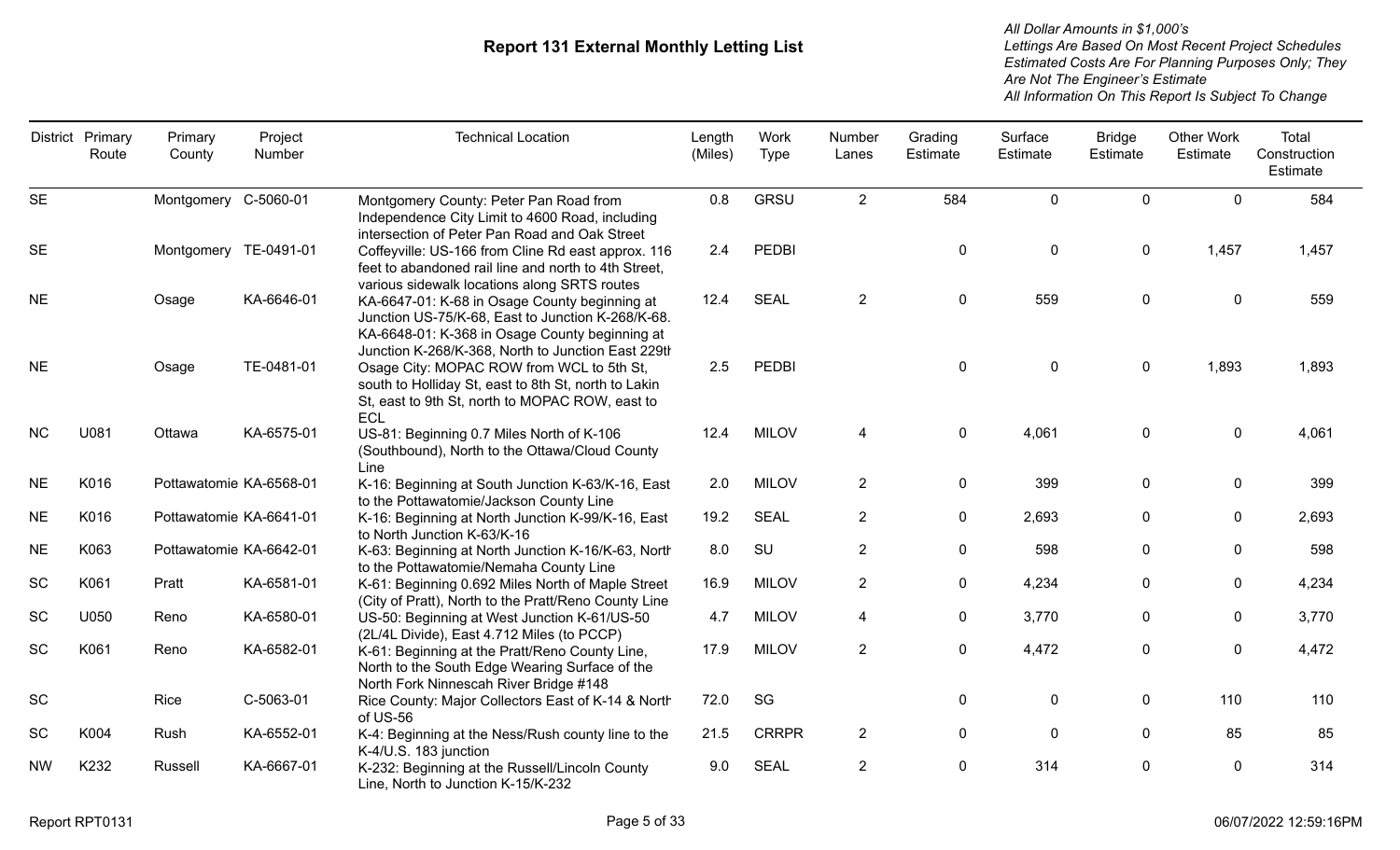|           | District Primary<br>Route | Primary<br>County | Project<br>Number | <b>Technical Location</b>                                                                                                                                                                                                                               | Length<br>(Miles) | Work<br><b>Type</b>              | Number<br>Lanes | Grading<br>Estimate | Surface<br>Estimate | <b>Bridge</b><br>Estimate | <b>Other Work</b><br>Estimate | Total<br>Construction<br>Estimate |
|-----------|---------------------------|-------------------|-------------------|---------------------------------------------------------------------------------------------------------------------------------------------------------------------------------------------------------------------------------------------------------|-------------------|----------------------------------|-----------------|---------------------|---------------------|---------------------------|-------------------------------|-----------------------------------|
| <b>SW</b> | K096                      | Scott             | KA-3258-01        | K-96: From the west city limits of Scott City, east<br>to the beginning of existing PCCP at Church St.<br>and from the east end of existing PCCP (near<br>College St.), east to the east city limits of Scott                                           | 0.8               | <b>PAVRC</b>                     | 4               | $\mathbf 0$         | $\pmb{0}$           | $\mathbf 0$               | 5,402                         | 5,402                             |
| SW        |                           | Stanton           | C-5068-01         | <b>Stanton County: All Major Collectors</b>                                                                                                                                                                                                             | 126.9             | SG                               |                 | 0                   | 0                   | $\mathbf 0$               | 96                            | 96                                |
| <b>SE</b> |                           | Statewide         | KA-6258-01        | Routes: K-33, US-59 and K-68. Counties: Franklin,<br>Anderson, Douglas, Miami and Osage                                                                                                                                                                 | 0.0               | SG                               |                 | $\mathbf 0$         | $\Omega$            | $\mathbf{0}$              | 295                           | 295                               |
| <b>NW</b> |                           | Statewide         | KA-6265-01        | Routes: K-211, K-212, K-216, K-23, K-23A and<br>K-23S. Counties: Gove, Sheridan, Logan and Trego                                                                                                                                                        | 0.0               | SG                               |                 | $\pmb{0}$           | $\mathbf 0$         | $\mathbf 0$               | 265                           | 265                               |
| SC        | K015                      | Statewide         | KA-6554-01        | KA-6555-01: K-15 in Cowley County beginning at<br>the East City limits of Udall, North to the<br>Cowley/Sumner County Line KA-6556-01: K-15 in<br>Sumner County beginning at the Cowley/Sumner                                                          | 8.9               | <b>CRRPR</b>                     | $\overline{2}$  | $\pmb{0}$           | $\mathbf 0$         | $\mathbf 0$               | 74                            | 74                                |
| <b>SC</b> | U183                      | Statewide         | KA-6597-01        | U.S. 183 in Comanche and Kiowa KA-6598-01:<br>from the north U.S. 54/U.S. 160 junction north to<br>the Comanche/Kiowa county line & KA-6599-01:                                                                                                         | 22.6              | <b>CRRPR</b>                     | $\overline{2}$  | $\mathbf 0$         | $\pmb{0}$           | $\mathbf 0$               | 204                           | 204                               |
| <b>NC</b> |                           | Statewide         | KA-6650-01        | U.S. 183: from the Comanche/Kiowa county line<br>KA-6652-01: K-189 in Cloud County. KA-6653-01:<br>K-244S in Geary County. KA-6654-01: K-209 in<br>Dickinson County. KA-6655-01: K-209 in Morris                                                        | 4.2               | <b>MILOV</b>                     | $\overline{2}$  | $\mathbf 0$         | 834                 | $\mathbf{0}$              | $\mathbf 0$                   | 834                               |
| <b>SW</b> | U160                      | Statewide         | KA-6670-01        | County. (Please see Project Authorization Notes fo<br>KA-6671-01: US-160 in Grant County beginning at<br>the Grant/Stanton County Line, East to the West<br>City Limits of Ulysses. KA-6672-01: US-160 in<br>Stanton County beginning at North Junction | 21.4              | <b>SEAL</b>                      | $\overline{2}$  | $\mathbf 0$         | 1,710               | $\mathbf 0$               | $\mathbf 0$                   | 1,710                             |
| <b>NW</b> |                           | Trego             | KA-6661-01        | KA-6662-01: US-40B1 Trego County. KA-6663-01:<br>US-283 Trego County. KA-6664-01: K-198 Trego<br>County. KA-6665-01: K-147 Trego County                                                                                                                 | 3.3               | <b>MILOV</b>                     | $\overline{2}$  | $\pmb{0}$           | 989                 | $\mathbf 0$               | 0                             | 989                               |
| <b>NW</b> | K147                      | Trego             | KA-6666-01        | K-147: Beginning at the Ness/Trego County Line,<br>North to end of K-147                                                                                                                                                                                | 22.0              | <b>SEAL</b>                      | $\overline{2}$  | $\mathbf 0$         | 770                 | $\mathbf 0$               | 0                             | 770                               |
| SW        | K096                      | Wichita           | KA-3274-01        | K-96: From Indian St. to Water St in Leoti                                                                                                                                                                                                              | 0.9               | SU                               | $\overline{2}$  | $\mathbf 0$         | 5,419               | 0                         | 0                             | 5,419                             |
|           |                           |                   |                   | .                                                                                                                                                                                                                                                       |                   | Letting Date 2022 Jul Subtotal : |                 | 2,560               | 80,524              | 931                       | 9,997                         | 94,012                            |
|           | Letting Date 2022 Aug     |                   |                   |                                                                                                                                                                                                                                                         |                   |                                  |                 |                     |                     |                           |                               |                                   |
| SC        | U281                      | Barton            | KA-6605-01        | US-281: Beginning at North Junction US-281/K-4,<br>North to the Barton/Russell County Line                                                                                                                                                              | 11.1              | <b>MILOV</b>                     | $\overline{2}$  | $\mathbf 0$         | 2,757               | $\mathbf 0$               | 0                             | 2,757                             |
|           | Report RPT0131            |                   |                   | Page 6 of 33                                                                                                                                                                                                                                            |                   |                                  |                 |                     |                     |                           |                               | 06/07/2022 12:59:16PM             |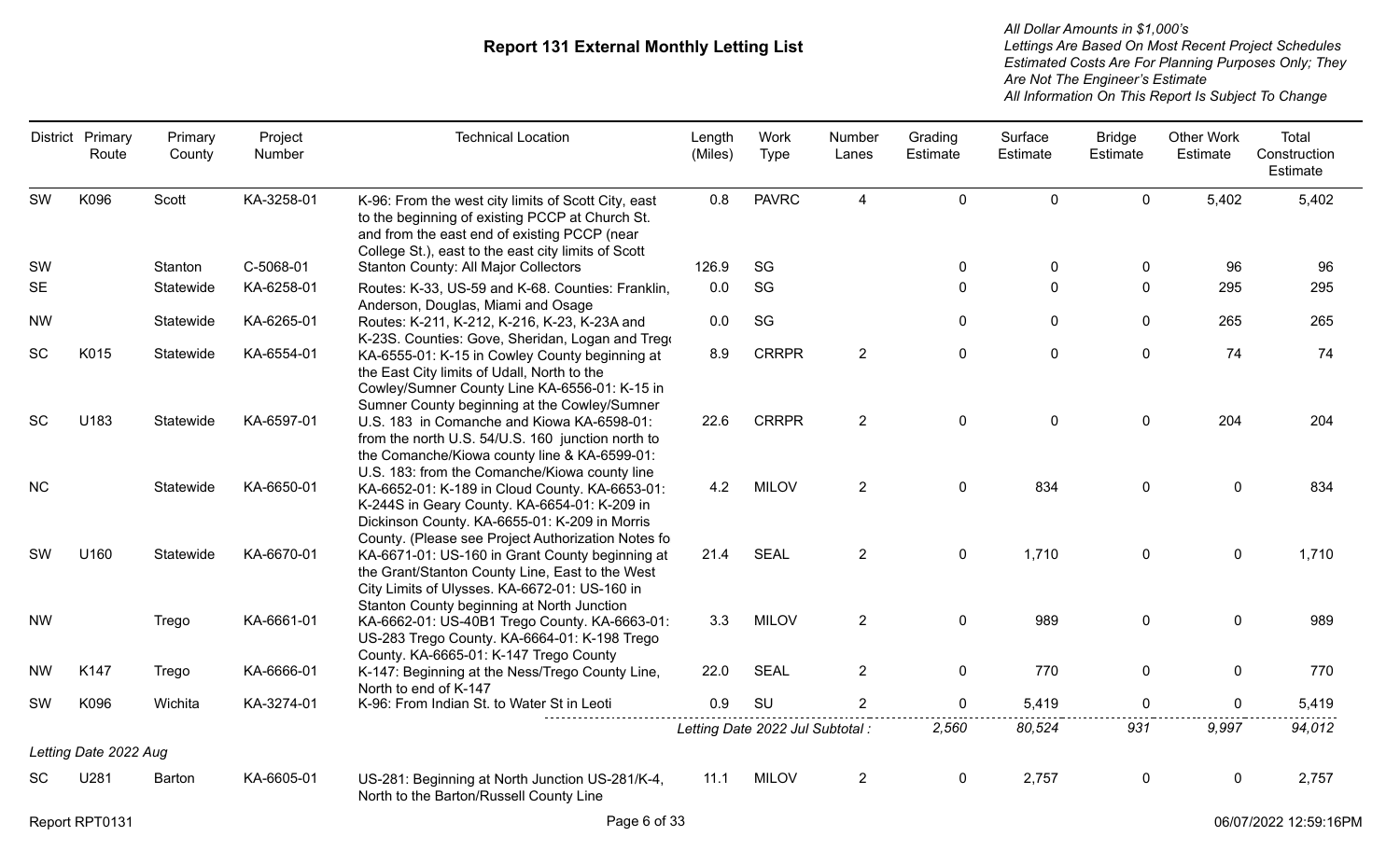|           | District Primary<br>Route | Primary<br>County     | Project<br>Number | <b>Technical Location</b>                                                                                                                                                         | Length<br>(Miles) | Work<br>Type | Number<br>Lanes | Grading<br>Estimate | Surface<br>Estimate | <b>Bridge</b><br>Estimate | <b>Other Work</b><br>Estimate | Total<br>Construction<br>Estimate |
|-----------|---------------------------|-----------------------|-------------------|-----------------------------------------------------------------------------------------------------------------------------------------------------------------------------------|-------------------|--------------|-----------------|---------------------|---------------------|---------------------------|-------------------------------|-----------------------------------|
| <b>SE</b> | U166B                     | Chautauqua KA-6596-01 |                   | US-166B: Beginning at Junction US-166/US-166B,<br>East to the West City Limits of Sedan. Beginning at<br>the South City Limits of Sedan, East to South<br>Junction US-166/US-166B | 6.5               | <b>MILOV</b> | 2               | $\mathbf 0$         | 1,205               | $\Omega$                  | $\Omega$                      | 1,205                             |
| <b>SE</b> | K099                      | Chautauqua KA-6600-01 |                   | K-99: Beginning at the Oklahoma/Kansas State<br>Line, North to South Junction US-166/US-166B                                                                                      | 5.9               | <b>MILOV</b> | $\overline{2}$  | $\boldsymbol{0}$    | 1,084               | 0                         | 0                             | 1,084                             |
| <b>SE</b> | U069B2                    | Crawford              | KA-5985-01        | Arma CCLIP-PR: US-69B2 from Washington Street<br>to North City Limits                                                                                                             | 0.4               | <b>PAVRC</b> | $\overline{2}$  | 730                 | 0                   | $\mathbf 0$               | 29                            | 759                               |
| <b>NC</b> | U056                      | Dickinson             | KA-6591-01        | US-56: Beginning at Junction US-77/US-36, East to<br>the Dickinson/Morris County Line                                                                                             | 0.1               | <b>MILOV</b> | 4               | $\mathbf 0$         | 28                  | $\Omega$                  | $\Omega$                      | 28                                |
| <b>NE</b> | U036                      | Doniphan              | KA-6588-01        | US-36: Beginning at the 4L/4L Divide, East to the<br>Kansas/Missouri State Line                                                                                                   | 4.3               | 3.0OL        | 4               | $\mathbf 0$         | 5,063               | $\mathbf{0}$              | $\mathbf{0}$                  | 5,063                             |
| SC        | U056                      | Edwards               | KA-6604-01        | US-56: Beginning at the North City Limits of<br>Kinsley, East to the Edwards/Pawnee County Line                                                                                   | 6.6               | <b>MILOV</b> | $\overline{2}$  | $\mathbf 0$         | 1,487               | $\mathbf{0}$              | 0                             | 1,487                             |
| SW        | U400                      | Ford                  | KA-6534-01        | Bridge #077: Located 8 Miles East of the Gray/Ford<br><b>County Line</b>                                                                                                          | 0.0               | <b>BR</b>    | $\overline{2}$  | $\mathbf 0$         | 0                   | 160                       | 0                             | 160                               |
| SW        |                           | Gray                  | C-5062-01         | Gray County: RS-286 (S Rd) from 11 Rd to 12 Rd<br>and RS-286 (11 Rd) from S Rd to Ingalls, RS-1452<br>from US-50 to RS-949                                                        | 16.0              | GR           | $\overline{2}$  | 973                 | 0                   | $\boldsymbol{0}$          | 0                             | 973                               |
| <b>SE</b> | U400                      | Greenwood             | KA-6594-01        | US-400: Beginning at East Junction K-99/US-400,<br>East to the Greenwood/Wilson County Line                                                                                       | 15.2              | 3.0OL        | $\overline{2}$  | $\mathbf 0$         | 6,222               | 0                         | 0                             | 6,222                             |
| <b>SE</b> | U054                      | Greenwood             | KA-6595-01        | US-54: Beginning at the Butler/Greenwood County,<br>East to West Junction K-99/US-54                                                                                              | 16.1              | O-LAY        | $\overline{2}$  | $\mathbf 0$         | 3,619               | 0                         | 0                             | 3,619                             |
| SW        |                           | Hodgeman              | C-5121-01         | Hodgeman County: RS 255, RS 948, and RS 1591                                                                                                                                      | 4.0               | <b>PAVMK</b> |                 | 0                   | 0                   | $\mathbf{0}$              | 84                            | 84                                |
| <b>NC</b> | U036                      | Jewell                | KA-6587-01        | US-36: Beginning at the East City Limits of<br>Mankato, to 4.6 Miles East of East Junction<br>K-14/US-36                                                                          | 8.9               | <b>MILOV</b> | $\overline{2}$  | $\mathbf 0$         | 1,783               | $\Omega$                  | $\Omega$                      | 1,783                             |
| <b>NE</b> | 1435                      | Johnson               | KA-5500-02        | I-435: Beginning at Junction K-10/I-435 thence<br>North to Midland Drive                                                                                                          | 4.0               | <b>GDFC</b>  | 6               | $\mathbf 0$         | 0                   | $\mathbf 0$               | 314                           | 314                               |
| <b>NE</b> | 1635                      | Johnson               | KA-5501-02        | I-635: Beginning at Foster Street thence North to<br>the Wyandotte/Johnson County Line                                                                                            | 0.6               | <b>GDFC</b>  | 4               | $\mathbf{0}$        | $\mathbf{0}$        | $\mathbf{0}$              | 75                            | 75                                |
| <b>NE</b> |                           | Johnson               | N-0703-01         | Gardner: S Center Street bridge over BNSF and<br>west side of N Center Street from W Shawnee<br><b>Street to W McKinley Street</b>                                                | 0.3               | <b>PEDBI</b> |                 | 0                   | 0                   | $\mathbf 0$               | 337                           | 337                               |
| <b>SW</b> | K096                      | Lane                  | KA-6607-01        | K-96: Beginning at the Scott/Lane County Line,<br>East to the West City Limits of Dighton                                                                                         | 11.4              | OL-SH        | $\overline{2}$  | $\mathbf 0$         | 3,992               | $\Omega$                  | 0                             | 3,992                             |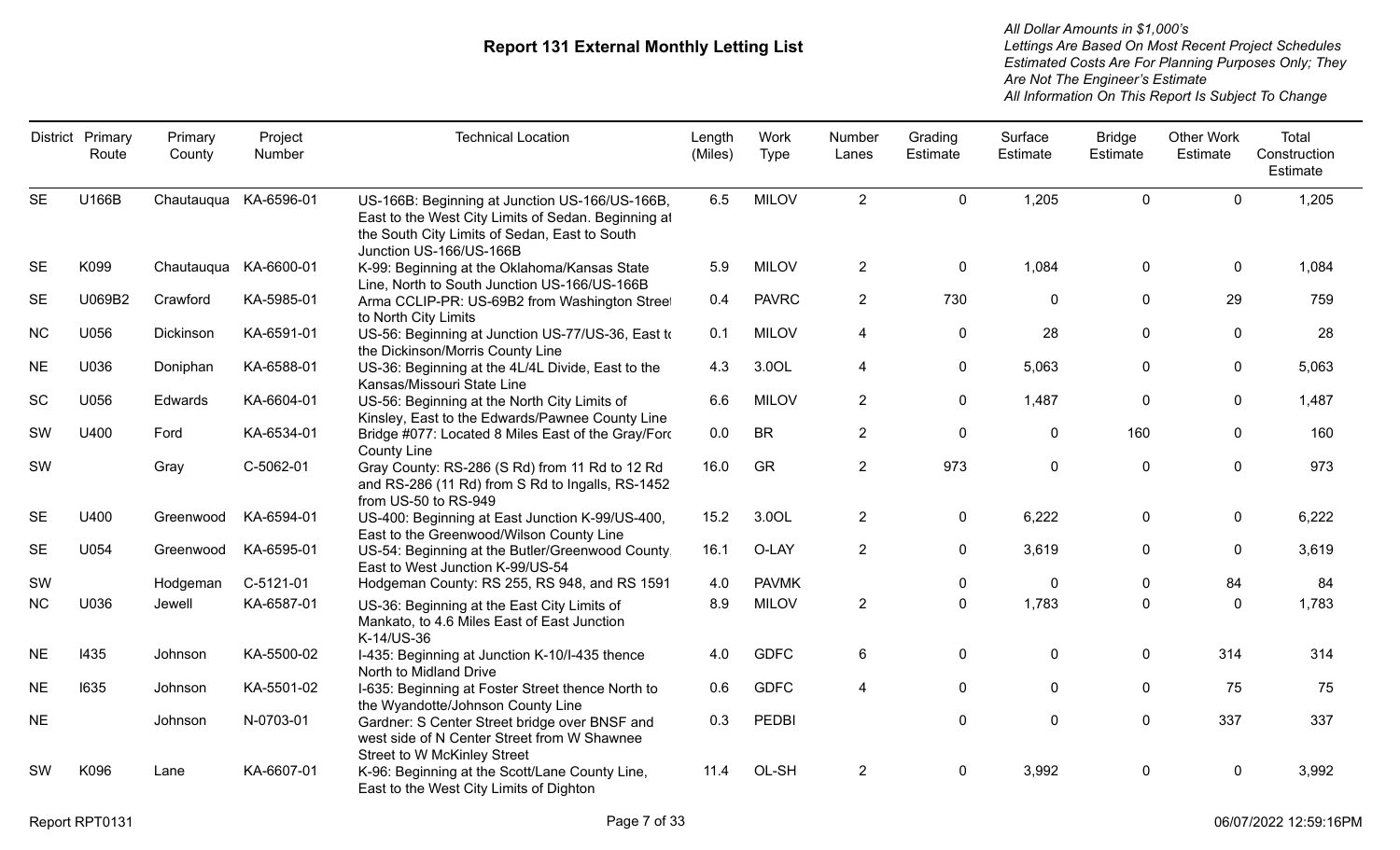|           | District Primary<br>Route | Primary<br>County | Project<br>Number | <b>Technical Location</b>                                                                                                                                                                                 | Length<br>(Miles) | Work<br>Type | Number<br>Lanes | Grading<br>Estimate | Surface<br>Estimate | <b>Bridge</b><br>Estimate | <b>Other Work</b><br>Estimate | Total<br>Construction<br>Estimate |
|-----------|---------------------------|-------------------|-------------------|-----------------------------------------------------------------------------------------------------------------------------------------------------------------------------------------------------------|-------------------|--------------|-----------------|---------------------|---------------------|---------------------------|-------------------------------|-----------------------------------|
| SW        | K004                      | Lane              | KA-6612-01        | K-4: Beginning at the Scott/Lane County Line, East<br>to East Junction K-23/K-4                                                                                                                           | 11.9              | <b>MILOV</b> | $\overline{2}$  | $\mathbf 0$         | 2,220               | $\mathbf 0$               | $\mathbf 0$                   | 2,220                             |
| <b>NE</b> | U050                      | Lyon              | KA-5412-01        | Emporia CCLIP-GI: US-50 and Prairie Street                                                                                                                                                                | 0.1               | <b>INTER</b> | 4               | 628                 | $\mathbf 0$         | $\Omega$                  | $\Omega$                      | 628                               |
| <b>NC</b> | U077                      | Marion            | KA-6593-01        | US-77: Beginning at the Marion/Butler County Line<br>North to Junction US-50/US-77                                                                                                                        | 11.7              | <b>MILOV</b> | $\overline{2}$  | $\mathbf{0}$        | 2,450               | $\mathbf{0}$              | $\mathbf{0}$                  | 2,450                             |
| <b>NC</b> | U056                      | Morris            | KA-6592-01        | US-56: Beginning at the Dickinson/Morris County<br>Line, East to the West City Limits of Council Grove                                                                                                    | 22.9              | <b>MILOV</b> | $\overline{2}$  | 0                   | 4,355               | 0                         | 0                             | 4,355                             |
| SW        | U283                      | <b>Ness</b>       | KA-6608-01        | US-283: Beginning at the North City Limits of Ness<br>City, North to the Ness/Trego County Line                                                                                                           | 16.5              | O-LAY        | $\overline{2}$  | 0                   | 4,134               | $\pmb{0}$                 | $\pmb{0}$                     | 4,134                             |
| SW        | K096                      | <b>Ness</b>       | KA-6609-01        | K-96: Beginning at the East City Limits of Ness<br>City, East to the Ness/Rush County Line                                                                                                                | 16.9              | OL-SH        | $\overline{2}$  | 0                   | 5,919               | 0                         | 0                             | 5,919                             |
| SW        | K004                      | <b>Ness</b>       | KA-6610-01        | K-4: Beginning at Junction K-4/US-283, East to<br>Ness/Rush County Line (excluding the city of<br>Brownell)                                                                                               | 16.7              | <b>MILOV</b> | $\overline{2}$  | $\mathbf 0$         | 2,973               | $\pmb{0}$                 | $\mathbf 0$                   | 2,973                             |
| <b>NE</b> | K031                      | Osage             | KA-6585-01        | K-31: Beginning at the Wabaunsee/Osage County<br>Line, East to South Dakota Street (Burlingame)                                                                                                           | 5.9               | <b>MILOV</b> | $\overline{2}$  | $\pmb{0}$           | 1,093               | $\pmb{0}$                 | $\mathbf 0$                   | 1,093                             |
| <b>NC</b> |                           | Ottawa            | C-5064-01         | Ottawa County: RS-518 approx 4.4 mi east of<br>Minneapolis                                                                                                                                                | 0.3               | <b>GRSU</b>  | $\overline{2}$  | 146                 | 306                 | 0                         | 80                            | 532                               |
| SC        | U056                      | Pawnee            | KA-6602-01        | US-56: Beginning at the Edwards/Pawnee County<br>Line, East to the South City Limits of Larned. East<br>City Limits of Larned, East to the West City Limits<br>of Pawnee Rock (Pawnee/Barton County Line) | 24.3              | <b>MILOV</b> | $\overline{2}$  | $\mathbf 0$         | 5,464               | $\mathbf 0$               | $\mathbf 0$                   | 5,464                             |
| <b>NW</b> |                           | Phillips          | C-5113-01         | Phillips County: 0.5 mi W of Logan over Cactus<br>Creek                                                                                                                                                   | 0.2               | <b>BRRPL</b> |                 | 0                   | 0                   | 654                       | 0                             | 654                               |
| <b>NW</b> | U036                      | Rawlins           | KA-6691-01        | US-36: Beginning at the Cheyenne/Rawlins County<br>Line, East to Junction US-36/RS 1421                                                                                                                   | 10.1              | <b>SEAL</b>  | $\overline{2}$  | $\mathbf 0$         | 1,500               | $\mathbf 0$               | $\mathbf 0$                   | 1,500                             |
| <b>NC</b> | K199                      | Republic          | KA-6590-01        | K-199: Beginning at the North City Limits of<br>Courtland, North to Junction K-199/US-36                                                                                                                  | 0.8               | <b>MILOV</b> | $\overline{2}$  | $\mathbf 0$         | 166                 | $\Omega$                  | $\mathbf{0}$                  | 166                               |
| <b>NE</b> |                           | Riley             | KA-6677-01        | KA-6678-01: US-24 in Riley County beginning at th<br>Riley/Clay County Line, East to West Junction<br>US-77/US-24. KA-6679-01: US-77 in Riley County<br>beginning at South Junction K-82/US-77, thence    | 23.1              | <b>MILOV</b> | $\overline{2}$  | $\pmb{0}$           | 4,413               | $\mathbf 0$               | $\mathbf 0$                   | 4,413                             |
| <b>SW</b> | K096                      | Scott             | KA-6606-01        | K-96: Beginning at the East City Limits of Scott<br>City, East to the Scott/Lane County Line                                                                                                              | 11.5              | OL-SH        | $\overline{2}$  | 0                   | 4,015               | $\Omega$                  | $\mathbf{0}$                  | 4,015                             |
| SW        | K004                      | Scott             | KA-6611-01        | K-4: Beginning at Junction K-4/US-83, East to the<br>Scott/Lane County Line                                                                                                                               | 11.9              | <b>MILOV</b> | $\overline{2}$  | 0                   | 2,206               | 0                         | 0                             | 2,206                             |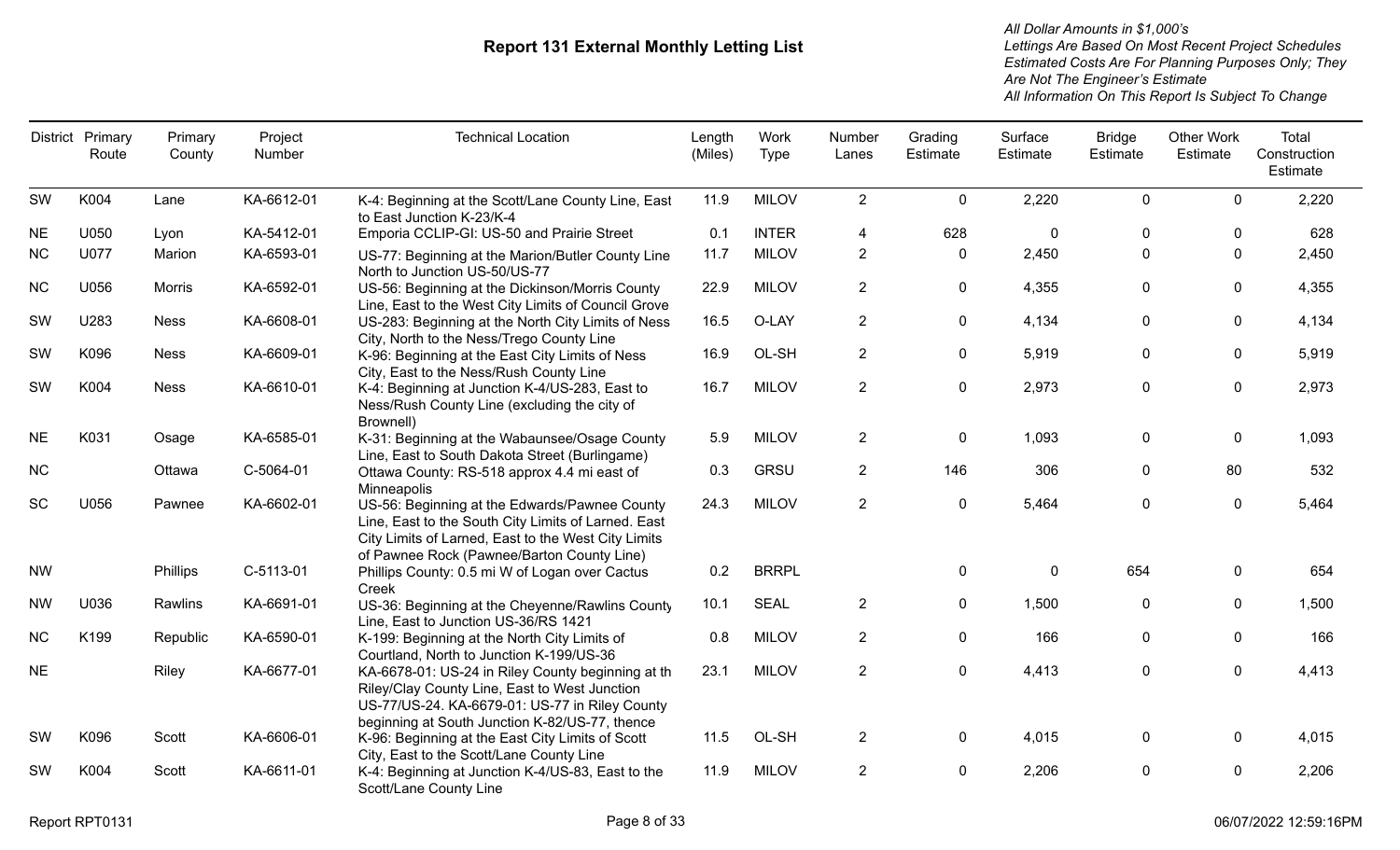|           | District Primary<br>Route | Primary<br>County | Project<br>Number | <b>Technical Location</b>                                                                                                                                                                                | Length<br>(Miles) | Work<br>Type | Number<br>Lanes | Grading<br>Estimate | Surface<br>Estimate | <b>Bridge</b><br>Estimate | <b>Other Work</b><br>Estimate | Total<br>Construction<br>Estimate |
|-----------|---------------------------|-------------------|-------------------|----------------------------------------------------------------------------------------------------------------------------------------------------------------------------------------------------------|-------------------|--------------|-----------------|---------------------|---------------------|---------------------------|-------------------------------|-----------------------------------|
| SC        | K254                      | Sedgwick          | KA-6601-01        | K-254: Beginning at the East Edge Wearing<br>Surface of the Hydraulic Avenue Bridge, East to the<br>Sedgwick/Butler County Line                                                                          | 9.9               | <b>MILOV</b> | 4               | $\mathbf 0$         | 5,449               | $\Omega$                  | $\Omega$                      | 5,449                             |
| <b>NE</b> | K004                      | Shawnee           | KA-5483-02        | K-4: Beginning at East Junction I-70/K-4 thence<br>East to 0.271 miles North of Junction US-40/K-4                                                                                                       | 0.8               | <b>GDFC</b>  | $\overline{2}$  | $\mathbf 0$         | 0                   | $\mathbf 0$               | 261                           | 261                               |
| <b>NW</b> | K027                      | Sherman           | KA-6686-01        | K-27: Beginning 4.3 Miles North of the<br>Wallace/Sherman County Line, North 0.9 Miles                                                                                                                   | 0.9               | <b>MILOV</b> | $\overline{2}$  | $\pmb{0}$           | 287                 | $\pmb{0}$                 | 0                             | 287                               |
| <b>NE</b> |                           | Statewide         | KA-5777-01        | Multiple locations                                                                                                                                                                                       | 0.0               | <b>ITS</b>   |                 | 0                   | $\mathbf{0}$        | $\boldsymbol{0}$          | 6,004                         | 6,004                             |
| <b>SC</b> |                           | Statewide         | KA-6263-01        | Routes: K-96 and K-14. Counties: Sedgwick, Reno<br>and Butler                                                                                                                                            | 0.0               | SG           |                 | 0                   | 0                   | 0                         | 641                           | 641                               |
| <b>SC</b> |                           | Statewide         | KA-6267-01        | Routes: K-156, K-264, US-183, US-56, K-19, K-19,<br>and K-219. Counties: Pawnee, Stafford, Barton,<br>Edwards, Hodgeman and Rush                                                                         | 0.0               | SG           |                 | $\boldsymbol{0}$    | 0                   | $\boldsymbol{0}$          | 819                           | 819                               |
| <b>NE</b> | K009                      | Statewide         | KA-6680-01        | KA-6681-01: K-9 in Jackson County beginning at<br>the Nemaha/Jackson County Line, East to Junction<br>US-75/K-9. KA-6682-01: K-9 in Nemaha County<br>beginning at the South City Limits of Corning, East | 17.4              | <b>SEAL</b>  | $\overline{2}$  | 0                   | 2,059               | 0                         | 0                             | 2,059                             |
| <b>NE</b> |                           | Statewide         | KA-6683-01        | KA-6684-01: K-5 in Leavenworth County beginning<br>at the Wyandotte/Leavenworth County Line, North<br>to Junction US-73/K-5. KA-6685-01: K-5 in<br>Wyandotte County beginning at North Junction          | 10.1              | <b>MILOV</b> | $\overline{2}$  | 0                   | 1,862               | 0                         | $\mathbf 0$                   | 1,862                             |
| <b>NE</b> |                           | Statewide         | N-0716-01         | Various locations in KC Metro                                                                                                                                                                            | 0.0               | <b>ITS</b>   |                 | 0                   | 0                   | 0                         | 642                           | 642                               |
| <b>NW</b> | U024                      | Thomas            | KA-6542-01        | U.S. 24/ U.S. 83 intersection located approximately<br>8.5 miles east of Colby                                                                                                                           | 0.0               | <b>LT</b>    | $\overline{2}$  | $\mathbf{0}$        | 0                   | $\Omega$                  | 40                            | 40                                |
| <b>NE</b> | K004                      | Wabaunsee         | KA-6586-01        | K-4: Beginning at Junction K-4/K-177, East to the<br>West City Limits of Eskridge                                                                                                                        | 24.8              | <b>MILOV</b> | $\overline{2}$  | 0                   | 4,395               | $\Omega$                  | $\mathbf{0}$                  | 4,395                             |
| <b>NE</b> |                           | Wabaunsee         | KA-6687-01        | KA-6688-01: K-138 in Wabaunsee County<br>KA-6689-01: K-185 in Wabaunsee County<br>KA-6690-01: Frontage Road in Wabaunsee County                                                                          | 3.0               | <b>MILOV</b> | $\overline{2}$  | $\mathbf 0$         | 762                 | $\mathbf 0$               | $\mathbf{0}$                  | 762                               |
| <b>NE</b> | 1635                      | Wyandotte         | KA-5502-02        | I-635: From the Wyandotte/Johnson county line<br>north to the south approach of the BNSF Railroad<br>Bridges and from 750 feet north of 43rd Street nortl<br>to the I-635/K-5 junction                   | 4.9               | <b>GDFC</b>  | 6               | $\boldsymbol{0}$    | 0                   | $\boldsymbol{0}$          | 107                           | 107                               |
| <b>NE</b> | U069                      | Wyandotte         | KA-6676-01        | US-69: Beginning at Merriam Lane, North to North<br>Radius of Pacific Avenue                                                                                                                             | 3.2               | O-LAY        | 4               | $\Omega$            | 1,780               | $\mathbf{0}$              | $\mathbf{0}$                  | 1,780                             |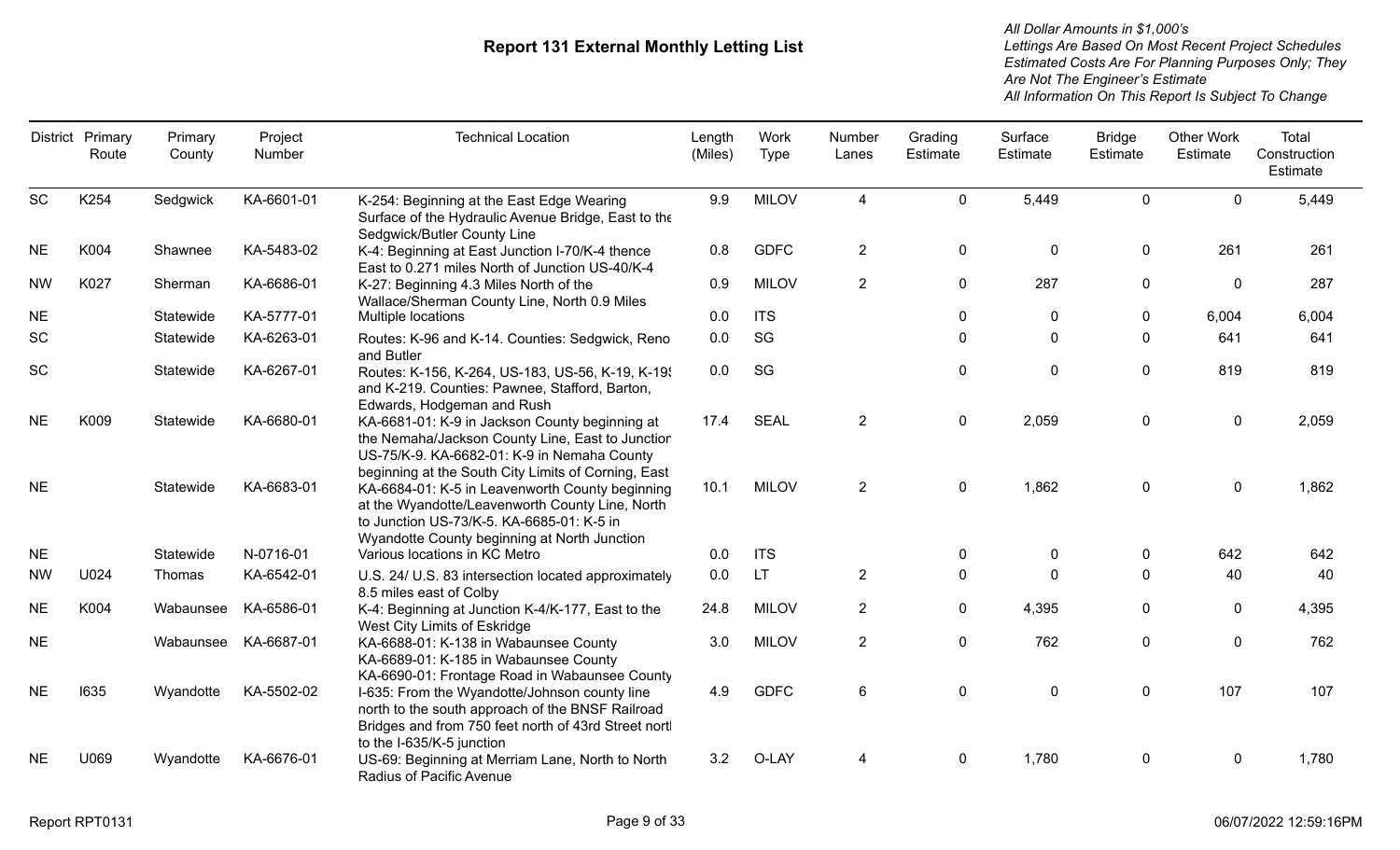|           | District Primary<br>Route | Primary<br>County | Project<br>Number | <b>Technical Location</b>                                                                                                                                                    | Length<br>(Miles)                | Work<br><b>Type</b> | Number<br>Lanes | Grading<br>Estimate | Surface<br>Estimate | <b>Bridge</b><br>Estimate | <b>Other Work</b><br>Estimate | Total<br>Construction<br>Estimate |
|-----------|---------------------------|-------------------|-------------------|------------------------------------------------------------------------------------------------------------------------------------------------------------------------------|----------------------------------|---------------------|-----------------|---------------------|---------------------|---------------------------|-------------------------------|-----------------------------------|
|           |                           |                   |                   |                                                                                                                                                                              | Letting Date 2022 Aug Subtotal : |                     |                 | 2,477               | 85,049              | 814                       | 9,432                         | .<br>97,772                       |
|           | Letting Date 2022 Sep     |                   |                   |                                                                                                                                                                              |                                  |                     |                 |                     |                     |                           |                               |                                   |
| <b>SE</b> | K031                      | Anderson          | KA-6785-01        | K-31: from the west city limits of Garnett north<br>approximately 20.5 miles to the Anderson/Coffey<br>county line                                                           | 20.5                             | <b>SEAL</b>         | $\overline{2}$  | $\mathbf 0$         | 1,054               | 0                         | $\mathbf 0$                   | 1,054                             |
| <b>SC</b> |                           | <b>Butler</b>     | C-4935-01         | Butler County: RS72 from North Edge of K-254 to<br>500 ft North of SW/NW Parallel Road (Except 1560<br>ft completed for C-4588-01)                                           | 2.2                              | GRSU                |                 | 521                 | 1,555               | 221                       | 14                            | 2,311                             |
| <b>SC</b> | K177                      | <b>Butler</b>     | KA-6628-01        | K-177: Beginning at Junction K-177/US-54, North to<br>the Butler/Chase County Line                                                                                           | 22.3                             | <b>MILOV</b>        | $\overline{2}$  | 0                   | 4,470               | 0                         | $\mathbf 0$                   | 4,470                             |
| SC        |                           | <b>Butler</b>     | N-0692-01         | Andover: 159th Street East from US-54/400 to<br><b>Central Avenue</b>                                                                                                        | 1.0                              | GRSU                | $\mathbf{3}$    | 5,555               | $\mathbf 0$         | 0                         | $\mathbf 0$                   | 5,555                             |
| <b>SE</b> | U069                      | Cherokee          | KA-6619-01        | US-69: Beginning at Junction US-160/US-400,<br>North to the Crawford/Cherokee County Line                                                                                    | 11.1                             | <b>MILOV</b>        | $\overline{2}$  | $\mathbf 0$         | 3,326               | 0                         | $\mathbf 0$                   | 3,326                             |
| <b>SE</b> | U400                      | Cherokee          | KA-6620-01        | US-400: Beginning at the Riverton Roundabout,<br>North to Junction US-160/US-69/US-400                                                                                       | 7.3                              | <b>MILOV</b>        | $\overline{2}$  | $\mathbf 0$         | 2,190               | 0                         | $\pmb{0}$                     | 2,190                             |
| <b>SE</b> | U069                      | Cherokee          | KA-6708-01        | US-69: Beginning at the Oklahoma/Kansas State<br>Line, North to South City of Columbus. North City<br>Limits of Columbus, North to Junction<br>K-7/US-160/US-69              | 12.0                             | <b>MILOV</b>        | $\overline{2}$  | 0                   | 2,609               | 0                         | $\mathbf 0$                   | 2,609                             |
| SW        |                           | Clark             | TE-0488-01        | Ashland: Main Street from 9th to 7th; North side of<br>8th St. one half block in each direction from Main                                                                    | 0.2                              | <b>LNDBT</b>        |                 | $\pmb{0}$           | 611                 | 0                         | 345                           | 956                               |
| <b>SE</b> | K031                      | Coffey            | KA-6786-01        | K-31: from the Anderson/Coffey county line north<br>approximately 5.8 miles to the north city limits of<br>Waverly (excluding all concrete pavement and brick<br>crosswalks) | 5.8                              | <b>SEAL</b>         | $\overline{2}$  | $\mathbf 0$         | 363                 | $\mathbf 0$               | $\mathbf 0$                   | 363                               |
| <b>SC</b> |                           | Cowley            | TE-0471-01        | Arkansas City: Paris Park Pool to W Lincoln Ave to<br><b>Cowley Sports Complex</b>                                                                                           | 1.6                              | <b>PEDBI</b>        | $\mathbf 0$     | $\pmb{0}$           | $\pmb{0}$           | 0                         | 1,121                         | 1,121                             |
| <b>SE</b> | K007                      | Crawford          | KA-6490-01        | K-7: From Cedar Street to Catalpa Street in the Cit<br>of Girard                                                                                                             | 1.0                              | <b>PAVRC</b>        | $\overline{2}$  | 0                   | 0                   | 0                         | 400                           | 400                               |
| <b>SE</b> | K047                      | Crawford          | KA-6624-01        | K-47: Beginning at the Neosho/Crawford County<br>Line, East to the West City Limits of Girard                                                                                | 12.5                             | <b>RCYLE</b>        | $\overline{2}$  | 0                   | 0                   | 0                         | 3,753                         | 3,753                             |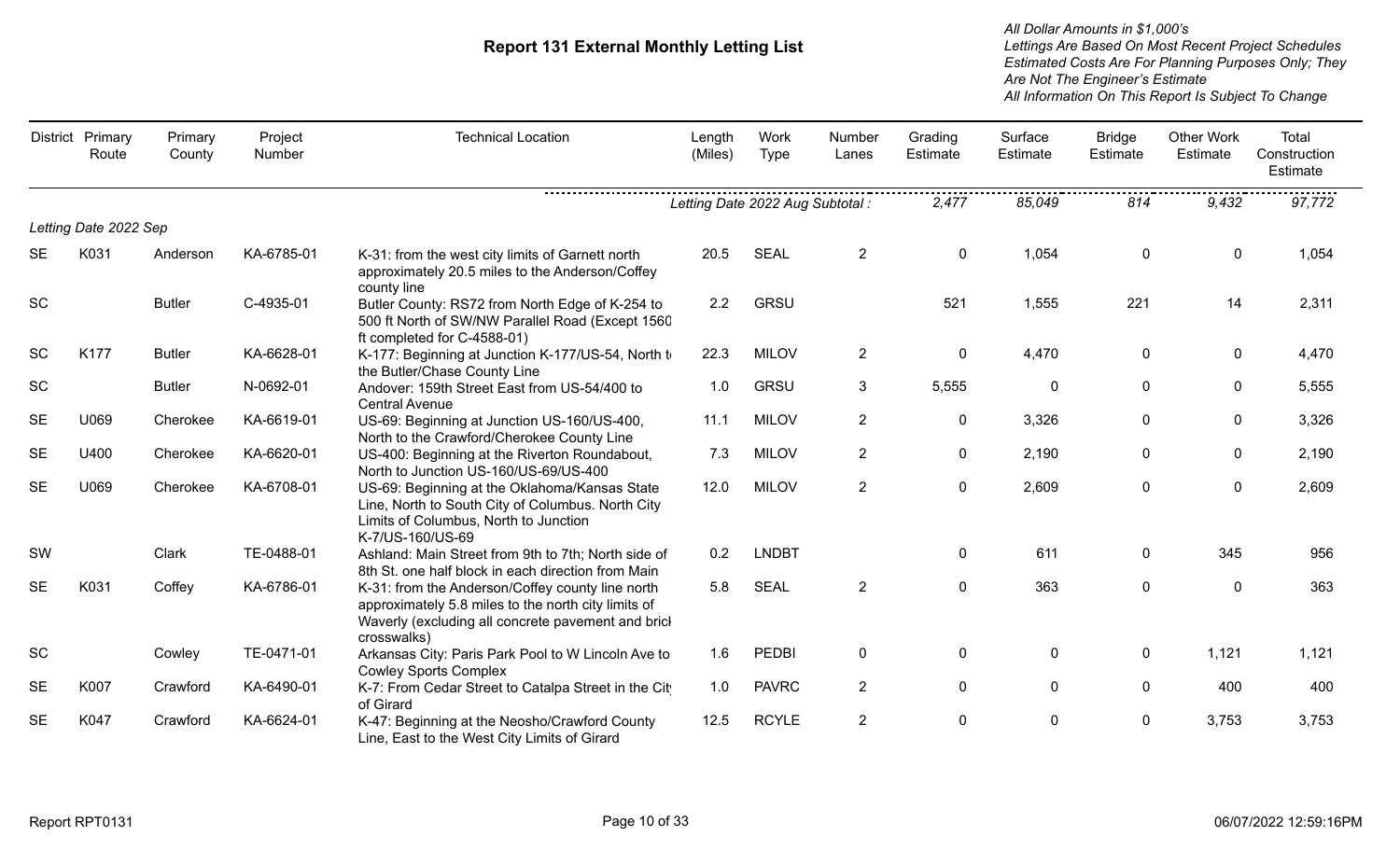|           | District Primary<br>Route | Primary<br>County | Project<br>Number | <b>Technical Location</b>                                                                                                                                                                       | Length<br>(Miles) | Work<br>Type | Number<br>Lanes | Grading<br>Estimate | Surface<br>Estimate | <b>Bridge</b><br>Estimate | <b>Other Work</b><br>Estimate | Total<br>Construction<br>Estimate |
|-----------|---------------------------|-------------------|-------------------|-------------------------------------------------------------------------------------------------------------------------------------------------------------------------------------------------|-------------------|--------------|-----------------|---------------------|---------------------|---------------------------|-------------------------------|-----------------------------------|
| <b>NE</b> | U059                      | Douglas           | KA-6692-01        | KA-6693-01: US-59 in Douglas County beginning<br>0.14 Miles North of Junction 1100 Road, North to<br>Junction K-10/US-59 (S of SUP crosswalk).<br>KA-6694-01: US-59 in Douglas County beginning | 2.0               | <b>MILOV</b> | $\overline{4}$  | $\mathbf 0$         | 1,712               | $\mathbf 0$               | $\mathbf 0$                   | 1,712                             |
| <b>SE</b> |                           | Elk               | C-5080-01         | Elk County: 2.3 miles N & 7.0 miles W of Howard<br>over Elk River                                                                                                                               | 0.1               | <b>BRRPL</b> |                 | $\mathbf 0$         | $\pmb{0}$           | 553                       | $\mathbf{0}$                  | 553                               |
| <b>NW</b> |                           | Ellis             | C-5125-01         | Ellis County: Intersections of RS 1910 with RS 231<br>and with RS 449                                                                                                                           | 0.7               | <b>INTER</b> | $\overline{2}$  | $\mathbf 0$         | 15                  | 0                         | 20                            | 35                                |
| SW        | U050B1                    | Finney            | KA-5432-01        | Garden City CCLIP-GI: US-50B WB from<br>Washington Street to between Ballinger Street and<br><b>Center Street</b>                                                                               | 0.3               | GRSU         | $\overline{4}$  | 911                 | $\mathbf 0$         | $\mathbf 0$               | 444                           | 1,354                             |
| SW        | K023                      | Finney            | KA-6635-01        | K-23: Beginning at the Gray/Finney County Line,<br>North to East Junction K-156/K-23                                                                                                            | 4.0               | <b>MILOV</b> | $\overline{2}$  | $\mathbf 0$         | 700                 | $\mathbf 0$               | $\mathbf 0$                   | 700                               |
| SW        | U056                      | Ford              | KA-5423-01        | Dodge City CCLIP-GI: US-56/283/400 & E Trail<br><b>Street Intersection</b>                                                                                                                      | 0.2               | <b>INTER</b> | $\overline{2}$  | 181                 | 1,351               | $\mathbf 0$               | 394                           | 1,926                             |
| SW        | U400                      | Ford              | KA-6630-01        | US-400: Beginning at East Junction US-50/US-400<br>East to West Junction US-56/US-400                                                                                                           | 3.2               | <b>MILOV</b> | $\overline{2}$  | $\mathbf 0$         | 713                 | $\mathbf 0$               | $\mathbf{0}$                  | 713                               |
| SW        | U056                      | Ford              | KA-6633-01        | US-56: Beginning at the Ford/Gray County Line,<br>East to Junction US-283/US-56                                                                                                                 | 12.2              | <b>MILOV</b> | $\overline{2}$  | $\mathbf 0$         | 2,737               | $\mathbf 0$               | $\mathbf 0$                   | 2,737                             |
| <b>SE</b> | U059                      | Franklin          | KA-6579-01        | US-59: Beginning at North Junction I-35/US-59,<br>North to the Franklin/Douglas County Line                                                                                                     | 7.8               | 3.0OL        | 4               | $\mathbf 0$         | 9,307               | $\mathbf 0$               | 0                             | 9,307                             |
| NC        |                           | Geary             | TE-0498-01        | Junction City: North side of K-18 from Karns Dr to<br>Spring Valley Rd                                                                                                                          | 0.5               | <b>PEDBI</b> |                 | $\mathbf 0$         | $\mathbf 0$         | $\mathbf 0$               | 1,103                         | 1,103                             |
| SW        | U160                      | Grant             | KA-5986-01        | Ulysses CCLIP-GI: US-160 from 0.05 mi West of<br>Comanche Street to Cheyenne Street                                                                                                             | 0.3               | GRSU         | $\overline{2}$  | 280                 | 834                 | $\mathbf{0}$              | 38                            | 1,151                             |
| SW        | U056                      | Gray              | KA-6631-01        | US-56: Beginning at the East City Limits of<br>Montezuma, East to the Ford/Gray County Line                                                                                                     | 12.7              | <b>MILOV</b> | $\overline{2}$  | $\pmb{0}$           | 2,314               | 0                         | $\mathbf 0$                   | 2,314                             |
| SW        | K023                      | Gray              | KA-6634-01        | K-23: Beginning at the North City Limits of<br>Cimarron, North to the Gray/Finney County Line                                                                                                   | 12.9              | <b>MILOV</b> | $\overline{2}$  | $\mathbf 0$         | 2,250               | $\mathbf 0$               | $\mathbf 0$                   | 2,250                             |
| SW        | K023                      | Gray              | TE-0487-01        | Cimarron: K-23 from Avenue C to Egbert Street                                                                                                                                                   | 0.1               | <b>LNDBT</b> | $\overline{2}$  | $\mathbf{0}$        | 509                 | $\mathbf{0}$              | 270                           | 779                               |
| <b>SE</b> | K099                      | Greenwood         | KA-6669-01        | K-99: Beginning at East Junction US-400/K-99,<br>North to East Junction US-54/K-99                                                                                                              | 16.4              | <b>SEAL</b>  | $\overline{2}$  | $\mathbf{0}$        | 581                 | $\mathbf{0}$              | $\Omega$                      | 581                               |
| SW        | U056                      | Haskell           | KA-5997-01        | Sublette CCLIP-PR: US-56 from Pike Street to<br><b>Inman Street</b>                                                                                                                             | 0.2               | <b>PAVRC</b> | 4               | 165                 | 603                 | $\mathbf 0$               | 16                            | 784                               |
| NC        | K014                      | Jewell            | KA-6614-01        | K-14: Beginning at the Mitchell/Jewell County Line,<br>North to West Junction US-36/K-14                                                                                                        | 15.3              | <b>MILOV</b> | $\overline{2}$  | $\mathbf 0$         | 2,901               | $\mathbf 0$               | $\mathbf 0$                   | 2,901                             |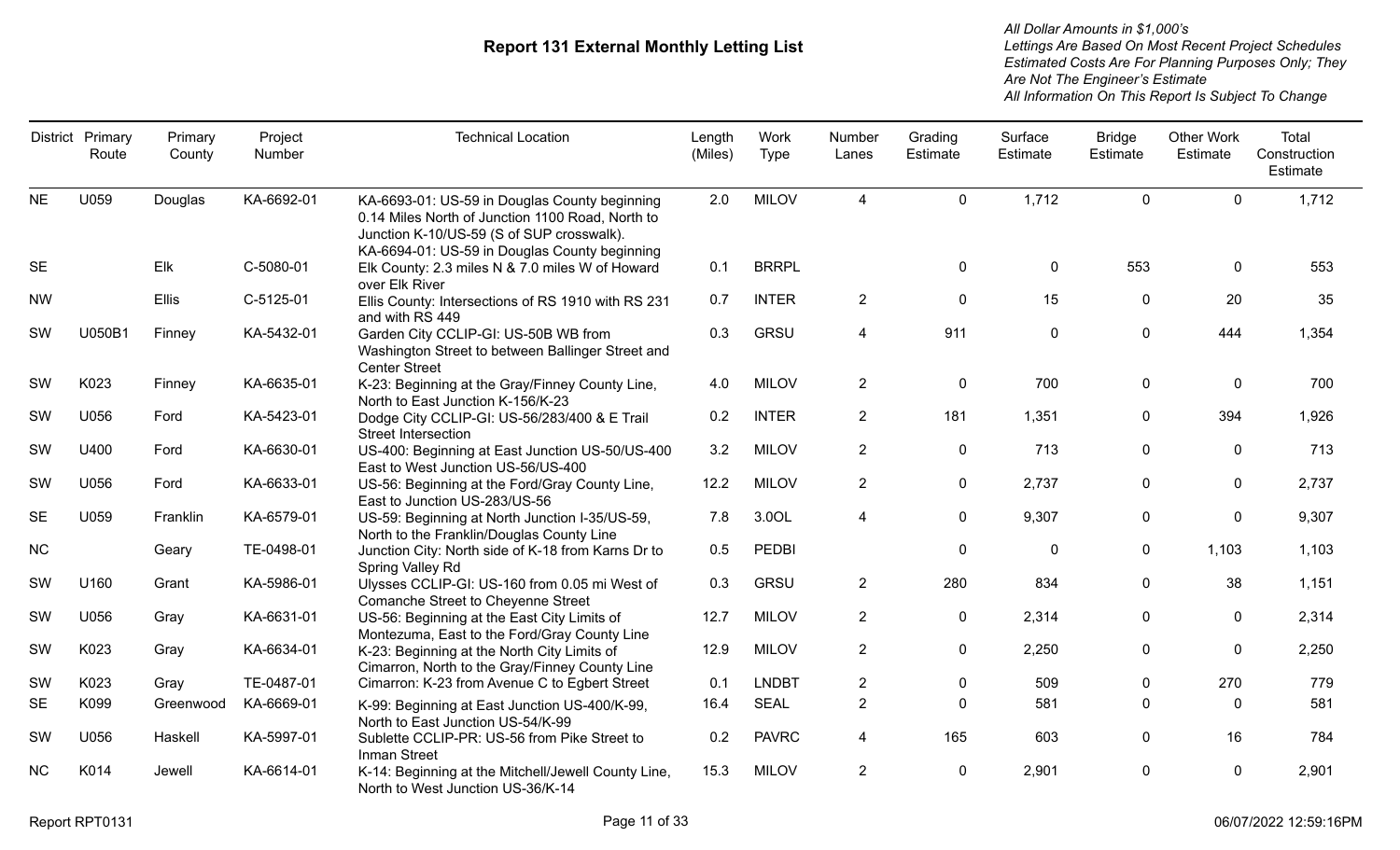|           | District Primary<br>Route | Primary<br>County      | Project<br>Number | <b>Technical Location</b>                                                                                                                                             | Length<br>(Miles) | Work<br>Type | Number<br>Lanes | Grading<br>Estimate | Surface<br>Estimate | <b>Bridge</b><br>Estimate | <b>Other Work</b><br>Estimate | Total<br>Construction<br>Estimate |
|-----------|---------------------------|------------------------|-------------------|-----------------------------------------------------------------------------------------------------------------------------------------------------------------------|-------------------|--------------|-----------------|---------------------|---------------------|---------------------------|-------------------------------|-----------------------------------|
| <b>SC</b> | U054                      | Kingman                | KA-6626-01        | US-54: Beginning at the Pratt/Kingman County<br>Line, East to the West Ninnescah River Bridge                                                                         | 5.3               | <b>PATCH</b> | 4               | $\mathbf 0$         | 0                   | $\mathbf{0}$              | 2,673                         | 2,673                             |
| <b>SE</b> | U059                      | Labette                | KA-6625-01        | US-59: Beginning at the North City Limits of<br>Oswego, North to West Junction US-160/US-59                                                                           | 8.7               | <b>MILOV</b> | $\overline{2}$  | $\mathbf 0$         | 1,733               | 0                         | $\mathbf{0}$                  | 1,733                             |
| <b>SE</b> | U059                      | Labette                | KA-6709-01        | US-59: Beginning at West Junction US-160/US-59,<br>North to the South City Limits of Parsons                                                                          | 8.3               | <b>MILOV</b> | $\overline{c}$  | $\mathbf 0$         | 1,675               | $\mathbf 0$               | 0                             | 1,675                             |
| <b>NE</b> | K016                      | Leavenworth KA-5520-01 |                   | From approximately 300 feet south of the<br>K-16/Parallel Road intersection north for<br>approximately 900 feet in Leavenworth County                                 | 0.4               | GRSU         | $\overline{2}$  | 913                 | 0                   | $\boldsymbol{0}$          | 0                             | 913                               |
| <b>SE</b> | U069                      | Linn                   | KA-6543-01        | U.S. 69/ K-152/E. 2200th Road intersection located<br>approximately 3.3 miles east of La Cygne                                                                        | 0.0               | LT           | $\overline{2}$  | $\mathbf 0$         | 0                   | $\mathbf 0$               | 207                           | 207                               |
| <b>NW</b> | K025                      | Logan                  | KA-6618-01        | K-25: Beginning at Rural Route 246, North to West<br>Junction US-40/K-25                                                                                              | 22.7              | <b>MILOV</b> | $\overline{2}$  | $\mathbf 0$         | 4,316               | $\Omega$                  | $\mathbf{0}$                  | 4,316                             |
| SW        | U054                      | Meade                  | KA-6629-01        | US-54: Beginning 1.8 Miles East of the<br>Meade/Seward County Line, East to 0.013 Miles<br>West of the West City Limits of Meade                                      | 16.6              | <b>MILOV</b> | $\overline{2}$  | $\mathbf 0$         | 5,810               | $\mathbf 0$               | $\mathbf 0$                   | 5,810                             |
| <b>NC</b> | K014                      | Mitchell               | KA-6613-01        | K-14: Beginning at the Mitchell/Lincoln County Line<br>North to South City Limits of Beloit, From Junction<br>US-24/K-14, North to the Mitchell/Jewell County<br>Line | 24.6              | <b>MILOV</b> | $\overline{2}$  | $\mathbf 0$         | 4,545               | $\mathbf 0$               | $\mathbf 0$                   | 4,545                             |
| SW        |                           | Morton                 | C-5124-01         | Morton County: Intersections of RS 1000 with RS<br>1488 and with RS 482                                                                                               | 1.0               | <b>INTER</b> | $\overline{2}$  | 58                  | 0                   | 0                         | 0                             | 58                                |
| <b>SE</b> | K039                      | Neosho                 | KA-6621-01        | K-39: Beginning at the end of Portland Cement<br>Concrete Pavement, East to Junction US-59/K-39                                                                       | 6.7               | <b>MILOV</b> | $\overline{2}$  | 0                   | 1,332               | $\mathbf{0}$              | $\mathbf{0}$                  | 1,332                             |
| <b>SE</b> | U059                      | Neosho                 | KA-6622-01        | US-59: Beginning at Junction US-59/K-39, North to<br>the Allen/Neosho County Line                                                                                     | 8.2               | <b>MILOV</b> | $\overline{2}$  | $\mathbf 0$         | 1,640               | $\mathbf 0$               | 0                             | 1,640                             |
| <b>SE</b> | K047                      | Neosho                 | KA-6623-01        | K-47: Beginning at the West City Limits of St. Paul,<br>East to the Neosho/Crawford County Line                                                                       | 5.5               | <b>RCYLE</b> | $\overline{2}$  | $\mathbf 0$         | 0                   | 0                         | 1,788                         | 1,788                             |
| <b>SE</b> | K047                      | Neosho                 | KA-6707-01        | K-47: Beginning at Junction US-169/K-47, East to<br>North Junction US-59/K-47                                                                                         | 11.1              | O-LAY        | $\overline{2}$  | $\mathbf 0$         | 2,766               | $\mathbf 0$               | $\mathbf{0}$                  | 2,766                             |
| <b>NW</b> | U036                      | Norton                 | KA-6615-01        | US-36: Beginning at the Decatur/Norton County<br>Line, East to West Junction US-36/K-383                                                                              | 9.5               | <b>MILOV</b> | $\overline{2}$  | $\mathbf 0$         | 2,133               | $\mathbf{0}$              | $\mathbf{0}$                  | 2,133                             |
| <b>NW</b> | U036                      | Norton                 | KA-6616-01        | US-36: Beginning at West Junction US-36/K-383,<br><b>East to West Street</b>                                                                                          | 5.8               | <b>MILOV</b> | $\overline{2}$  | $\mathbf 0$         | 1,726               | $\mathbf 0$               | $\mathbf 0$                   | 1,726                             |
| <b>NW</b> | K261                      | Norton                 | KA-6617-01        | K-261: Beginning at the start of K-261, North to the<br>end of K-261                                                                                                  | 1.2               | <b>MILOV</b> | $\overline{2}$  | 0                   | 270                 | 0                         | 0                             | 270                               |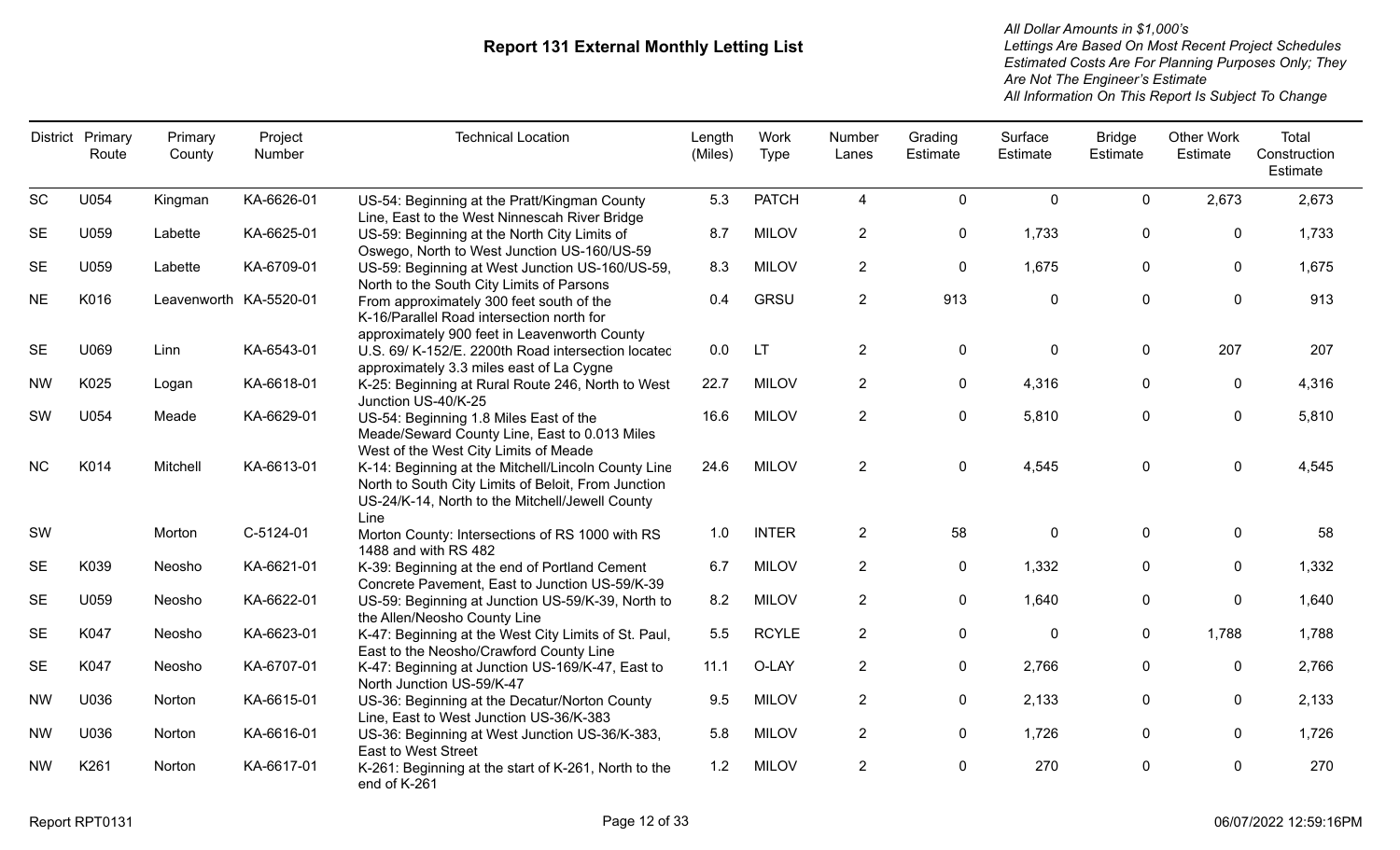|           | District Primary<br>Route | Primary<br>County | Project<br>Number | <b>Technical Location</b>                                                                                                                             | Length<br>(Miles) | Work<br><b>Type</b> | Number<br>Lanes | Grading<br>Estimate | Surface<br>Estimate | <b>Bridge</b><br>Estimate | Other Work<br>Estimate | Total<br>Construction<br>Estimate |
|-----------|---------------------------|-------------------|-------------------|-------------------------------------------------------------------------------------------------------------------------------------------------------|-------------------|---------------------|-----------------|---------------------|---------------------|---------------------------|------------------------|-----------------------------------|
| <b>NW</b> | K383                      | Norton            | KA-6717-01        | K-383: Bridge #022 (Prairie Dog Creek Drainage)<br>located 3.87 Miles Northeast of the Decatur/Norton<br><b>County Line</b>                           | 0.0               | <b>BRRPR</b>        | $\overline{2}$  | $\mathbf{0}$        | $\mathbf{0}$        | 357                       | $\mathbf{0}$           | 357                               |
| <b>NW</b> | U036                      | Phillips          | KA-5433-01        | Phillipsburg CCLIP-PR: US-36 from between 5th<br>Street and 6th Street to 8th Street                                                                  | 0.2               | <b>GRSU</b>         | 4               | 1,055               | $\mathbf 0$         | 0                         | 0                      | 1,055                             |
| SC        | U050                      | Reno              | KA-6719-01        | US-50: Bridge #007 located 6.65 Miles West of<br>$K-14$                                                                                               | 0.0               | <b>BRRPR</b>        | 2               | 0                   | $\mathbf 0$         | 125                       | 0                      | 125                               |
| <b>NC</b> | U036                      | Republic          | KA-6743-01        | U.S. 36: from the east city limits of Belleville east<br>13.85 miles to the Washington/Republic county line                                           | 13.9              | <b>CRRPR</b>        | $\overline{2}$  | $\mathbf 0$         | $\mathbf 0$         | 0                         | 152                    | 152                               |
| <b>SC</b> |                           | Rice              | TE-0504-01        | Sterling: Cleveland Ave from Broadway/K-96 to 1st<br>St.                                                                                              | 0.5               | <b>PEDBI</b>        |                 | 0                   | $\mathbf 0$         | 0                         | 363                    | 363                               |
| SC        |                           | Sedgwick          | C-5077-01         | Sedgwick County: 21st St N, 0.7 miles E of 391st<br>St W over Rock Creek                                                                              | 0.1               | <b>BRRPL</b>        |                 | 0                   | $\mathbf 0$         | 781                       | $\mathbf{0}$           | 781                               |
| SC        | 1235                      | Sedgwick          | KA-3232-02        | I-235, I-135, K-254 and K-96 Interchange (Gold<br>Project) in northeast Wichita, Kansas                                                               | 6.1               | <b>GRBRS</b>        | 4               | 52,502              | $\mathbf 0$         | 0                         | $\mathbf 0$            | 52,502                            |
| SC        | K015                      | Sedgwick          | KA-5793-01        | K-15 (Southwest Boulevard): At one location<br>beginning at the 31st Street intersection in southern<br>Wichita                                       | 0.1               | <b>GDFC</b>         | 4               | 0                   | 0                   | $\mathbf 0$               | 200                    | 200                               |
| SC        | K015                      | Sedgwick          | KA-6710-01        | K-15: Beginning at the North City Limits of Derby,<br>North to the South Edge Wearing Surface of KTA<br><b>Bridge</b>                                 | 4.6               | <b>PATCH</b>        | 4               | 0                   | $\mathbf 0$         | $\mathbf 0$               | 2,295                  | 2,295                             |
| <b>NE</b> |                           | Shawnee           | C-5033-01         | Shawnee County: Topeka Blvd at 57th, University &<br>Gary Ormsby                                                                                      | 0.0               | <b>TRSGN</b>        |                 | 1,014               | $\mathbf 0$         | $\mathbf 0$               | 0                      | 1,014                             |
| <b>NE</b> |                           | Shawnee           | TE-0505-01        | Topeka: Kansas Ave Bridge and Roadway from SW<br>3rd St to NE Laurent St                                                                              | 0.7               | <b>PEDBI</b>        |                 | $\mathbf 0$         | 0                   | $\mathbf 0$               | 132                    | 132                               |
| SC        | U281                      | Stafford          | KA-6627-01        | US-281: Beginning at Junction US-50/US-281,<br>North to Junction K-19/US-281                                                                          | 14.0              | <b>RCYLE</b>        | $\overline{2}$  | 0                   | $\mathbf 0$         | $\mathbf 0$               | 1,820                  | 1,820                             |
| <b>NC</b> | U081                      | Statewide         | KA-5584-01        | U.S. 81: from the I-70/U.S. 81 junction north to the<br>Kansas/Nebraska state line                                                                    | 78.5              | <b>SPECL</b>        | 4               | 0                   | 374                 | 0                         | 6,761                  | 7,134                             |
| <b>NW</b> | U083                      | Statewide         | KA-5585-01        | U.S. 83 from the I-70/U.S. 83 junction north to the<br>Kansas/Nebraska state line                                                                     | 66.9              | <b>SPECL</b>        | $\overline{2}$  | 0                   | 711                 | $\mathbf 0$               | 4,375                  | 5,086                             |
| <b>NE</b> |                           | Statewide         | KA-6255-01        | Routes: US-75, K-276, K-278, US-56, K-68, K-268,<br>K-368, K-170 and K-31. Counties: Osage, Coffey,<br>Douglas, Franklin, Lyon, Shawnee and Wabaunsee | 0.0               | SG                  |                 | 0                   | 0                   | 0                         | 756                    | 756                               |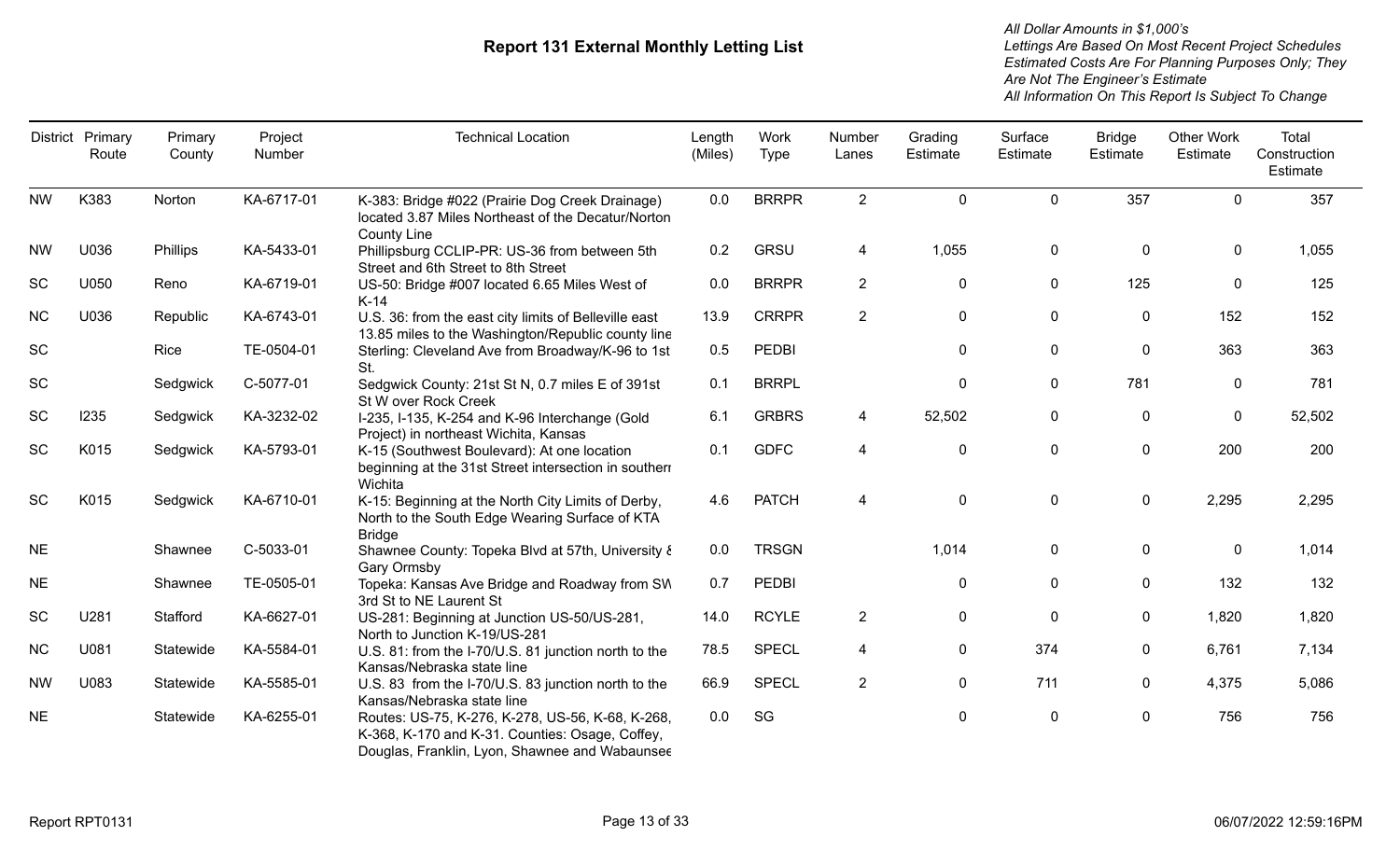|           | District Primary<br>Route | Primary<br>County | Project<br>Number | <b>Technical Location</b>                                                                                                                                                                               | Length<br>(Miles) | Work<br>Type | Number<br>Lanes | Grading<br>Estimate | Surface<br>Estimate | <b>Bridge</b><br>Estimate | <b>Other Work</b><br>Estimate | Total<br>Construction<br>Estimate |
|-----------|---------------------------|-------------------|-------------------|---------------------------------------------------------------------------------------------------------------------------------------------------------------------------------------------------------|-------------------|--------------|-----------------|---------------------|---------------------|---------------------------|-------------------------------|-----------------------------------|
| <b>SE</b> |                           | Statewide         | KA-6259-01        | Routes: US-400, US-75, US-75B, K-47 and K-39.<br>Counties: Wilson, Greenwood, Montgomery,<br>Neosho and Woodson                                                                                         | 0.0               | SG           |                 | $\mathbf 0$         | $\Omega$            | $\mathbf 0$               | 544                           | 544                               |
| <b>SE</b> |                           | Statewide         | KA-6260-01        | Routes: US-400, US-75, US-166, US-169 and<br>US-160. Counties: Montgomery, Chautauqua,<br>Labette and Wilson                                                                                            | 0.0               | SG           |                 | $\mathbf 0$         | $\mathbf 0$         | $\mathbf 0$               | 701                           | 701                               |
| <b>SC</b> |                           | Statewide         | KA-6261-01        | Routes: US-400, US-54, US-77, K-254, K-196 and<br>K-177. Counties: Butler, Sedgwick, Cowley,<br>Greenwood, Harvey and Marion                                                                            | 0.0               | SG           |                 | $\mathbf 0$         | $\mathbf 0$         | $\mathbf 0$               | 1,087                         | 1,087                             |
| <b>SE</b> |                           | Statewide         | KA-6266-01        | Routes: K-131, US-75 and K-31. Counties: Coffey,<br>Osage and Anderson                                                                                                                                  | 0.0               | SG           |                 | $\mathbf 0$         | $\mathbf 0$         | $\mathbf 0$               | 150                           | 150                               |
| SW        |                           | Statewide         | KA-6268-01        | Routes: K-23, US-54, K-98 and US-160. Counties:<br>Meade, Clark and Gray                                                                                                                                | 0.0               | SG           |                 | $\mathbf 0$         | $\mathbf{0}$        | $\mathbf 0$               | 480                           | 480                               |
| <b>NC</b> | K232                      | Statewide         | KA-6658-01        | KA-6659-01: K-232 in Ellsworth County beginning a<br>Junction Old US-40/K-232, North to the<br>Ellsworth/Lincoln County Line. KA-6660-01: K-232<br>in Lincoln County beginning at the Ellsworth/Lincolr | 8.3               | <b>SEAL</b>  | $\overline{2}$  | $\mathbf 0$         | 332                 | $\mathbf 0$               | $\mathbf 0$                   | 332                               |
| <b>NE</b> |                           | Statewide         | KA-6695-01        | KA-6696-01: K-187 in Nemaha County.<br>KA-6697-01: K-110 in Marshall County.<br>KA-6698-01: K-178 in Nemaha County.<br>KA-6699-01: K-236 in Nemaha County                                               | 14.8              | <b>MILOV</b> | $\overline{2}$  | $\mathbf 0$         | 2,835               | $\mathbf 0$               | $\Omega$                      | 2,835                             |
| <b>NC</b> |                           | Statewide         | KA-6703-01        | KA-6704-01: K-284 in Lincoln County. KA-6705-01:<br>K-14 in Ellsworth County. KA-6706-01: K-14 Lincoli<br>County                                                                                        | 32.0              | <b>MILOV</b> | $\overline{2}$  | $\mathbf 0$         | 5,924               | 0                         | $\mathbf 0$                   | 5,924                             |
| <b>NW</b> | U083                      | Statewide         | KA-6712-01        | KA-6713-01: US-83 in Thomas County.<br>KA-6714-01: US-83 in Logan County. KA-6715-01:<br>US-83 in Sheridan County. KA-6716-01: US-83 in<br>Decatur County                                               | 20.6              | <b>MILOV</b> | $\overline{2}$  | $\mathbf 0$         | 4,642               | 0                         | $\mathbf 0$                   | 4,642                             |
| SC        | K049                      | Sumner            | KA-6711-01        | K-49: Beginning at Junction US-81/K-49, North to<br>East Junction US-160/K-49                                                                                                                           | 17.3              | <b>MILOV</b> | $\overline{2}$  | $\mathbf 0$         | 3,204               | 0                         | 0                             | 3,204                             |
| <b>NW</b> |                           | Trego             | C-5066-01         | Trego County: All Major and Minor Collectors                                                                                                                                                            | 300.0             | SG           |                 | 0                   | 0                   | 0                         | 267                           | 267                               |
| <b>NC</b> | U036                      | Washington        | KA-6742-01        | U.S. 36: from the Washington/Republic county line<br>east 3.96 miles to the K-22/U.S. 36 junction                                                                                                       | 4.0               | <b>CRRPR</b> | $\overline{2}$  | $\mathbf 0$         | 0                   | 0                         | 44                            | 44                                |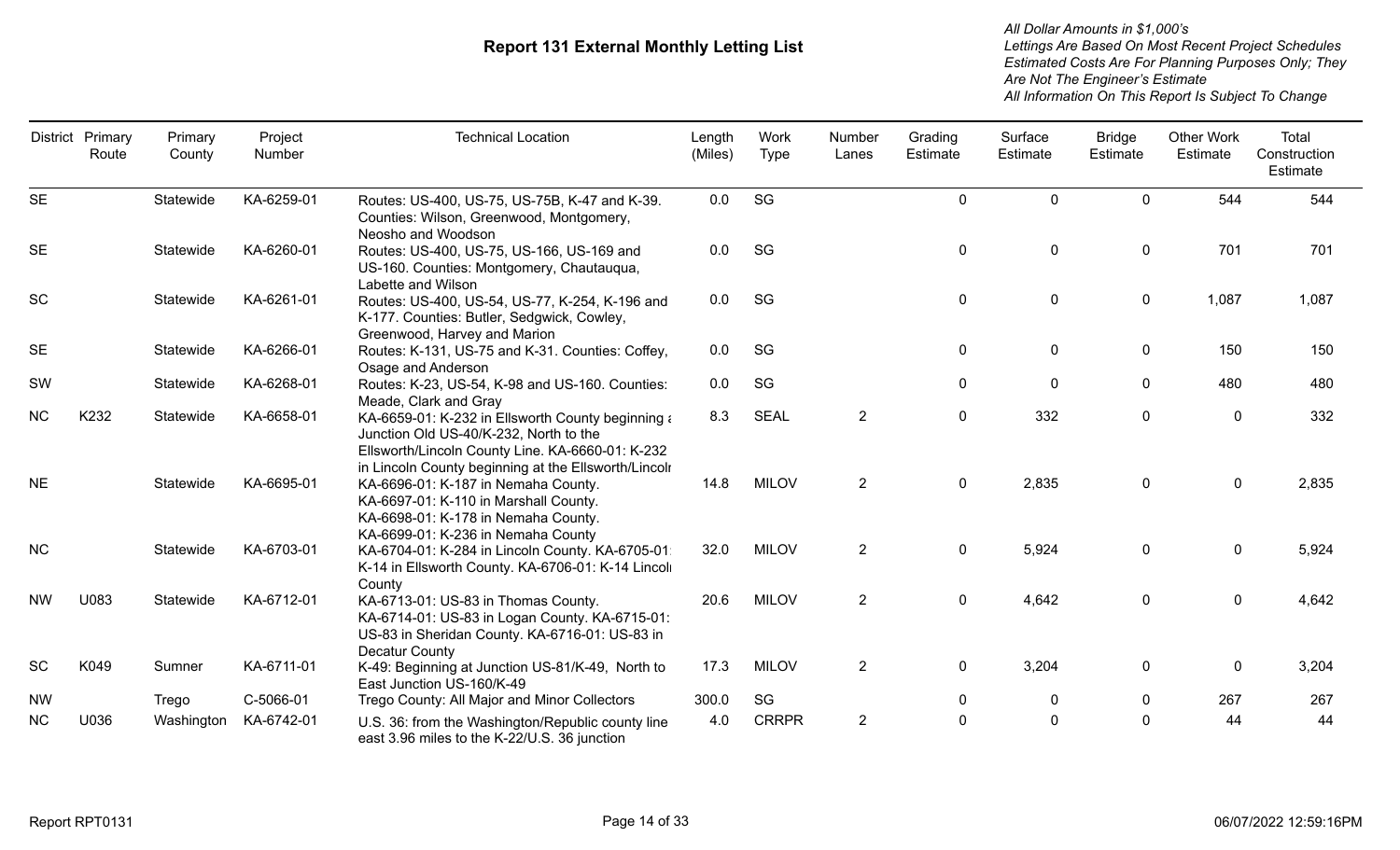|           | District Primary<br>Route | Primary<br>County | Project<br>Number | <b>Technical Location</b>                                                                                                                                                                       | Length<br>(Miles) | Work<br><b>Type</b>              | Number<br>Lanes | Grading<br>Estimate | Surface<br>Estimate | <b>Bridge</b><br>Estimate | <b>Other Work</b><br>Estimate | <b>Total</b><br>Construction<br>Estimate |
|-----------|---------------------------|-------------------|-------------------|-------------------------------------------------------------------------------------------------------------------------------------------------------------------------------------------------|-------------------|----------------------------------|-----------------|---------------------|---------------------|---------------------------|-------------------------------|------------------------------------------|
| <b>SE</b> | U400                      | Wilson            | KA-6784-01        | U.S. 400: from the east K-47/U.S. 400 junction eas<br>approximately 10.53 miles to the U.S. 400/ U.S. 75<br>junction then south approximately 2.1 miles to the<br>Wilson/Montgomery county line | 12.6              | <b>CRRPR</b>                     | $\overline{2}$  | $\mathbf 0$         | $\Omega$            | $\mathbf 0$               | 379                           | 379                                      |
|           |                           |                   |                   |                                                                                                                                                                                                 |                   | Letting Date 2022 Sep Subtotal : |                 | 63,155              | 88,674              | 2,037                     | 33,090                        | 186,956                                  |
|           | Letting Date 2022 Oct     |                   |                   |                                                                                                                                                                                                 |                   |                                  |                 |                     |                     |                           |                               |                                          |
| SE        | U059                      | Anderson          | KA-5422-01        | Garnett CCLIP-PR: US-59 from W 4th Avenue to<br>KS-31/W Park Road                                                                                                                               | 0.5               | <b>PAVRC</b>                     | $\overline{2}$  | 1,767               | $\pmb{0}$           | $\mathbf 0$               | $\mathbf 0$                   | 1,767                                    |
| <b>SE</b> | U169                      | Anderson          | KA-6668-01        | US-169: Beginning at the Roundabout South of<br>Garnett, North to the Anderson/Franklin County Lin                                                                                              | 12.7              | SU                               | $\overline{2}$  | $\mathbf 0$         | 824                 | $\mathbf 0$               | $\mathbf 0$                   | 824                                      |
| <b>SC</b> | U054                      | <b>Butler</b>     | KA-6640-01        | US-54: Beginning at the Butler/Sedgwick County<br>Line (Junction 159th Street/US-54), East to the<br>West City Limits of Augusta                                                                | 9.0               | <b>UBAS</b>                      | 4               | $\mathbf 0$         | 2,685               | $\mathbf 0$               | $\mathbf 0$                   | 2,685                                    |
| <b>NC</b> |                           | Chase             | U-2403-01         | Strong City: SRTS Priority #1 Improvements,<br>primarily on 5th Street and around Chase County<br><b>Elementary School</b>                                                                      | 0.8               | <b>PEDBI</b>                     |                 | $\mathbf 0$         | $\mathbf 0$         | $\mathbf 0$               | 394                           | 394                                      |
| SW        | U054                      | Clark             | KA-5431-01        | Minneola CCLIP-GI: US-54 & US-283 Intersection                                                                                                                                                  | 0.2               | <b>INTER</b>                     | 4               | 199                 | 455                 | $\mathbf 0$               | 86                            | 741                                      |
| <b>SE</b> |                           | Coffey            | C-5074-01         | Coffey County: 0.6 mi N & 3.5 mi W of Waverly ove<br><b>Tributary to Sand Creek</b>                                                                                                             | 0.1               | <b>BRRPL</b>                     |                 | $\mathbf 0$         | 0                   | 332                       | $\mathbf{0}$                  | 332                                      |
| <b>SE</b> |                           | Coffey            | C-5122-01         | Coffey County: RS 2066 from Fauna Road to US-7                                                                                                                                                  | 7.0               | <b>GRSU</b>                      | $\overline{2}$  | 3,016               | 0                   | $\mathbf 0$               | 0                             | 3,016                                    |
| <b>SE</b> | 1035                      | Coffey            | KA-6125-01        | I-35: Bridge #005 & #006 (BNSF Railway) located<br>6.46 miles East of the Lyon/Coffey County line                                                                                               | 0.0               | <b>BRPAT</b>                     | 4               | $\mathbf 0$         | $\mathbf 0$         | 720                       | $\mathbf 0$                   | 720                                      |
| <b>NE</b> | U024                      | Douglas           | KA-6282-01        | U.S. 24/ U.S. 40/U.S. 59 intersection located north<br>of Lawrence                                                                                                                              | 0.0               | LT.                              | $\overline{2}$  | $\mathbf 0$         | $\mathbf{0}$        | $\mathbf 0$               | 160                           | 160                                      |
| <b>NE</b> |                           | Douglas           | TE-0472-02        | Baldwin City: Elm Street to historic Santa Fe<br>Depot on High Street within the Midland Railway<br><b>ROW</b>                                                                                  | 0.5               | <b>PEDBI</b>                     |                 | $\mathbf 0$         | $\mathbf 0$         | $\mathbf 0$               | 1,269                         | 1,269                                    |
| <b>NE</b> |                           | Douglas           | TE-0496-01        | Baldwin City: 11th St from High to US-56; High St<br>from 4th St to 2nd St; 2nd St from Fremont to<br>US-56; and Quayle St from 6th St to the Middle<br>School                                  | 1.1               | <b>PEDBI</b>                     |                 | $\mathbf 0$         | $\mathbf 0$         | $\mathbf 0$               | 745                           | 745                                      |
| <b>SC</b> | U050                      | Edwards           | KA-5779-01        | US-50 from 1.4 miles East of US-50/RS-953<br>Junction (East end of existing passing lanes) East<br>for 0.82 miles                                                                               | 0.8               | <b>GRSU</b>                      | $\overline{2}$  | 3,663               | $\pmb{0}$           | $\mathbf 0$               | $\mathbf 0$                   | 3,663                                    |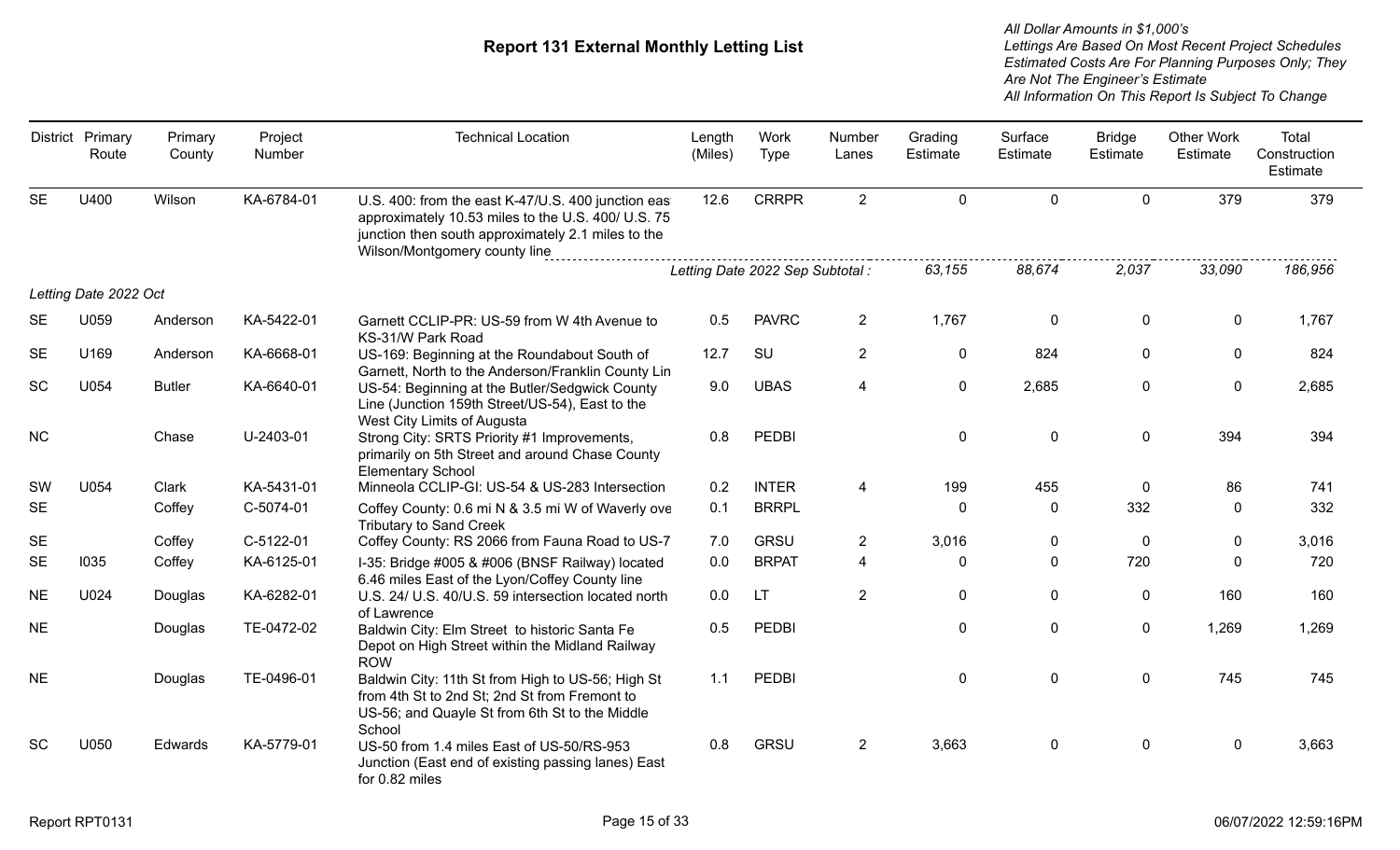|           | District Primary<br>Route | Primary<br>County | Project<br>Number | <b>Technical Location</b>                                                                                                                                                                                    | Length<br>(Miles) | Work<br><b>Type</b> | Number<br>Lanes         | Grading<br>Estimate | Surface<br>Estimate | <b>Bridge</b><br>Estimate | <b>Other Work</b><br>Estimate | <b>Total</b><br>Construction<br>Estimate |
|-----------|---------------------------|-------------------|-------------------|--------------------------------------------------------------------------------------------------------------------------------------------------------------------------------------------------------------|-------------------|---------------------|-------------------------|---------------------|---------------------|---------------------------|-------------------------------|------------------------------------------|
| NC        | 1070                      | Ellsworth         | KA-6538-01        | Light tower #1: 027L0001 located Eastbound South<br>of I-70 approximately 0.14 miles West of K-232.<br>Light tower #2: 027L0007 located Westbound I-70<br>rest area ramp. Light tower #3: 027L0012 located   | 0.0               | <b>LT</b>           | $\overline{\mathbf{4}}$ | $\mathbf{0}$        | $\mathbf 0$         | $\mathbf 0$               | 75                            | 75                                       |
| NC        |                           | Ellsworth         | TE-0492-01        | Ellsworth: Locations on west side of K-14 from<br>Grace Ln to Smoky Hill River bridge                                                                                                                        | 0.5               | PEDBI               |                         | $\mathbf 0$         | 0                   | 0                         | 714                           | 714                                      |
| SW        | U050                      | Ford              | KA-3234-02        | US-50: Beginning 1.6 Miles East of East Junction<br>US-50/US-283 thence East for 1.5 Miles                                                                                                                   | 1.5               | GRSU                | $\overline{2}$          | 4,354               | $\mathbf 0$         | $\mathbf 0$               | $\mathbf 0$                   | 4,354                                    |
| SW        | U050                      | Ford              | KA-5780-01        | US-50 from 1.4 miles East of the US-50/RS-257<br>Junction, East for 2.18 miles                                                                                                                               | 2.2               | GRSU                | $\overline{2}$          | 5,494               | $\pmb{0}$           | $\mathbf 0$               | $\mathbf 0$                   | 5,494                                    |
| <b>SE</b> |                           | Franklin          | C-5114-01         | Franklin County: NW of Ottawa over Eight Mile<br>Creek                                                                                                                                                       | 0.2               | <b>BRRPL</b>        |                         | $\pmb{0}$           | $\pmb{0}$           | 1,005                     | 0                             | 1,005                                    |
| <b>NW</b> | U024                      | Graham            | KA-6720-01        | US-24: Bridge #043 (Sand Creek) located 3.75<br>Miles East of K-84                                                                                                                                           | 0.0               | <b>BRRPR</b>        | $\overline{2}$          | $\mathbf 0$         | $\mathbf 0$         | 942                       | $\mathbf{0}$                  | 942                                      |
| <b>SE</b> |                           | Greenwood         | C-5073-01         | Greenwood County: 7.6 miles S & 1.0 miles W of<br>Eureka over Tadpole Creek                                                                                                                                  | 0.2               | <b>BRRPL</b>        |                         | $\mathbf 0$         | $\mathbf 0$         | 491                       | $\mathbf{0}$                  | 491                                      |
| SC        | U054                      | Kiowa             | KA-5783-01        | US-54 from 6.8 miles East of the US-54/US-183<br>Junction, East for 0.43 miles (westerly extension)<br>and 8.4 miles East of the US-54/US-183 Junction,<br>East for 0.76 miles (easterly extension). Include | 1.2               | <b>GRSU</b>         | $\overline{2}$          | 1,454               | 3,206               | $6\phantom{1}6$           | $\mathbf 0$                   | 4,666                                    |
| SC        | U054                      | Kiowa             | KA-5785-01        | US-54 from 1 mile East of the Ford/Kiowa County<br>Line East for 1.95 miles                                                                                                                                  | 2.0               | GRSU                | $\overline{2}$          | 6,270               | $\mathbf 0$         | $\mathbf 0$               | $\mathbf 0$                   | 6,270                                    |
| <b>SC</b> | U054                      | Kiowa             | KA-6636-01        | US-54: Beginning 1 Mile East of the East City<br>Limits of Greensburg, East to the Kiowa/Pratt<br><b>County Line</b>                                                                                         | 13.7              | <b>MILOV</b>        | $\overline{2}$          | $\mathbf 0$         | 3,080               | $\mathbf 0$               | $\mathbf 0$                   | 3,080                                    |
| <b>SE</b> | K152                      | Linn              | KA-6318-01        | K-152: Beginning at Junction K-7/K-152 to Junctior<br>US-69/K-152                                                                                                                                            | 12.9              | <b>MILOV</b>        | $\overline{2}$          | $\mathbf 0$         | 2,364               | $\mathbf{0}$              | $\mathbf{0}$                  | 2,364                                    |
| <b>NC</b> |                           | Marion            | C-5069-01         | Marion County: 190th Street & Nighthawk Road<br>Intersection                                                                                                                                                 | 1.0               | <b>INTER</b>        | $\overline{2}$          | 272                 | 0                   | $\mathbf 0$               | 10                            | 282                                      |
| NC        |                           | Marion            | C-5070-01         | Marion County: 3.5 miles W & 3.6 miles N of<br>Hillsboro over French Creek                                                                                                                                   | 0.1               | <b>BRRPL</b>        |                         | $\mathbf{0}$        | $\Omega$            | 475                       | $\mathbf{0}$                  | 475                                      |
| SW        | U054                      | Meade             | KA-5781-01        | US-54 from the Meade/Seward County Line, East<br>for 1.8 miles                                                                                                                                               | 1.8               | GRSU                | $\overline{2}$          | 3,663               | $\mathbf 0$         | 0                         | $\mathbf{0}$                  | 3,663                                    |
| SW        | U054                      | Meade             | KA-5782-01        | US-54 from 3.4 miles East of the East<br>US-54/US-160 Junction, East for 2.7 miles                                                                                                                           | 2.7               | GRSU                | $\overline{2}$          | 464                 | 6,239               | 0                         | 0                             | 6,703                                    |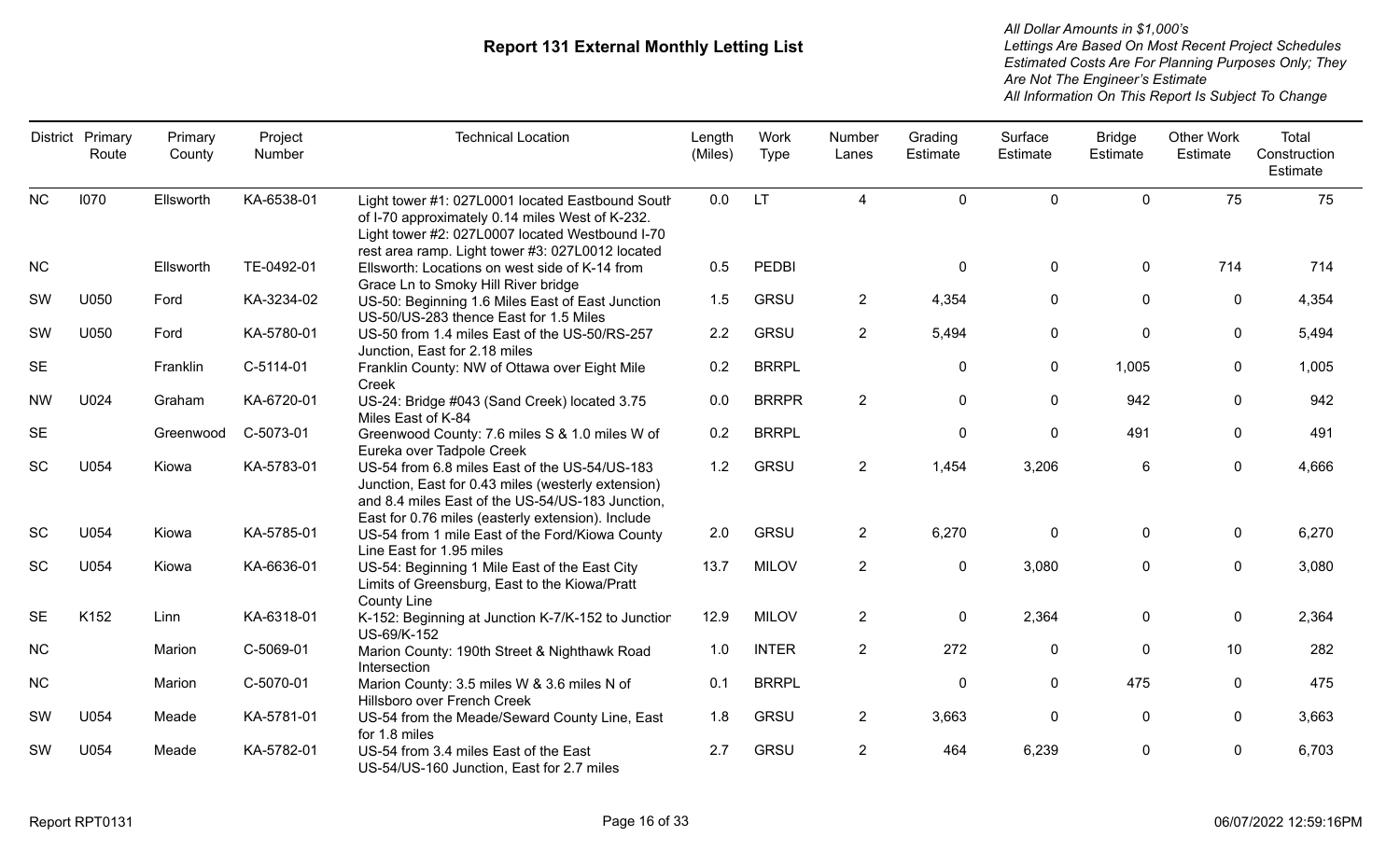| District  | Primary<br>Route | Primary<br>County       | Project<br>Number | <b>Technical Location</b>                                                                                                                                                                                         | Length<br>(Miles) | Work<br><b>Type</b> | Number<br>Lanes | Grading<br>Estimate | Surface<br>Estimate | <b>Bridge</b><br>Estimate | <b>Other Work</b><br>Estimate | Total<br>Construction<br>Estimate |
|-----------|------------------|-------------------------|-------------------|-------------------------------------------------------------------------------------------------------------------------------------------------------------------------------------------------------------------|-------------------|---------------------|-----------------|---------------------|---------------------|---------------------------|-------------------------------|-----------------------------------|
| <b>SE</b> | K068             | Miami                   | N-0708-01         | Louisburg: K-68 from W Crestview Drive to S 2nd<br><b>Street to Broadway Street</b>                                                                                                                               | 0.6               | <b>PEDBI</b>        | $\overline{4}$  | $\mathbf 0$         | 0                   | $\mathbf 0$               | 493                           | 493                               |
| <b>SE</b> |                  | Montgomery C-5082-01    |                   | Montgomery County: 2.0 miles N & 0.1 miles W of<br>Havana over Illinois Creek                                                                                                                                     | 0.1               | <b>BRRPL</b>        |                 | $\mathbf 0$         | 0                   | 969                       | $\Omega$                      | 969                               |
| <b>NW</b> | U036             | Phillips                | KA-6724-01        | US-36: Bridge #015 (Kyle Railroad) located 12.46<br>Miles East of East Junction US-183/US-36                                                                                                                      | 0.0               | <b>BRRPR</b>        | $\overline{2}$  | $\mathbf 0$         | 0                   | 249                       | 0                             | 249                               |
| <b>NE</b> | K013             | Pottawatomie KA-4594-01 |                   | K-13: approxiamtely 0.123 mile south of Bridge<br>#020 (Cedar Creek)                                                                                                                                              | 0.1               | <b>SPECL</b>        | $\overline{2}$  | $\pmb{0}$           | 0                   | $\mathbf 0$               | 199                           | 199                               |
| SC        | U054             | Pratt                   | KA-5784-01        | US-54 from 1.5 miles East of the Pratt/Kiowa<br>County Line, East for 0.86 miles (westerly<br>extension) and 3.8 miles East of the Pratt/Kiowa<br>County Line, East for 0.45 miles (easterly                      | 1.3               | <b>GRSU</b>         | $\overline{2}$  | 1,388               | 3,249               | 33                        | $\mathbf 0$                   | 4,669                             |
| <b>SC</b> | U054             | Pratt                   | KA-6637-01        | US-54: Beginning at the Kiowa/Pratt County Line,<br>East to the West City Limits of Pratt                                                                                                                         | 14.2              | <b>UBAS</b>         | $\overline{2}$  | $\mathbf 0$         | 2,134               | $\pmb{0}$                 | $\mathbf 0$                   | 2,134                             |
| <b>SC</b> |                  | Reno                    | C-5116-01         | Reno County: 0.5 mi W & 2.0 mi N of Willow Brook<br>over Cow Creek                                                                                                                                                | 0.1               | <b>BRRPL</b>        |                 | $\mathbf 0$         | 0                   | 1,231                     | $\mathbf{0}$                  | 1,231                             |
| SW        | U083             | Seward                  | KA-3253-01        | US-83: From the 0.256 miles south RS 933, north<br>to US-160 (including Brg 004)                                                                                                                                  | 7.9               | <b>MILOV</b>        | $\overline{2}$  | 2,604               | 9,632               | 250                       | $\mathbf 0$                   | 12,486                            |
| <b>NE</b> |                  | Shawnee                 | TE-0505-02        | Topeka: 10 locations connecting to Landon, Shung:<br>and North Levee Trails                                                                                                                                       | 3.5               | <b>PEDBI</b>        |                 | $\pmb{0}$           | 0                   | $\pmb{0}$                 | 417                           | 417                               |
| <b>NE</b> |                  | Shawnee                 | TE-0505-03        | Topeka: Tyler St from Paramore St to Lyman Rd<br>and Waddell St from Tyler St to Soldier Creek                                                                                                                    | 0.9               | <b>PEDBI</b>        |                 | $\mathbf 0$         | 0                   | 0                         | 561                           | 561                               |
| <b>NW</b> | 1070             | Sherman                 | KA-6539-01        | I-70 four light towers: two at Exit #1 (eastbound and<br>westbound) located approx. 1.2 miles east of the<br>CO/KS state line; and at the westbound On and Of<br>ramps at the rest area located approx. 7.1 miles | 0.0               | <b>LT</b>           | 4               | $\mathbf 0$         | 0                   | $\pmb{0}$                 | 157                           | 157                               |
| SW        |                  | Statewide               | KA-6264-01        | Routes: K-156, US-83, US-83B, US-50 and<br>US-50B. Counties: Finney, Gray, Haskell and Scott                                                                                                                      | 0.0               | SG                  |                 | $\pmb{0}$           | 0                   | $\mathbf 0$               | 860                           | 860                               |
| <b>NE</b> | K013             | Statewide               | KA-6700-01        | KA-6701-01: K-13 in Riley County beginning at<br>Junction US-24/K-13, East to the<br>Riley/Pottawatomie County Line. KA-6702-01: K-13<br>in Pottawatomie County beginning at the                                  | 14.6              | <b>MILOV</b>        | $\overline{2}$  | $\mathbf 0$         | 2,850               | $\mathbf 0$               | $\mathbf 0$                   | 2,850                             |
| <b>SE</b> |                  | Statewide               | TE-0402-07        | Flint Hills Trail: Iowa Rd to Louisiana Terr West of<br>the City of Ottawa in Franklin County                                                                                                                     | 2.3               | <b>SPECL</b>        |                 | $\pmb{0}$           | 0                   | $\mathbf 0$               | 6,642                         | 6,642                             |
| <b>NE</b> |                  | Wabaunsee               | C-5112-01         | Wabaunsee County: 1.0 mi E & 0.2 mi N of Maple<br>Hill over Mill Creek                                                                                                                                            | 0.2               | <b>BRRPL</b>        |                 | $\mathbf 0$         | 0                   | 1,536                     | $\mathbf 0$                   | 1,536                             |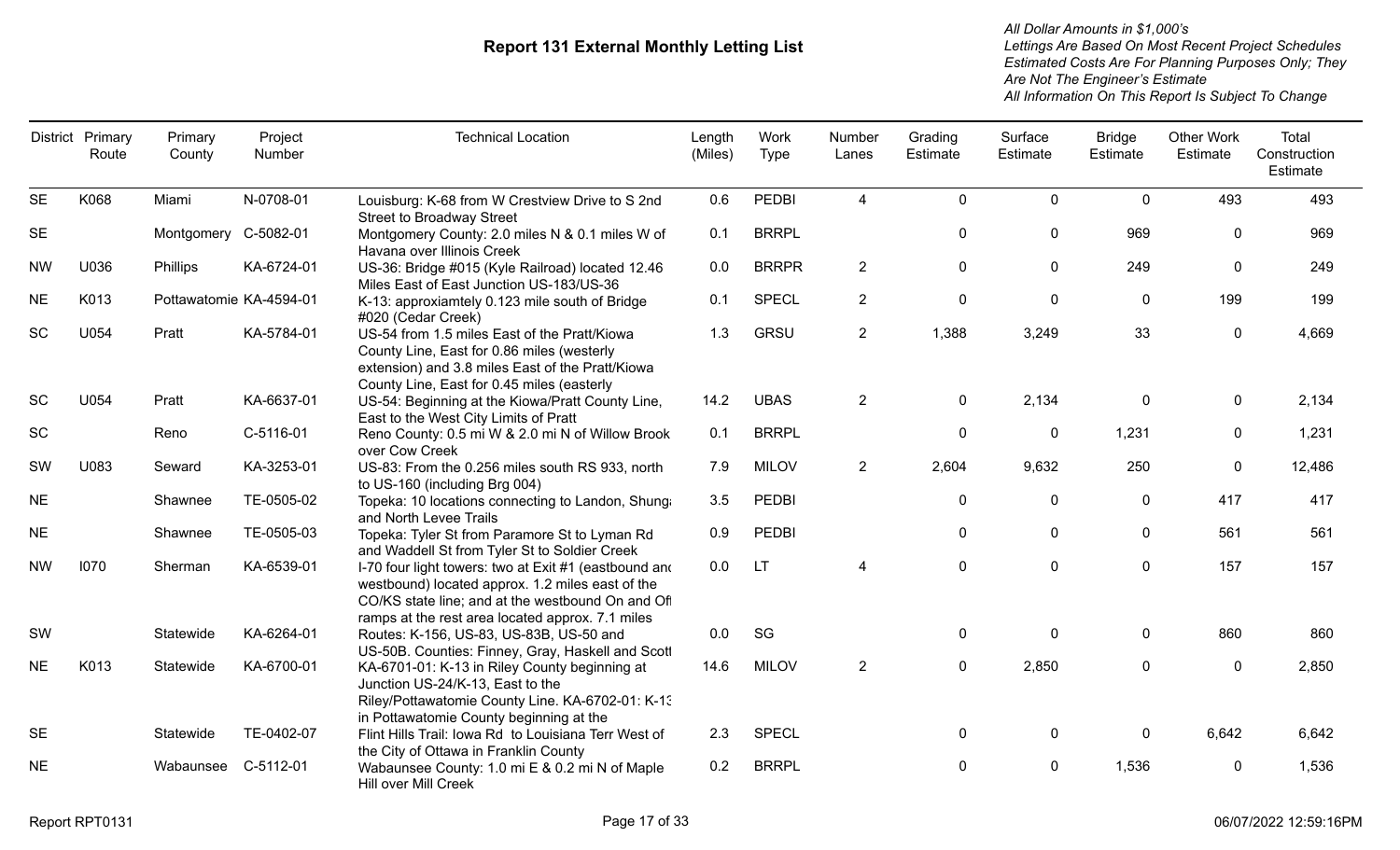|           | District Primary<br>Route | Primary<br>County      | Project<br>Number | <b>Technical Location</b>                                                                                                                                                                                 | Length<br>(Miles)                | Work<br>Type | Number<br>Lanes | Grading<br>Estimate | Surface<br>Estimate | <b>Bridge</b><br>Estimate | <b>Other Work</b><br>Estimate | Total<br>Construction<br>Estimate |
|-----------|---------------------------|------------------------|-------------------|-----------------------------------------------------------------------------------------------------------------------------------------------------------------------------------------------------------|----------------------------------|--------------|-----------------|---------------------|---------------------|---------------------------|-------------------------------|-----------------------------------|
| <b>SE</b> |                           | Wilson                 | C-5115-01         | Wilson County: 1.1 mi N & 0.7 mi E of Roper over<br><b>Woodruff Creek</b>                                                                                                                                 | 0.2                              | <b>BRRPL</b> |                 | $\mathbf{0}$        | $\mathbf 0$         | 713                       | $\mathbf{0}$                  | 713                               |
|           |                           |                        |                   |                                                                                                                                                                                                           | Letting Date 2022 Oct Subtotal : |              |                 | 34,607              | 36,718              | 8,953                     | 12,784                        | 93,062                            |
|           | Letting Date 2022 Nov     |                        |                   |                                                                                                                                                                                                           |                                  |              |                 |                     |                     |                           |                               |                                   |
| <b>SE</b> |                           | Allen                  | C-5001-01         | Allen County: 1.0 mile S & 2.0 miles E of Carlyle<br>over stream                                                                                                                                          | 0.1                              | <b>BRRPL</b> |                 | $\mathbf 0$         | $\mathbf 0$         | 218                       | $\mathbf 0$                   | 218                               |
| <b>NE</b> |                           | Doniphan               | C-4999-01         | Doniphan County: 2.0 miles E of Troy on old Hwy<br>36 over Peters Creek                                                                                                                                   | 0.2                              | <b>BRRPL</b> |                 | $\mathbf{0}$        | $\mathbf 0$         | 503                       | $\mathbf{0}$                  | 503                               |
| SW        | K156                      | Finney                 | KA-6729-01        | K-156: Bridge #005 (Pawnee River) located 6.33<br>Miles West of West Junction K-23                                                                                                                        | 0.0                              | <b>BRRPR</b> | $\overline{2}$  | $\mathbf 0$         | $\mathbf 0$         | 466                       | $\Omega$                      | 466                               |
| SC        |                           | Harper                 | C-5005-01         | Harper County: 3.8 miles W & 3.0 miles N of<br>Anthony over Rush Creek                                                                                                                                    | 0.2                              | <b>BRRPL</b> |                 | $\mathbf 0$         | 0                   | 912                       | 0                             | 912                               |
| SC        | U050                      | Harvey                 | KA-1827-05        | US-50: From 5 Miles East of US-50/RS-305<br>Junction (East end of existing passing lanes), East<br>for 0.8 Miles                                                                                          | 0.8                              | GRSU         | $\overline{2}$  | 2,187               | $\pmb{0}$           | $\pmb{0}$                 | 0                             | 2,187                             |
| <b>SC</b> | U050                      | Harvey                 | KA-5786-01        | US-50 from 6.8 miles East of the I-135/US-50<br>Junction, East for 0.52 miles (westerly extension)                                                                                                        | 0.5                              | <b>GRSU</b>  | $\overline{2}$  | 4,180               | $\mathbf 0$         | $\mathbf 0$               | $\mathbf 0$                   | 4,180                             |
| <b>NE</b> | U024                      | Jefferson              | KA-3542-01        | US-24: From the Shawnee/Jefferson County Line,<br>east to 1.8 miles east of Shawnee/Jefferson County<br>Line                                                                                              | 1.8                              | <b>PAVRC</b> | $\overline{4}$  | 3,117               | 9,631               | 1,398                     | $\mathbf 0$                   | 14,146                            |
| <b>NE</b> | U024                      | Jefferson              | KA-5105-01        | US-24: From approximately 1,056 feet east of the<br>K-237/U.S. 24 junction east to approximately 211<br>feet west of Elm Street in the city of Perry.<br>Included is the replacement of Brg #009 over the | 5.0                              | <b>GRBRS</b> | $\overline{2}$  | 748                 | 4,994               | 2,538                     | 0                             | 8,280                             |
| <b>NE</b> | K004                      | Jefferson              | KA-5931-01        | K-4: at two locations beginning at 0.08 mile north of<br>north K-4/K-16 junction and 0.222 mile north of<br>north K-4/K-16 junction                                                                       | 0.1                              | <b>GDFC</b>  | $\overline{2}$  | $\mathbf 0$         | $\mathbf 0$         | $\mathbf 0$               | 111                           | 111                               |
| <b>NE</b> | U024                      | Leavenworth KA-6564-01 |                   | Tonganoxie, KS in Leavenworth County - US-24/4t<br>St & US-24/Star Drive                                                                                                                                  | 0.0                              | <b>SPECL</b> | 4               | $\mathbf 0$         | $\mathbf 0$         | $\mathbf{0}$              | 175                           | 175                               |
| <b>NE</b> |                           | Lyon                   | C-5145-01         | Lyon County: 3.5 miles S & 3.0 miles E of<br>Americus over Troublesome Creek                                                                                                                              | 0.1                              | <b>BRRPL</b> |                 | $\mathbf{0}$        | $\mathbf 0$         | 684                       | $\Omega$                      | 684                               |
| <b>NC</b> | U081                      | Ottawa                 | KA-6057-01        | US-81: Beginning 9.6 Miles North of the<br>Saline/Ottawa County Line thence North to 18.5<br>Miles North of the Saline/Ottawa County Line                                                                 | 8.9                              | 3.0OL        | 4               | $\mathbf 0$         | 4,374               | 0                         | 0                             | 4,374                             |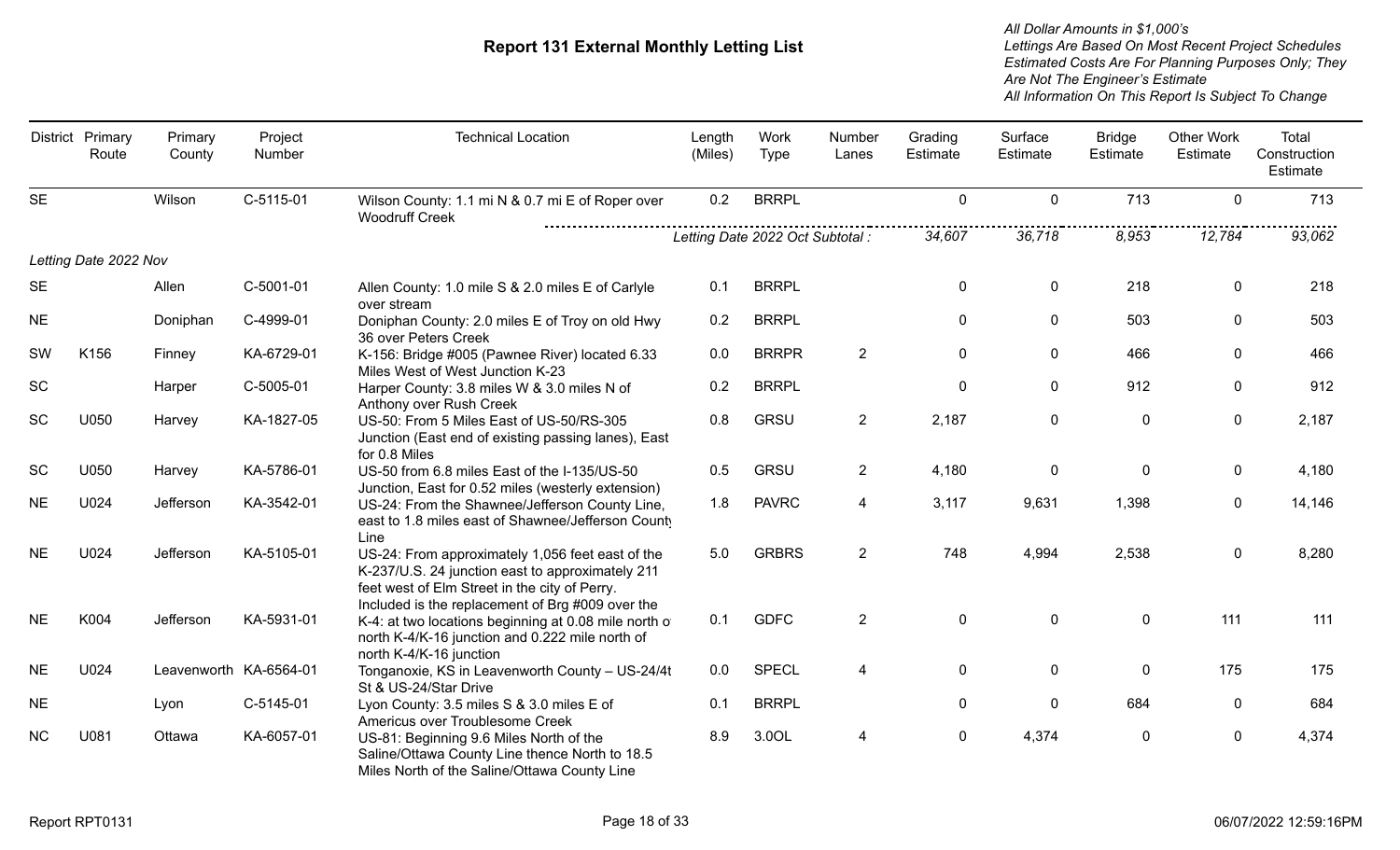|           | District Primary<br>Route | Primary<br>County | Project<br>Number | <b>Technical Location</b>                                                                                                                                                                                    | Length<br>(Miles) | Work<br>Type                     | Number<br>Lanes | Grading<br>Estimate | Surface<br>Estimate | <b>Bridge</b><br>Estimate | <b>Other Work</b><br>Estimate | Total<br>Construction<br>Estimate |
|-----------|---------------------------|-------------------|-------------------|--------------------------------------------------------------------------------------------------------------------------------------------------------------------------------------------------------------|-------------------|----------------------------------|-----------------|---------------------|---------------------|---------------------------|-------------------------------|-----------------------------------|
| <b>SC</b> | U054                      | Sedgwick          | KA-6179-01        | Along US-54 in Wichita between West Street and<br><b>Armour Street</b>                                                                                                                                       | 7.7               | <b>ITS</b>                       | 4               | $\mathbf{0}$        | $\mathbf 0$         | $\mathbf{0}$              | 2,565                         | 2,565                             |
| <b>NE</b> | U024                      | Shawnee           | KA-3236-01        | US-24: From 468 ft east of the US-24/Topeka Blvd<br>intersection, east to the Shawnee/Jefferson County<br>Line                                                                                               | 3.7               | <b>PAVRC</b>                     | 4               | 7,577               | 22,181              | 3,536                     | 0                             | 33,295                            |
| <b>NW</b> | K027                      | Sherman           | KA-6123-01        | K-27: Bridge #042 over the Kyle Railroad located<br>0.84 mile north of I-70                                                                                                                                  | 0.0               | <b>BRRPR</b>                     | $\overline{2}$  | $\mathbf 0$         | $\mathbf 0$         | 610                       | $\mathbf{0}$                  | 610                               |
| SC        | U050                      | Statewide         | KA-5787-01        | US-50 from 1.2 miles West of the Harvey/Marion<br>County Line, East for 1.3 miles (westerly<br>extension). Bridge #082 (Doyle Creek Drainage)<br>located 6.791 Miles East of the East City limits of         | 1.3               | <b>GRBRS</b>                     | $\overline{2}$  | 1,290               | 5,768               | 228                       | $\mathbf 0$                   | 7,286                             |
| <b>NE</b> |                           | Statewide         | KA-6254-01        | Routes: US-24, K-237, K-4, K-245 and US-40.<br>Counties: Jefferson, Shawnee and Douglas                                                                                                                      | 0.0               | SG                               |                 | $\mathbf 0$         | $\mathbf 0$         | 0                         | 516                           | 516                               |
| SC        |                           | Statewide         | KA-6262-01        | Routes: K-254, US-54, I-135. Counties: Sedgwick<br>and Harvey                                                                                                                                                | 0.0               | SG                               |                 | $\mathbf{0}$        | $\mathbf 0$         | $\mathbf{0}$              | 2,014                         | 2,014                             |
| <b>SE</b> | U054                      | Woodson           | KA-6726-01        | US-54: Bridge #007 (Cherry Creek Overflow) locate<br>6.66 Miles East of US-75. Bridge #008 (Cherry<br>Creek) located 6.84 Miles East of US-75                                                                | 0.0               | <b>BRRPR</b>                     | $2^{\circ}$     | $\mathbf 0$         | $\mathbf 0$         | 726                       | $\mathbf{0}$                  | 726                               |
| <b>NE</b> |                           | Wyandotte         | N-0739-01         | Bonner Springs: 138th St from K-32 to Morse<br>Avenue                                                                                                                                                        | 0.5               | <b>GRSU</b>                      | $\overline{2}$  | 4,242               | $\mathbf 0$         | $\mathbf{0}$              | 358                           | 4,601                             |
| <b>NE</b> |                           | Wyandotte         | U-2436-01         | UG WyCo/KCK: On Thorn Drive South of Old<br>Kansas Avenue over Davis Creek                                                                                                                                   | 0.1               | <b>BRRPL</b>                     |                 | $\mathbf 0$         | $\mathbf 0$         | 909                       | 0                             | 909                               |
|           |                           |                   |                   |                                                                                                                                                                                                              |                   | Letting Date 2022 Nov Subtotal : |                 | 23,342              | 46,947              | 12,729                    | 5,739                         | 88,757                            |
|           | Letting Date 2022 Dec     |                   |                   |                                                                                                                                                                                                              |                   |                                  |                 |                     |                     |                           |                               |                                   |
| <b>SE</b> |                           | Cherokee          | U-2401-01         | Columbus: Country Rd from High School Ave to<br>Kansas Ave; Maple St from Tennessee Ave to<br>US-69; various intersection locations.                                                                         | 0.8               | <b>PEDBI</b>                     |                 | $\mathbf 0$         | $\mathbf 0$         | 0                         | 482                           | 482                               |
| <b>SC</b> |                           | Edwards           | C-5076-01         | Edwards County: 13.0 miles S & 2.5 miles W of<br>Belpre over Rattlesnake Creek                                                                                                                               | 0.1               | <b>BRRPL</b>                     |                 | $\mathbf 0$         | $\mathbf 0$         | 681                       | $\mathbf 0$                   | 681                               |
| SW        |                           | Ford              | KA-6526-01        | Ford Co: Intersections at U.S. 56/U.S. 400 & 112th<br>Road, U.S. 283 & Outlaw Road, and 112th Road &<br>Outlaw Rd; and 112th Road from Outlaw Road nort<br>to U.S. 56/U.S. 400 junction and Outlaw Road from | 0.0               | <b>GRSU</b>                      | $\overline{2}$  | 7,544               | $\mathbf 0$         | $\mathbf 0$               | $\mathbf 0$                   | 7,544                             |
| <b>SE</b> | U400                      | Greenwood         | KA-5790-01        | US-400 from 11.2 miles East of the<br>Butler/Greenwood County Line, East for 1.9 miles                                                                                                                       | 1.9               | <b>GRSU</b>                      | $\overline{2}$  | 6,270               | $\mathbf{0}$        | $\mathbf 0$               | $\Omega$                      | 6,270                             |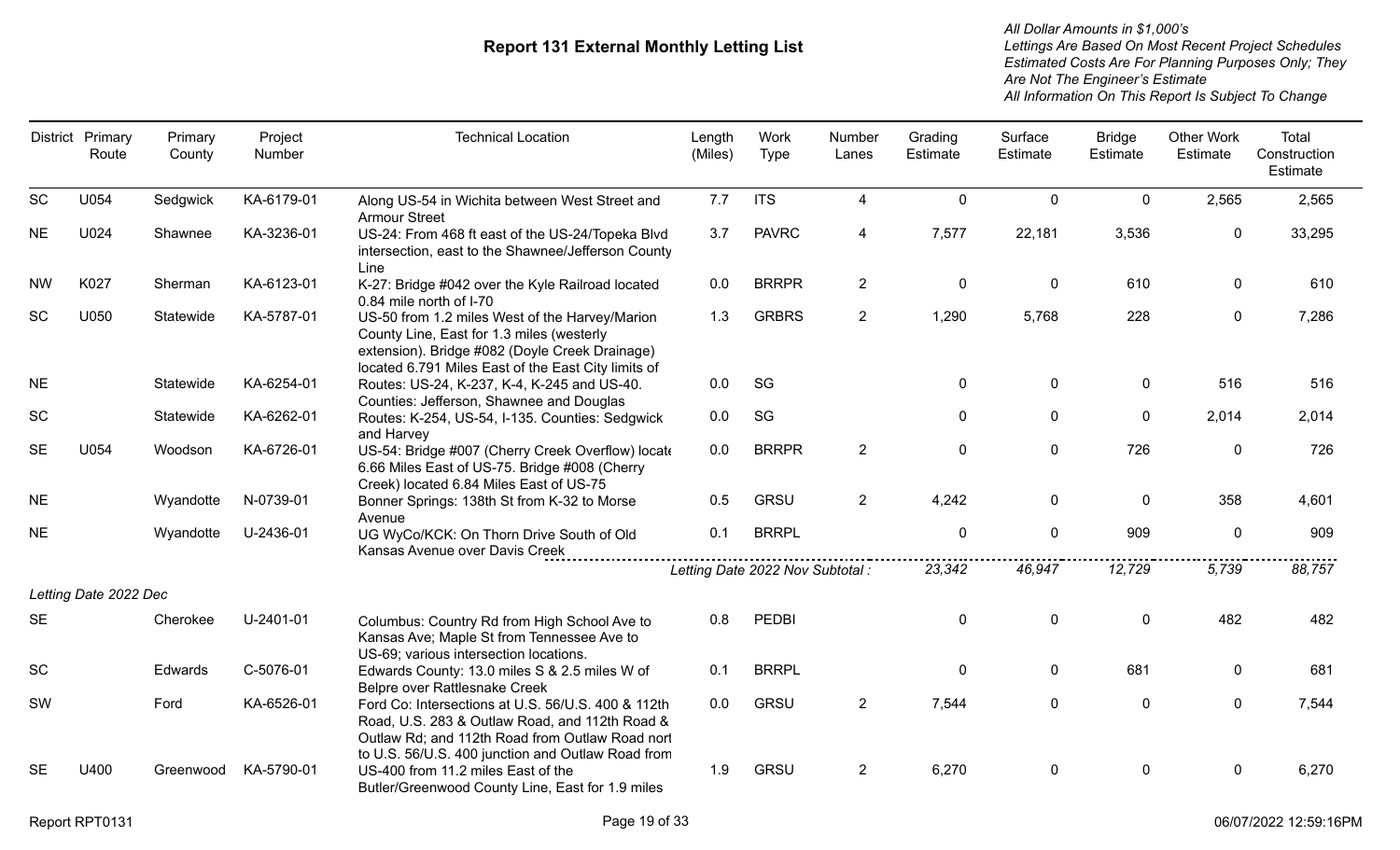|           | District Primary<br>Route | Primary<br>County      | Project<br>Number | <b>Technical Location</b>                                                                                                                                                                              | Length<br>(Miles) | Work<br>Type                     | Number<br>Lanes | Grading<br>Estimate | Surface<br>Estimate | <b>Bridge</b><br>Estimate | <b>Other Work</b><br>Estimate | Total<br>Construction<br>Estimate |
|-----------|---------------------------|------------------------|-------------------|--------------------------------------------------------------------------------------------------------------------------------------------------------------------------------------------------------|-------------------|----------------------------------|-----------------|---------------------|---------------------|---------------------------|-------------------------------|-----------------------------------|
| <b>SC</b> |                           | Harvey                 | C-5075-01         | Harvey County: 2.5 miles E of Annelly over Gypsun<br>Creek                                                                                                                                             | 0.1               | <b>BRRPL</b>                     |                 | $\mathbf 0$         | $\mathbf 0$         | 797                       | $\Omega$                      | 797                               |
| <b>SW</b> | U083                      | Haskell                | KA-1008-02        | US-83 from Sublette (1000 ft. north of the<br>US-83/US-56 junction), North to 1.75 mile South<br>Junction US-83/US-160                                                                                 | 4.1               | <b>GRSU</b>                      | $\overline{2}$  | 9,780               | 14,162              | $\mathbf 0$               | 0                             | 23,942                            |
| <b>NE</b> |                           | Johnson                | U-2398-01         | City of De Soto: West of Kickapoo Street on 83rd<br><b>Street over Railroad</b>                                                                                                                        | 0.1               | <b>BRRPL</b>                     |                 | $\mathbf 0$         | $\mathbf 0$         | 2,293                     | $\mathbf{0}$                  | 2,293                             |
| <b>NE</b> | K032                      | Leavenworth KA-6583-01 |                   | K-32: bridge #080 over Stranger Creek Ilocated 8.8<br>miles east of the I-70 (KTA)/ K-32 junction                                                                                                      | $0.0\,$           | <b>BRRPR</b>                     | 4               | $\mathbf 0$         | $\mathbf 0$         | 333                       | $\mathbf{0}$                  | 333                               |
| <b>NC</b> | U024                      | Mitchell               | KA-6437-01        | Cawker City CCLIP-GI: US-24/K-9 from Oak Street<br>to Locust Street                                                                                                                                    | 0.2               | <b>GRSU</b>                      | 4               | 193                 | $\mathbf 0$         | $\mathbf 0$               | 508                           | 701                               |
| SW        | K027                      | Morton                 | KA-6730-01        | K-27: Bridge #013 (Cimarron River) located 8.85<br>Miles North of the Kansas/Oklahoma State Line                                                                                                       | 0.0               | <b>BRRPR</b>                     | $\overline{2}$  | 0                   | $\mathbf 0$         | 295                       | $\Omega$                      | 295                               |
| <b>SE</b> | U169                      | Neosho                 | KA-5788-01        | US-169 from 0.7 miles North of the US-169/K-47<br>Junction, North for 1.8 miles                                                                                                                        | 1.8               | <b>GRSU</b>                      | $\overline{2}$  | 919                 | 3,908               | 320                       | $\mathbf{0}$                  | 5,147                             |
| <b>SE</b> | U169                      | Neosho                 | KA-5789-01        | U.S. 169 from 1.2 miles north of the<br>Labette/Neosho county line north 2.3 miles                                                                                                                     | 2.3               | <b>GRSU</b>                      | $\overline{2}$  | 2,256               | 5,622               | $\mathbf 0$               | $\mathbf 0$                   | 7,879                             |
| <b>SE</b> | U169                      | Neosho                 | KA-5789-02        | U.S. 169 from the Labette/Neosho county line,<br>north 7.05 miles to the south city limits of Thayer<br>(at the PCCP) excluding the 2.3 miles covered by<br>the passing lane project 169-67 KA-5789-01 | 4.8               | <b>GRSU</b>                      | $2^{\circ}$     | 14,599              | $\mathbf 0$         | $\mathbf 0$               | $\mathbf 0$                   | 14,599                            |
| <b>SW</b> | U283                      | <b>Ness</b>            | KA-6764-01        | US-283: Bridge #049 (North Fork Walnut Creek)<br>located 12.41 Miles North of the Hodgeman County<br>Line                                                                                              | 0.0               | <b>BRRPR</b>                     | $\overline{2}$  | $\mathbf 0$         | $\mathbf 0$         | 509                       | $\mathbf 0$                   | 509                               |
| <b>NW</b> | K181                      | Osborne                | KA-6727-01        | K-181: Bridge #043 (South Fork Solomon River)<br>located 5.44 Miles South of US-24                                                                                                                     | 0.0               | <b>BRRPR</b>                     | $\overline{2}$  | $\overline{0}$      | 0                   | 450                       | $\mathbf{0}$                  | 450                               |
| <b>NC</b> |                           | Saline                 | TE-0502-01        | Salina: Magnolia Rd from 9th St to Ohio St                                                                                                                                                             | 1.0               | <b>PEDBI</b>                     |                 | 0                   | $\mathbf{0}$        | $\mathbf 0$               | 471                           | 471                               |
| <b>NW</b> | K204                      | Smith                  | KA-5988-01        | Smith Center CCLIP-PR: K-204 from West City<br>Limits to Logan Street                                                                                                                                  | 0.3               | <b>PAVRC</b>                     | $\overline{2}$  | 967                 | $\Omega$            | $\mathbf 0$               | $\mathbf{0}$                  | 967                               |
|           |                           |                        |                   |                                                                                                                                                                                                        |                   | Letting Date 2022 Dec Subtotal : |                 | 42,528              | 23,693              | 5,678                     | 1,462                         | 73,360                            |
|           | Letting Date 2023 Jan     |                        |                   |                                                                                                                                                                                                        |                   |                                  |                 |                     |                     |                           |                               |                                   |
| <b>SE</b> | K039                      | Bourbon                | KA-3908-01        | K-39: Bridge #044 (Owl Creek) Located 2.14 Miles<br>East of East Junction K-3                                                                                                                          | 0.0               | <b>BRRPL</b>                     | $\overline{2}$  | 489                 | 211                 | 845                       | $\mathbf{0}$                  | 1,545                             |
| <b>SE</b> | K003                      | Bourbon                | KA-3909-01        | K-3: Bridge #024 (Paint Creek) located 1.58 Miles<br>north of the Crawford County line                                                                                                                 | 0.0               | <b>BRRPL</b>                     | $\overline{2}$  | 1,146               | $\mathbf 0$         | 716                       | 0                             | 1,862                             |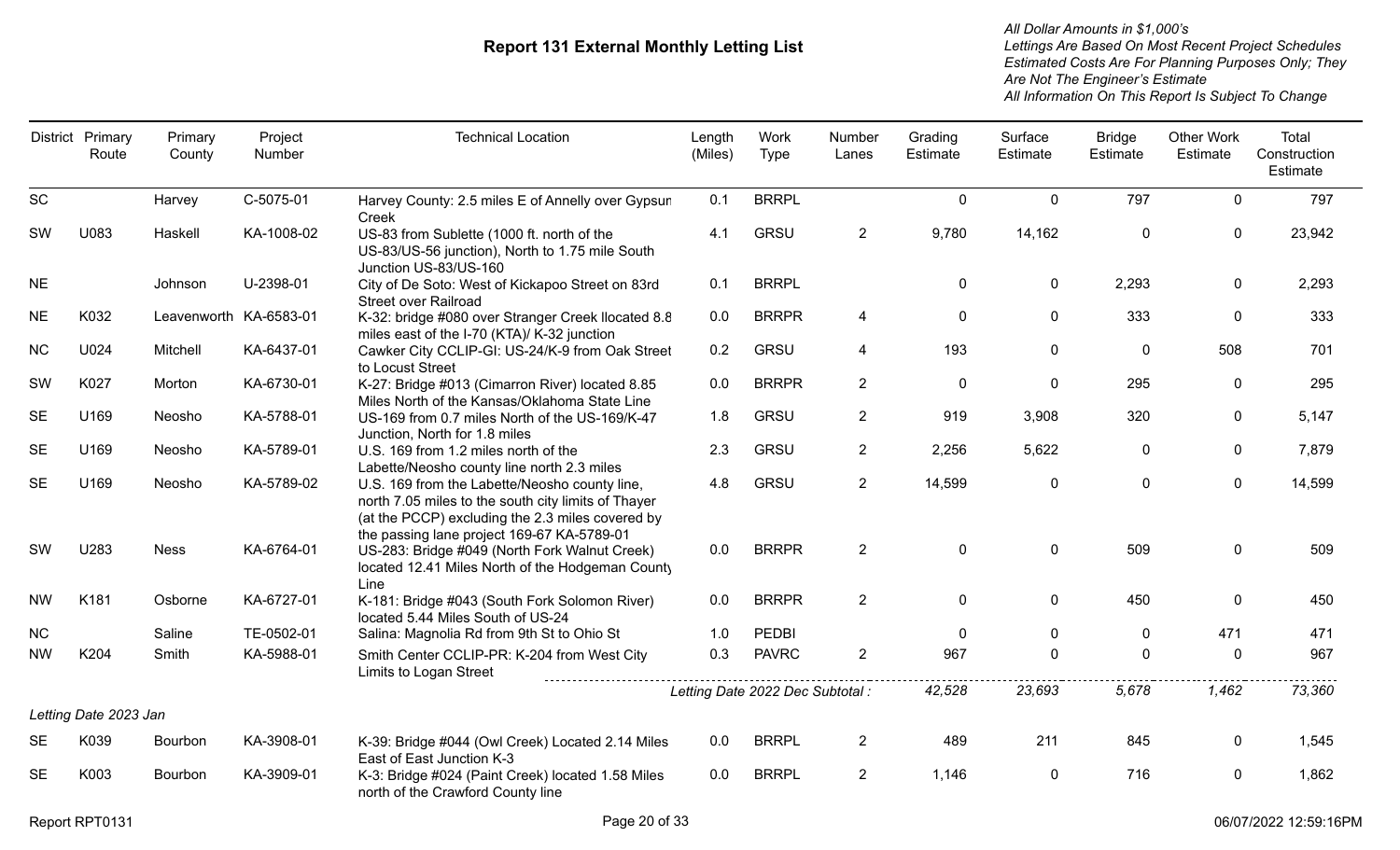|           | District Primary<br>Route | Primary<br>County      | Project<br>Number | <b>Technical Location</b>                                                                                                                            | Length<br>(Miles) | Work<br>Type                     | Number<br>Lanes | Grading<br>Estimate | Surface<br>Estimate | <b>Bridge</b><br>Estimate | <b>Other Work</b><br>Estimate | Total<br>Construction<br>Estimate |
|-----------|---------------------------|------------------------|-------------------|------------------------------------------------------------------------------------------------------------------------------------------------------|-------------------|----------------------------------|-----------------|---------------------|---------------------|---------------------------|-------------------------------|-----------------------------------|
| <b>SC</b> | U166                      | Cowley                 | KA-6774-01        | US-166: Bridge #089 (Walnut River) located 4.59<br>Miles East of South Junction K-177/US-166                                                         | 0.0               | <b>BRRPR</b>                     | $\overline{2}$  | $\mathbf 0$         | 0                   | 1,902                     | $\mathbf 0$                   | 1,902                             |
| <b>NC</b> | K156                      | Ellsworth              | KA-3939-01        | K-156: Bridge #026 (Oak Creek) Located 1.13 Mile<br>North East of K-140                                                                              | 0.0               | <b>BRRPL</b>                     | $\overline{2}$  | 943                 | 0                   | 1,161                     | $\mathbf{0}$                  | 2,104                             |
| SW        | U056                      | Ford                   | KA-6776-01        | US-56: Bridge #064 (Arkansas River) located 2.6<br>Miles Northeast of South Junction US-56/US-283                                                    | 0.0               | <b>BRRPR</b>                     | $\overline{2}$  | 0                   | 0                   | 249                       | $\Omega$                      | 249                               |
| SC        | 1135                      | Harvey                 | KA-6731-01        | I-135: Bridge #009 located 1 Mile North of Junction<br>K-196/I-135                                                                                   | 0.0               | <b>BRRPR</b>                     | 4               | $\mathbf 0$         | 0                   | 168                       | 0                             | 168                               |
| <b>NE</b> | K092                      | Leavenworth KA-6060-01 |                   | K-92: Beginning 0.07 mile West of K-92/20th Street<br>thence East to 0.07 Miles East of K-92/20th Street                                             | 0.1               | <b>PAVRC</b>                     | $\overline{2}$  | 0                   | 0                   | $\mathbf 0$               | 1,092                         | 1,092                             |
| <b>NC</b> |                           | Lincoln                | C-5120-01         | Lincoln County: All Paved Major Collectors, Minor<br><b>Collectors &amp; Local Roads</b>                                                             | 25.7              | <b>PAVMK</b>                     |                 | 0                   | 0                   | 0                         | 207                           | 207                               |
| <b>SE</b> |                           | Linn                   | C-5081-01         | Linn County: 1.0 mile N & 1.2 miles W of LaCygne<br>over BNSF Railroad                                                                               | 0.1               | <b>BRRPL</b>                     |                 | $\mathbf 0$         | 0                   | 829                       | 0                             | 829                               |
| <b>NW</b> | U040                      | Logan                  | KA-6638-01        | US-40: Beginning 0.095 Miles East of East Junction<br>K-25/US-40, East to the Portland Cement Concrete<br>Pavement at West Junction US-83/US-54      | 9.8               | <b>MILOV</b>                     | $\overline{2}$  | 0                   | 1,959               | $\mathbf{0}$              | $\mathbf{0}$                  | 1,959                             |
| <b>NC</b> | 1135                      | McPherson              | KA-6752-01        | I-135: Bridge #032 and #033 (KO Railroad) located<br>0.76 Miles North of US-56 (Northbound &<br>Southbound)                                          | 0.0               | <b>BRRPR</b>                     | 4               | $\mathbf 0$         | 0                   | 888                       | $\mathbf{0}$                  | 888                               |
| <b>SE</b> | U169                      | Montgomery KA-5989-01  |                   | Coffeyville CCLIP-PR: US-169 from 563 feet south<br>15th Street thence south approx. 1000 feet                                                       | 0.2               | <b>PAVRC</b>                     | 4               | 177                 | 703                 | $\mathbf{0}$              | 36                            | 916                               |
| SW        |                           | Ness                   | C-5126-01         | Ness County: RS 312 from RS 280 to K-96                                                                                                              | 9.0               | <b>GDFC</b>                      |                 | 0                   | 0                   | $\mathbf{0}$              | 280                           | 280                               |
| <b>NW</b> | U036                      | Rawlins                | KA-5987-01        | Atwood CCLIP-GI: US-36 from 5th Street to 7th<br><b>Street</b>                                                                                       | 0.1               | <b>GRSU</b>                      | $\overline{2}$  | 427                 | 647                 | $\Omega$                  | 8                             | 1,083                             |
| <b>NW</b> | U281                      | Russell                | KA-6639-01        | US-281: Beginning at the Barton/Russell County<br>Line, North to the South City Limits of Russell                                                    | 11.7              | <b>UBAS</b>                      | $\overline{2}$  | 0                   | 1,756               | $\mathbf{0}$              | $\mathbf{0}$                  | 1,756                             |
| <b>NE</b> | 1470                      | Shawnee                | KA-6733-01        | I-470: Bridge #056 & #057 (Shunganunga Creek)<br>Bridge #062 & #063 (Gage Blvd) Bridge #172 (37th<br>St/Shunganunga) Bridge #184 & #185 (29th Street | 0.0               | <b>BRRPR</b>                     | 4               | $\mathbf{0}$        | 0                   | 2,111                     | $\mathbf{0}$                  | 2,111                             |
| NW        | K009                      | Smith                  | KA-5393-01        | K-9: Stream encroachment along K-9 just West of<br>the City of Gaylord                                                                               | 0.0               | <b>MTSPC</b>                     | $\overline{2}$  | 0                   | 0                   | 0                         | 239                           | 239                               |
| <b>NE</b> | 1070                      | Wyandotte              | KA-6750-01        | I-70: Bridge #029 (Union Pacific Railroad) located<br>0.60 Miles West of the Missouri State Line                                                     | 0.0               | <b>BRRPR</b>                     | 4               | $\mathbf 0$         | 0                   | 285                       | $\mathbf{0}$                  | 285                               |
|           |                           |                        |                   |                                                                                                                                                      |                   | Letting Date 2023 Jan Subtotal : |                 | 3,182               | 5,276               | 9,155                     | 1,862                         | 19,475                            |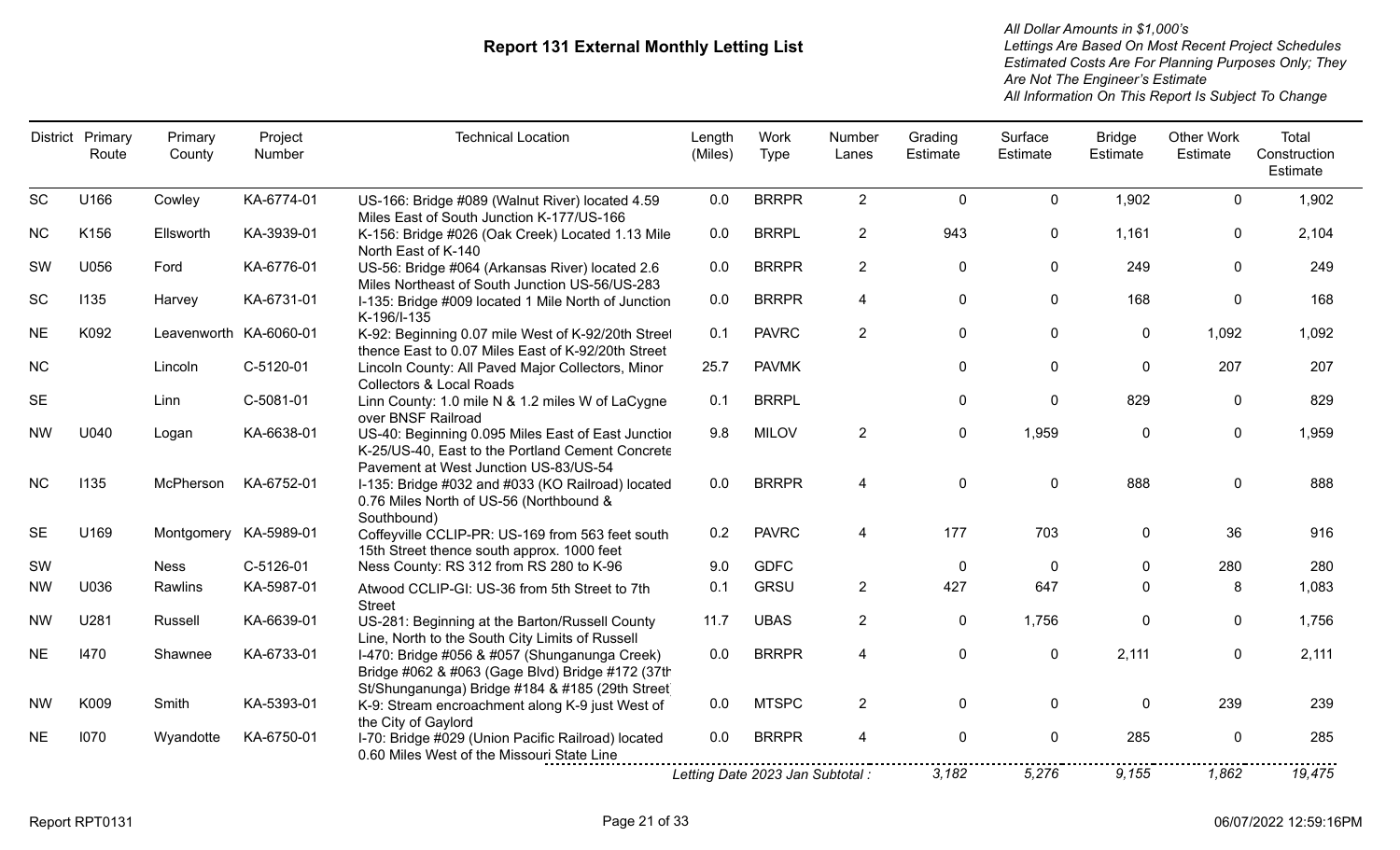|           | District Primary<br>Route | Primary<br>County | Project<br>Number | <b>Technical Location</b>                                                                                                                        | Length<br>(Miles) | Work<br><b>Type</b> | Number<br>Lanes | Grading<br>Estimate | Surface<br>Estimate | <b>Bridge</b><br>Estimate | <b>Other Work</b><br>Estimate | Total<br>Construction<br>Estimate |
|-----------|---------------------------|-------------------|-------------------|--------------------------------------------------------------------------------------------------------------------------------------------------|-------------------|---------------------|-----------------|---------------------|---------------------|---------------------------|-------------------------------|-----------------------------------|
|           | Letting Date 2023 Feb     |                   |                   |                                                                                                                                                  |                   |                     |                 |                     |                     |                           |                               |                                   |
| <b>NE</b> | U073                      | Atchison          | KA-3889-01        | US-73: Bridge #014 (Walnut Creek Drainage)<br>located 4.55 miles northwest of the US-73/K-74<br>junction                                         | 0.0               | <b>BRRPL</b>        | 4               | 509                 | 288                 | 2,400                     | 0                             | 3,196                             |
| <b>SC</b> |                           | <b>Butler</b>     | KA-6765-01        | K-900: Bridge #170 (Railroad) located at Eldorado<br><b>State Park</b>                                                                           | 0.0               | <b>PARK</b>         | $\overline{2}$  | $\mathbf 0$         | 0                   | 321                       | 0                             | 321                               |
| <b>SE</b> | U400                      | Cherokee          | KA-2375-10        | US-400: From 4.2 Miles East of US-400/K-7<br>Junction, East for 1.55 Miles                                                                       | 1.6               | <b>GRSU</b>         | $2^{\circ}$     | 5,848               | $\mathbf{0}$        | $\mathbf{0}$              | 0                             | 5,848                             |
| <b>SC</b> |                           | Cowley            | C-5155-01         | Cowley County: 0.5 miles S of Hackney over BNSF<br>Railroad                                                                                      | 0.5               | <b>BRRPL</b>        |                 | 0                   | $\mathbf 0$         | 2,071                     | 0                             | 2,071                             |
| <b>SC</b> | U077                      | Cowley            | KA-6766-01        | US-77: Bridge #102 (BNSF Railroad/F Street)<br>located 0.417 Miles North of South Junction<br><b>US-77B/US-77</b>                                | 0.0               | <b>BRRPR</b>        | 4               | $\mathbf 0$         | 0                   | 1,459                     | 0                             | 1,459                             |
| <b>SE</b> | U069                      | Crawford          | KA-3928-01        | US-69: Bridge #004 (First Cow Creek Drainage)<br>located 2.25 miles north of the north junction of<br>US-69/US-69 Alt., in the City of Frontenac | 0.0               | <b>BRRPL</b>        | $2^{\circ}$     | 537                 | 209                 | 960                       | 0                             | 1,705                             |
| <b>SC</b> | U056                      | Edwards           | KA-6453-01        | US-56: At one location beginning 0.39 miles<br>Northeast of 110th Avenue                                                                         | 0.1               | <b>GDFC</b>         | $\overline{2}$  | $\pmb{0}$           | $\mathbf 0$         | $\mathbf 0$               | 147                           | 147                               |
| <b>NE</b> | U036                      | Nemaha            | KA-3880-01        | US-36: Bridge #001 (North Fork Black Vermillion<br>River) located 1.06 miles east of the<br>Nemaha/Marshall County Line                          | 0.0               | <b>BRRPL</b>        | $\overline{2}$  | 1,893               | 216                 | 1,589                     | 0                             | 3,698                             |
| <b>NE</b> | K009                      | Nemaha            | KA-3885-01        | K-9: Bridge #016 (Spring Creek Drainage) located<br>6.45 miles east of the K-9/K-62 junction                                                     | 0.0               | <b>BRRPL</b>        | $\overline{2}$  | 394                 | 154                 | 794                       | 0                             | 1,341                             |
| <b>NC</b> | K106                      | Ottawa            | KA-6725-01        | K-106: Bridge #045 (Solomon River) 7.66 miles<br>North of K-18                                                                                   | 0.0               | <b>BRRPR</b>        | $\overline{2}$  | $\mathbf 0$         | 0                   | 475                       | 0                             | 475                               |
| SC        | U056                      | Pawnee            | KA-6454-01        | US-56: At three location beginning 0.45 miles<br>northeast of Gunkel Pkwy, northeast to 0.14 miles<br>southwest of 180th Avenue                  | 0.5               | <b>GDFC</b>         | $\overline{2}$  | $\pmb{0}$           | $\mathbf 0$         | $\mathbf 0$               | 216                           | 216                               |
| <b>SC</b> | K042                      | Pratt             | KA-6058-01        | K-42: Beginning at Junction US-281/K-42 thence<br>East to the East City Limits of Sawyer                                                         | 0.2               | <b>PAVRC</b>        | $\overline{2}$  | $\pmb{0}$           | $\mathbf 0$         | $\mathbf 0$               | 1,342                         | 1,342                             |
| SC        | K014                      | Reno              | KA-1007-04        | K-14 (K-96): K-14 (K-96): from 4.45 Miles Southeas<br>of Nickerson, north and west to the Reno/Rice<br><b>County Line</b>                        | 12.4              | O-LAY               | $\overline{2}$  | $\mathbf 0$         | 1,569               | 46                        | 0                             | 1,615                             |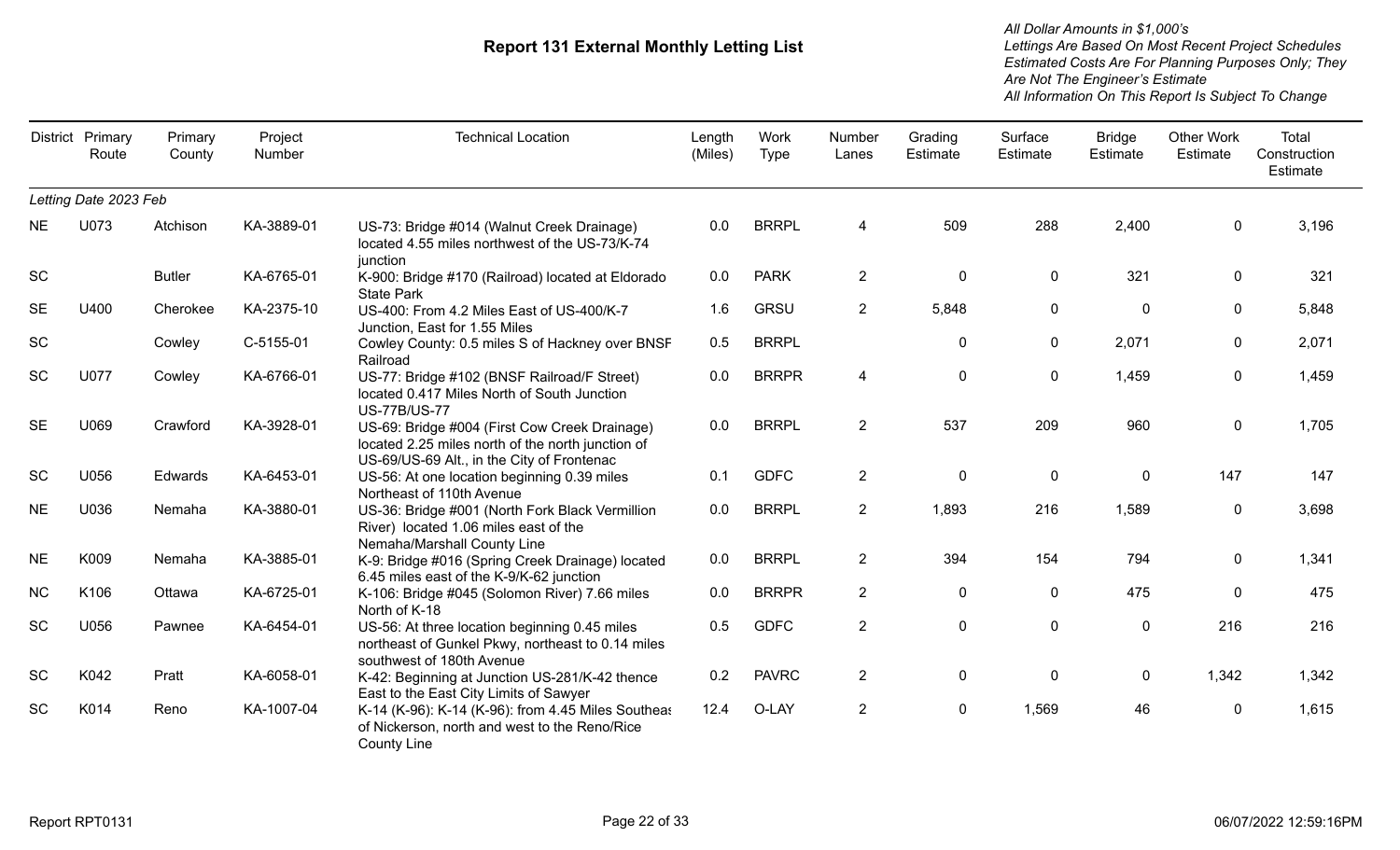|           | District Primary<br>Route | Primary<br>County | Project<br>Number | <b>Technical Location</b>                                                                                                                                                                                 | Length<br>(Miles) | Work<br><b>Type</b>              | Number<br>Lanes | Grading<br>Estimate | Surface<br>Estimate | <b>Bridge</b><br>Estimate | <b>Other Work</b><br>Estimate | Total<br>Construction<br>Estimate |
|-----------|---------------------------|-------------------|-------------------|-----------------------------------------------------------------------------------------------------------------------------------------------------------------------------------------------------------|-------------------|----------------------------------|-----------------|---------------------|---------------------|---------------------------|-------------------------------|-----------------------------------|
| <b>SC</b> | K014                      | Rice              | KA-1007-05        | K-14 (K-96): from Reno/Rice County Line, North to<br>Junction K-96/Avenue T (RS-571). This project<br>includes an overlay on existing K-14(K-96) through<br>the City of Sterling.                         | 4.7               | O-LAY                            | $\overline{2}$  | $\mathbf 0$         | 829                 | 497                       | $\mathbf 0$                   | 1,327                             |
| <b>SC</b> | U056                      | Rice              | KA-6455-01        | US-56: At two locations beginning 0.25 miles east<br>of 10th Rd, east to 0.14 miles east of 11th Rd.                                                                                                      | 1.0               | <b>GDFC</b>                      | $\overline{2}$  | $\mathbf 0$         | 0                   | $\mathbf 0$               | 264                           | 264                               |
| SC        | U054                      | Sedgwick          | KA-6749-01        | US-54: Bridge #143 (BNSF Railroad) located 0.25<br>Miles East of Topeka Street and Bridge #317<br>(BNSF & KO Railroad) located 0.25 Miles East of<br><b>Topeka Street</b>                                 | 0.0               | <b>BRRPR</b>                     | 6               | $\mathbf 0$         | $\pmb{0}$           | 1,318                     | $\mathbf 0$                   | 1,318                             |
| <b>SC</b> |                           | Sedgwick          | N-0711-01         | Valley Center: Meridian Avenue from 0.25 mi South<br>of 69th Street to BNSF Crossing North of 77th<br>Street and from Main Street to 85th Street                                                          | 1.4               | <b>GRSU</b>                      | 4               | 2,131               | 4,849               | $\mathbf 0$               | 784                           | 7,765                             |
| <b>NW</b> | 1070                      | Sherman           | KA-6777-01        | I-70: Bridge #027 & #028 located 2 Miles East of<br>$K-27$                                                                                                                                                | 0.0               | <b>BRRPR</b>                     | 4               | $\mathbf 0$         | 0                   | 1,207                     | $\mathbf 0$                   | 1,207                             |
| SW        | U283                      | Statewide         | KA-6781-01        | US-283: Bridge #070 in Ford County located 8.37<br>Miles North of US-50. Bridge #029 in Hodgeman<br>County located 0.61 Miles South of K-156. K-156:<br>Bridge #030 located 4.79 Miles West of the Pawner | 0.0               | <b>BRRPR</b>                     | $\overline{2}$  | $\mathbf 0$         | $\mathbf 0$         | 940                       | $\mathbf 0$                   | 940                               |
| <b>SC</b> | U160                      | Sumner            | KA-3888-01        | US-160: Bridge #066 (Hargis Creek) Located 0.30<br>Miles East of East Junction US-81                                                                                                                      | 0.0               | <b>BRRPL</b>                     | 4               | 816                 | $\mathbf 0$         | 1,609                     | 0                             | 2,425                             |
| <b>SE</b> | K039                      | Wilson            | KA-6728-01        | K-39: Bridge #021 (Snake Creek) 7.12 miles East o<br>US-400/K-39 Junction                                                                                                                                 | 0.0               | <b>BRRPR</b>                     | $\overline{2}$  | $\mathbf 0$         | $\mathbf 0$         | 340                       | $\Omega$                      | 340                               |
| <b>SE</b> | U054                      | Woodson           | KA-6458-01        | US-54: At one location beginning 0.63 miles east o<br>Longhorn Rd.                                                                                                                                        | 0.0               | <b>GDFC</b>                      | $\overline{2}$  | $\mathbf 0$         | 0                   | $\mathbf 0$               | 67                            | 67                                |
| <b>NE</b> | 1070                      | Wyandotte         | KA-6767-01        | I-70: Bridge #189 located 0.10 Miles East of West<br>Junction Old K-32/I-70                                                                                                                               | 0.0               | <b>BRRPR</b>                     | 6               | $\mathbf 0$         | $\pmb{0}$           | 453                       | $\mathbf 0$                   | 453                               |
|           | Letting Date 2023 Mar     |                   |                   |                                                                                                                                                                                                           |                   | Letting Date 2023 Feb Subtotal : |                 | 12,128              | 8.114               | 16,478                    | 2,820                         | 39,540                            |
| <b>NC</b> | K177                      | Chase             | KA-5677-01        | K-177: Culvert #514 over Fox Creek Drainage<br>located 5.14 miles north K-177/U.S. 50 junction                                                                                                            | 0.0               | <b>CULV</b>                      | $\overline{2}$  | $\mathbf 0$         | $\mathbf 0$         | 285                       | 0                             | 285                               |
| <b>NE</b> | U040                      | Douglas           | KA-2841-02        | US-40 (6th St)/K-10 Interchange at Lawrence                                                                                                                                                               | 0.0               | <b>INTCH</b>                     | 4               | 8,694               | 4,423               | 289                       | 0                             | 13,406                            |
| SW        | U083                      | Finney            | KA-6732-01        | US-83: Bridge #017 (US-50, NL-SL) JCT<br><b>US-50/US-83</b>                                                                                                                                               | 0.0               | <b>BRRPR</b>                     | $\overline{2}$  | $\mathbf{0}$        | $\mathbf 0$         | 691                       | $\mathbf{0}$                  | 691                               |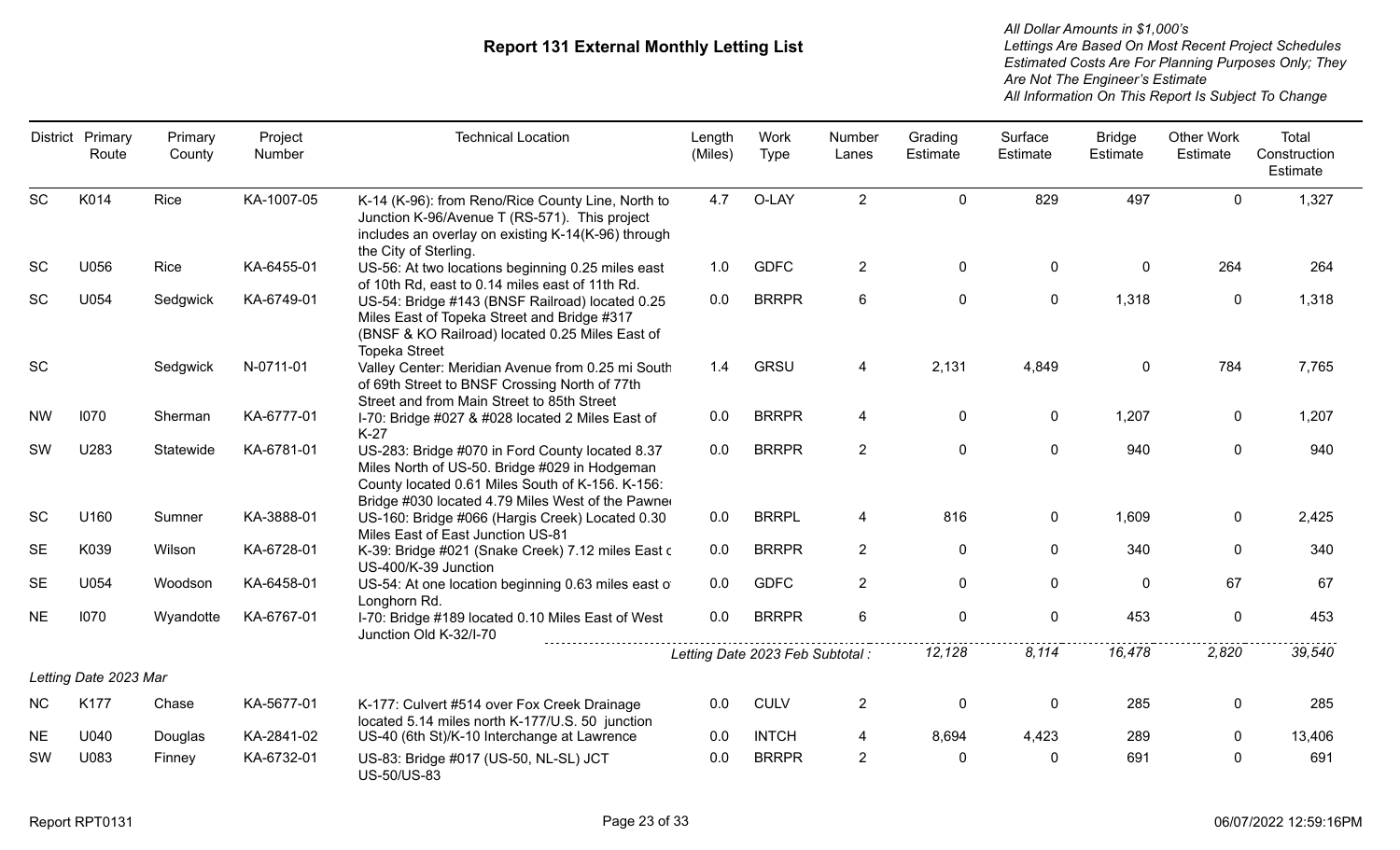|           | District Primary<br>Route | Primary<br>County      | Project<br>Number | <b>Technical Location</b>                                                                                                                                                                                        | Length<br>(Miles) | Work<br><b>Type</b> | Number<br>Lanes | Grading<br>Estimate | Surface<br>Estimate | <b>Bridge</b><br>Estimate | <b>Other Work</b><br>Estimate | Total<br>Construction<br>Estimate |
|-----------|---------------------------|------------------------|-------------------|------------------------------------------------------------------------------------------------------------------------------------------------------------------------------------------------------------------|-------------------|---------------------|-----------------|---------------------|---------------------|---------------------------|-------------------------------|-----------------------------------|
| <b>NC</b> | U040B3                    | Geary                  | KA-5996-01        | Junction City CCLIP-PR: US-40B3 and Washingtor<br>Street Roundabout, includes approaches and<br>Washington St from south ramp terminals of I-70 to<br>roundabout                                                 | 0.1               | <b>PAVRC</b>        | 4               | $\mathbf 0$         | 699                 | $\mathbf 0$               | 6                             | 705                               |
| <b>NC</b> | 1070                      | Geary                  | KA-6062-01        | I-70: Beginning 1 Mile East of Junction US-77/I-70<br>thence East to the East City Limits of Grandview<br>Plaza                                                                                                  | 4.7               | <b>PAVRC</b>        | 4               | $\mathbf 0$         | $\pmb{0}$           | $\mathbf 0$               | 15,545                        | 15,545                            |
| <b>NC</b> | U040B3                    | Geary                  | KA-6772-01        | US-40B3: Bridge #037 (Smoky Hill River) located<br>1.32 Miles East of US-77                                                                                                                                      | 0.0               | <b>BRRPR</b>        | 4               | $\mathbf 0$         | $\mathbf 0$         | 364                       | $\mathbf 0$                   | 364                               |
| <b>NE</b> |                           | Jefferson              | KA-6734-01        | K-900 Bridge #048 (Perry Lake/Rock Creek) at<br>Perry Lake State Park                                                                                                                                            | 0.0               | <b>BRRPR</b>        | $2^{\circ}$     | $\mathbf 0$         | $\mathbf 0$         | 299                       | $\mathbf 0$                   | 299                               |
| NE        | K010                      | Johnson                | KA-6651-01        | K-10: bridges #178 and #179 over Kill Creek<br>(westbound and eastbound) located 5.12 miles eas<br>of the Douglas/Johnson county line                                                                            | 0.0               | <b>BRDEC</b>        | 4               | 788                 | $\mathbf 0$         | 3,160                     | $\mathbf 0$                   | 3,948                             |
| <b>NE</b> |                           | Leavenworth C-5144-01  |                   | Leavenworth County: 2.9 miles W of Fairmount ove<br><b>Little Stranger Creek</b>                                                                                                                                 | 0.1               | <b>BRRPL</b>        |                 | $\mathbf 0$         | $\pmb{0}$           | 1,169                     | $\mathbf 0$                   | 1,169                             |
| <b>NE</b> | U073                      | Leavenworth KA-5990-01 |                   | Leavenworth CCLIP-PR: US-73/K-92/K-7 from<br><b>Choctaw Street to Seneca Street</b>                                                                                                                              | 0.3               | <b>GRSU</b>         | 4               | 252                 | 316                 | $\mathbf 0$               | 271                           | 839                               |
| <b>SE</b> | U069                      | Linn                   | KA-6735-01        | US-69: Bridge #057 (Marias Des Cygnes River) 0.8<br>miles South of North Junction K-52/US-69                                                                                                                     | 0.0               | <b>BRRPR</b>        | 4               | $\pmb{0}$           | $\pmb{0}$           | 375                       | $\mathbf 0$                   | 375                               |
| <b>SE</b> |                           | Miami                  | C-5123-01         | Miami County: RS 1604 from 327th Street to Paola<br>South City Limit                                                                                                                                             | 1.9               | <b>GRSU</b>         | $\overline{2}$  | 737                 | $\mathbf 0$         | $\mathbf 0$               | 0                             | 737                               |
| <b>NE</b> | U075                      | Osage                  | KA-6736-01        | US-75: Bridge #082 (Frog Creek) 0.64 Miles North<br>of the Coffey Co Line Bridge #083 (Local Road) 1<br>Mile North of the Coffey Co Line Bridge #084 (Loca<br>Road) 2.14 Miles North of the Coffey Co Line Bridg | 0.0               | <b>BRRPR</b>        | $\overline{2}$  | $\mathbf 0$         | $\mathbf 0$         | 1,164                     | $\mathbf 0$                   | 1,164                             |
| <b>SC</b> | U050                      | Reno                   | KA-6757-01        | US-50: Bridge #023 (BNSF Railroad) located 10.33<br>Miles East of East Junction K-61/US-50                                                                                                                       | 0.0               | <b>BRRPR</b>        | $\overline{2}$  | $\mathbf 0$         | $\mathbf 0$         | 258                       | $\mathbf 0$                   | 258                               |
| SC        |                           | Sedgwick               | N-0738-01         | Sedgwick County: W Zoo Blvd Bridge over M.S.<br>Mitch Mitchell Floodway in Wichita                                                                                                                               | 0.1               | <b>BRRPR</b>        | 5               | $\mathbf 0$         | $\mathbf 0$         | 1,644                     | 0                             | 1,644                             |
| <b>NE</b> |                           | Shawnee                | C-5147-01         | Shawnee County: 2.0 miles E of Elmont over Indiar<br>Creek                                                                                                                                                       | 0.2               | <b>BRRPL</b>        |                 | $\mathbf 0$         | $\mathbf 0$         | 849                       | $\mathbf{0}$                  | 849                               |
| <b>SW</b> | U083                      | Statewide              | KA-6234-01        | U.S. 83: approximately from the U.S. 83/U.S.<br>50/U.S. 400 junction in Garden City (at the District<br>6 complex) north to the I-70/U.S. 83 junction in<br><b>Thomas County</b>                                 | 89.5              | <b>SPECL</b>        | $\overline{2}$  | $\boldsymbol{0}$    | 1,092               | $\mathbf 0$               | 5,897                         | 6,989                             |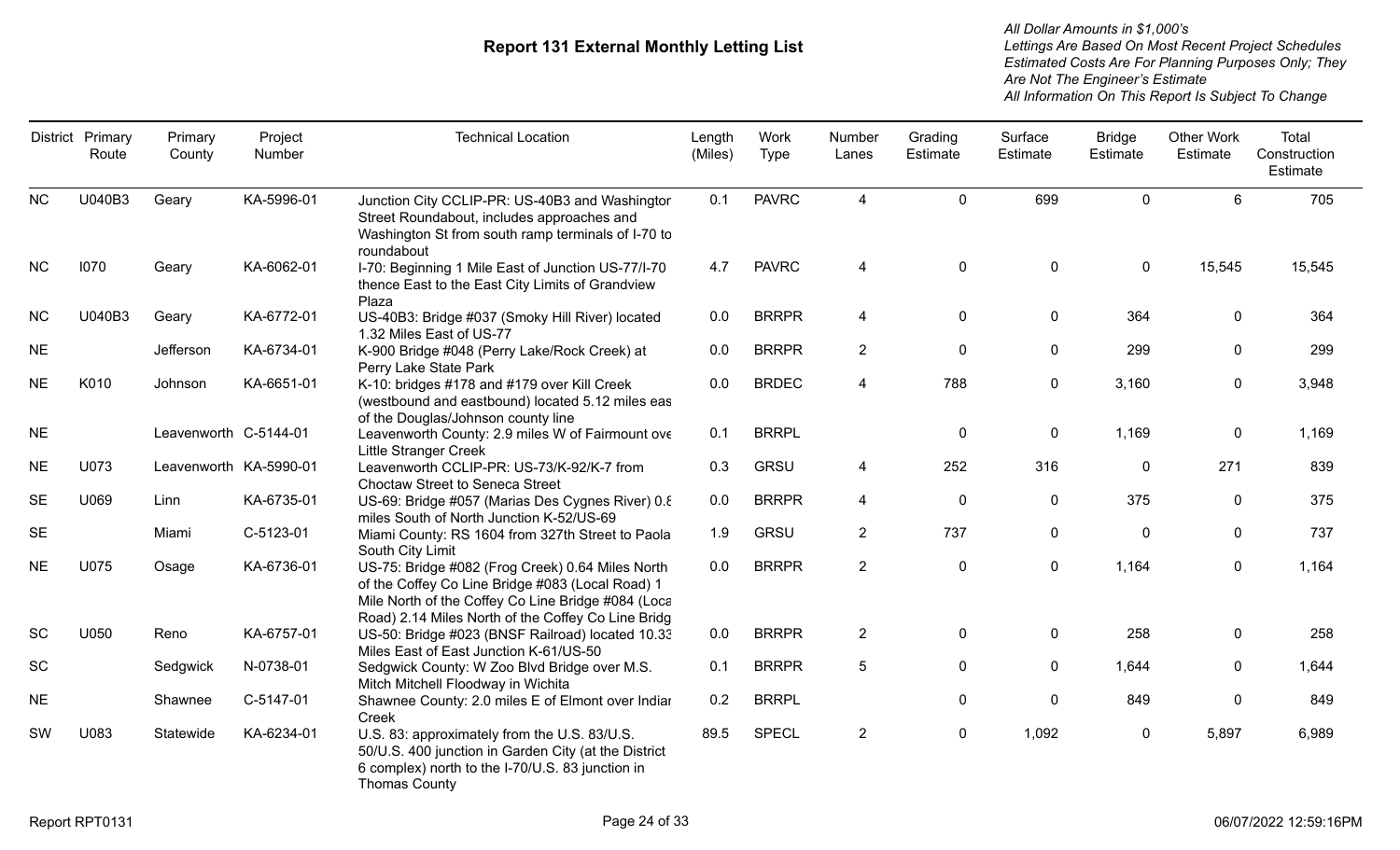|           | District Primary<br>Route | Primary<br>County | Project<br>Number | <b>Technical Location</b>                                                                                           | Length<br>(Miles) | Work<br>Type                         | Number<br>Lanes | Grading<br>Estimate | Surface<br>Estimate | <b>Bridge</b><br>Estimate | Other Work<br>Estimate | Total<br>Construction<br>Estimate |
|-----------|---------------------------|-------------------|-------------------|---------------------------------------------------------------------------------------------------------------------|-------------------|--------------------------------------|-----------------|---------------------|---------------------|---------------------------|------------------------|-----------------------------------|
| <b>SC</b> | K055                      | Sumner            | KA-6436-01        | Belle Plaine CCLIP-PR: K-55 from Line Street to<br>Logan Street                                                     | 0.5               | <b>PAVRC</b>                         | $2^{\circ}$     | 1,808               | $\mathbf{0}$        | $\Omega$                  | 434                    | 2,242                             |
| <b>NW</b> | U024                      | Thomas            | KA-6438-01        | Colby CCLIP-GI: US-24 from Walker Avenue to<br>Riddle Avenue                                                        | 0.5               | <b>GRSU</b>                          | $\mathbf{2}$    | 1,769               | 0                   | $\mathbf 0$               | 56                     | 1,824                             |
| <b>NW</b> | U040                      | Wallace           | KA-3914-01        | US-40: Bridge #004 (South Fork Smoky Hill River)<br>Located 3 Miles East of East Junction K-27.                     | 0.0               | <b>BRRPL</b>                         | $\overline{2}$  | 1,258               | $\mathbf{0}$        | 2,806                     | 0                      | 4,063                             |
| <b>NW</b> | K027                      | Wallace           | KA-6778-01        | K-27 Bridge #017 (Smoky Hill River) 2.39 miles<br>North of East Junction US-40                                      | 0.0               | <b>BRRPR</b>                         | $\overline{2}$  | $\Omega$            | 0                   | 1,367                     | 0                      | 1,367                             |
| <b>SE</b> |                           | Woodson           | C-5154-01         | Woodson County: 7.0 miles W & 5.5 miles N JCT<br>US-75 & US-54 over Turkey Creek                                    | 0.1               | <b>BRRPL</b>                         |                 | $\mathbf{0}$        | $\mathbf 0$         | 387                       | $\mathbf 0$            | 387                               |
|           |                           |                   |                   |                                                                                                                     |                   | <br>Letting Date 2023 Mar Subtotal : |                 | 15,305              | 6,530               | 15,106                    | 22,208                 | 59,149                            |
|           | Letting Date 2023 Apr     |                   |                   |                                                                                                                     |                   |                                      |                 |                     |                     |                           |                        |                                   |
| <b>SE</b> |                           | Cherokee          | C-5153-01         | Cherokee County: 0.5 miles S & 0.8 miles E of<br>Columbus over Brush Creek                                          | 0.1               | <b>BRRPL</b>                         |                 | $\Omega$            | $\Omega$            | 988                       | $\mathbf{0}$           | 988                               |
| <b>SE</b> | K007                      | Cherokee          | KA-1586-02        | K-7: Intersection of K-7/Star Valley Road (along the<br>North side of Star Valley Road)                             | 0.0               | <b>SPECL</b>                         | $\overline{2}$  | $\mathbf{0}$        | $\Omega$            | $\mathbf{0}$              | 282                    | 282                               |
| <b>NC</b> | 1070                      | Geary             | KA-6773-01        | I-70: Bridge #017 (Franks Creek) located 3.13 Mile<br>East of West Junction US-40B3/I-70 (Westbound)                | 0.0               | <b>BRPAT</b>                         | 4               | 0                   | $\mathbf{0}$        | 335                       | 0                      | 335                               |
| <b>SE</b> | U075                      | Montgomery        | KA-6448-01        | Independence CCLIP-GI: US-75 from Morningside<br>Drive to North City Limits                                         | 0.5               | <b>GRSU</b>                          | $\overline{2}$  | 652                 | 0                   | $\mathbf 0$               | 18                     | 670                               |
| SC        | 1135                      | Sedgwick          | KA-6769-01        | I-135: Bridge #036 located 0.42 Miles North of I-23                                                                 | 0.0               | <b>BRRPR</b>                         | 4               | $\Omega$            | 0                   | 400                       | 0                      | 400                               |
| SC        | U054                      | Sedgwick          | KA-6770-01        | US-54: Bridge #132 located 0.2 Miles East of<br>Hoover Road                                                         | 0.0               | <b>BRRPR</b>                         | 6               | $\Omega$            | $\Omega$            | 494                       | 0                      | 494                               |
| SC        | 1235                      | Sedgwick          | KA-6771-01        | I-235: Bridge #320 located 0.81 Miles East of West<br><b>Street</b>                                                 | 0.0               | <b>BRRPR</b>                         | 4               | $\mathbf{0}$        | 0                   | 344                       | $\mathbf{0}$           | 344                               |
| <b>NE</b> | U075                      | Shawnee           | KA-6739-01        | US-75: Bridge #196 (I-470) located 0.655 Miles<br>North of Huntoon Street in Topeka                                 | 0.0               | <b>BRRPR</b>                         | $\overline{2}$  | $\Omega$            | $\Omega$            | 210                       | 0                      | 210                               |
| <b>NE</b> | U075                      | Shawnee           | KA-6740-01        | US-75: Bridge #154 (Kansas River, Union Pacific<br>Railroad) located 0.5 Miles North of East Junction<br>US-75/I-70 | 0.0               | <b>BRRPR</b>                         | 4               | $\mathbf 0$         | 0                   | 1,330                     | $\mathbf 0$            | 1,330                             |
| <b>NW</b> | U040                      | Wallace           | KA-4067-01        | US-40: Bridge #006 (Union Pacific RailRoad)<br>Located 7.13 Miles East of East Junction K-27                        | 0.0               | <b>BRRPL</b>                         | $\overline{2}$  | 5,036               | 1,753               | 5,342                     | 0                      | 12,131                            |
| <b>NC</b> | U036                      | Washington        | KA-6779-01        | US-36 Bridges #043 (Camp Creek) & #045 (Mill<br>Creek) 4.76 & 5.73 miles East of West Junction<br>K-15 Connection   | 0.0               | <b>BRRPR</b>                         | $\overline{2}$  | $\mathbf{0}$        | $\mathbf{0}$        | 669                       | $\mathbf{0}$           | 669                               |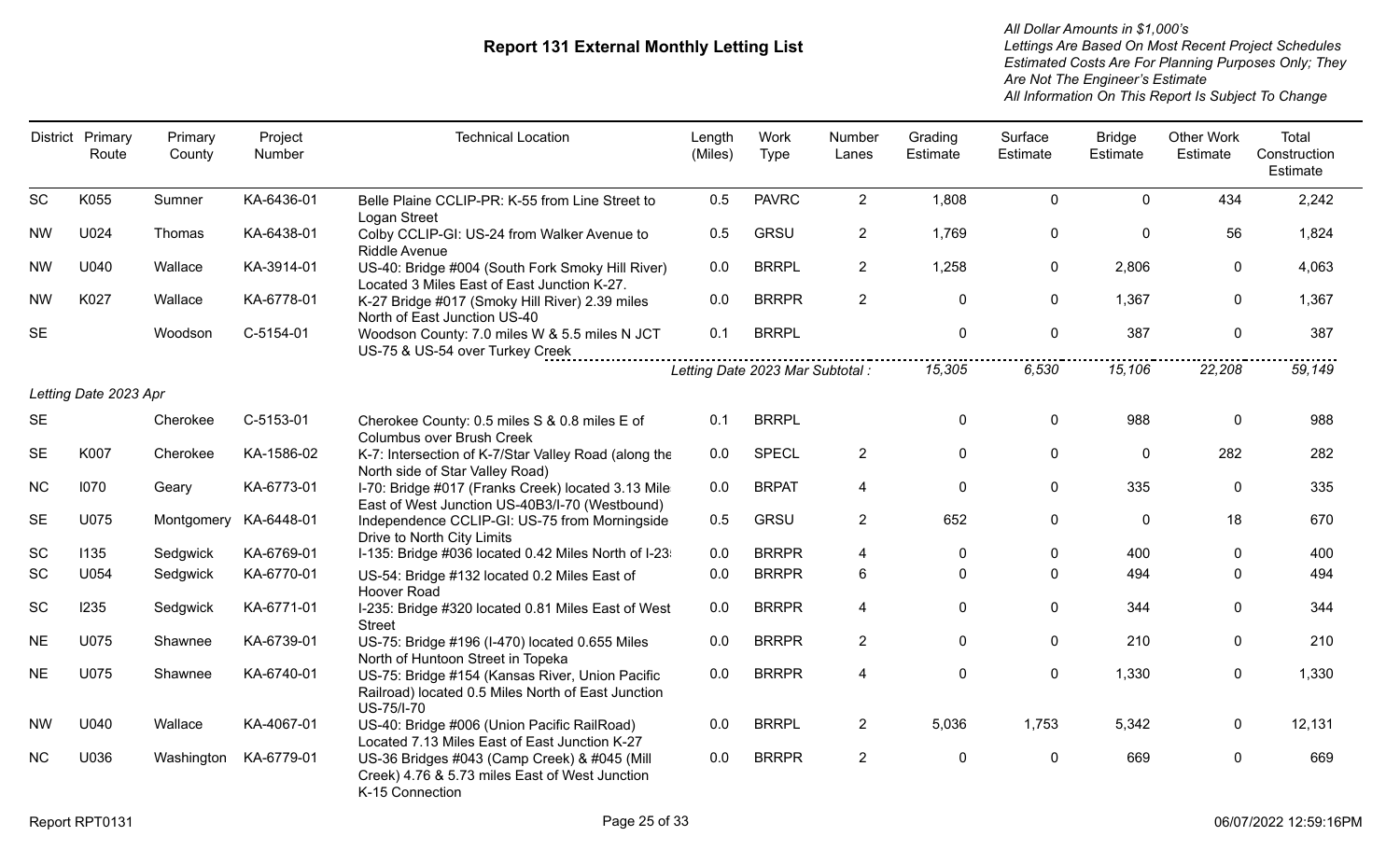|           | District Primary<br>Route | Primary<br>County     | Project<br>Number | <b>Technical Location</b>                                                                      | Length<br>(Miles) | Work<br><b>Type</b>              | Number<br>Lanes | Grading<br>Estimate | Surface<br>Estimate | <b>Bridge</b><br>Estimate | <b>Other Work</b><br>Estimate | Total<br>Construction<br>Estimate |
|-----------|---------------------------|-----------------------|-------------------|------------------------------------------------------------------------------------------------|-------------------|----------------------------------|-----------------|---------------------|---------------------|---------------------------|-------------------------------|-----------------------------------|
| <b>NE</b> | 1670                      | Wyandotte             | KA-6745-01        | I-670: Bridge #243 located 1.06 Miles East of Mill<br><b>Street</b>                            | 0.0               | <b>BRRPR</b>                     | 6               | $\mathbf 0$         | 0                   | 466                       | $\mathbf{0}$                  | 466                               |
| <b>NE</b> | 1670                      | Wyandotte             | KA-6748-01        | I-670: Bridge #244 located 1.06 Miles East of Mill<br><b>Street</b>                            | 0.0               | <b>BRRPR</b>                     | 6               | $\mathbf 0$         | $\mathbf{0}$        | 466                       | $\Omega$                      | 466                               |
| <b>NE</b> | 1070                      | Wyandotte             | KA-6768-01        | I-70: Bridge #027 (Railroad Yard/Kansas River)<br>located at East Junction Central Avenue/I-70 | 0.0               | <b>BRRPR</b>                     | 4               | $\boldsymbol{0}$    | $\mathbf 0$         | 193                       | $\mathbf 0$                   | 193                               |
|           |                           |                       |                   |                                                                                                |                   | Letting Date 2023 Apr Subtotal : |                 | 5,688               | 1,753               | 11,237                    | 300                           | 18,978                            |
|           | Letting Date 2023 May     |                       |                   |                                                                                                |                   |                                  |                 |                     |                     |                           |                               |                                   |
| <b>SE</b> |                           | Bourbon               | C-5152-01         | Bourbon County: 1.0 miles W & 2.8 miles N of<br>Pawnee Station over Tributary to Pawnee Creek  | 0.1               | <b>BRRPL</b>                     |                 | $\mathbf 0$         | $\mathbf 0$         | 282                       | $\mathbf 0$                   | 282                               |
| SW        | U160                      | Clark                 | KA-6362-01        | US-160 in Ashland                                                                              | 1.4               | <b>SPECL</b>                     | 4               | $\mathbf 0$         | $\mathbf{0}$        | $\mathbf 0$               | 209                           | 209                               |
| <b>NE</b> |                           | Douglas               | TE-0500-01        | Lecompton: Various locations                                                                   | 1.8               | PEDBI                            |                 | $\mathbf 0$         | $\mathbf{0}$        | $\mathbf 0$               | 882                           | 882                               |
| SW        | K096                      | <b>Ness</b>           | KA-6447-01        | Ness City CCLIP-PR: K-96 from Court Street to<br>Kansas Avenue                                 | 0.1               | <b>PAVRC</b>                     | $\overline{2}$  | 111                 | 414                 | $\mathbf{0}$              | 62                            | 587                               |
| <b>NW</b> | U281                      | Smith                 | KA-3937-01        | US-281: Bridge #021 (Lindley Creek) Located 0.13<br>Miles West of the Osborne County Line      | 0.0               | <b>BRRPL</b>                     | $\overline{2}$  | 503                 | 111                 | 1,247                     | $\mathbf{0}$                  | 1,861                             |
| <b>NW</b> |                           | Trego                 | C-5151-01         | Trego County: 6.4 miles N & 5.0 miles W of<br>Wakeeney over North Fork Saline River            | 0.2               | <b>BRRPL</b>                     |                 | $\mathbf 0$         | $\mathbf 0$         | 656                       | 0                             | 656                               |
| <b>NE</b> | K030                      | Wabaunsee             | KA-3920-01        | K-30: Bridge #070 (Drainage ditch) located 1.22<br>miles north of the I-70/K-30 junction       | 0.0               | <b>BRRPL</b>                     | $\overline{2}$  | 359                 | $\mathbf 0$         | 211                       | $\mathbf 0$                   | 570                               |
|           |                           |                       |                   |                                                                                                |                   | Letting Date 2023 May Subtotal : |                 | 974                 | 525                 | 2,396                     | 1,153                         | 5,048                             |
|           | Letting Date 2023 Jun     |                       |                   |                                                                                                |                   |                                  |                 |                     |                     |                           |                               |                                   |
| <b>NE</b> | U036                      | <b>Brown</b>          | KA-6450-01        | Fairview CCLIP-GI: US-36 from West City Limits to<br><b>East City Limits</b>                   | 0.6               | <b>GRSU</b>                      | $\overline{2}$  | 1,463               | 0                   | $\mathbf 0$               | 0                             | 1,463                             |
| <b>SE</b> |                           | Cherokee              | C-5135-01         | Cherokee County: Major Collectors East of K-7                                                  | 98.0              | SG                               |                 | $\mathbf 0$         | $\mathbf{0}$        | $\mathbf 0$               | 314                           | 314                               |
| <b>SC</b> |                           | Comanche              | C-5129-01         | Comanche County: Intersection of RS 711 and RS<br>963                                          | 1.0               | <b>INTER</b>                     | $\overline{2}$  | 241                 | $\Omega$            | $\mathbf 0$               | $\Omega$                      | 241                               |
| <b>SC</b> |                           | Harvey                | C-5136-01         | Harvey County: 28 Intersections located throughou<br>county                                    | 2.0               | SG                               |                 | $\mathbf 0$         | 0                   | $\mathbf 0$               | 59                            | 59                                |
| <b>NE</b> |                           | Leavenworth C-5119-01 |                   | Leavenworth County: RS381 from Tonganoxie Nort<br>City Limit thence north 1.1 mile             | 1.1               | <b>GRSU</b>                      | $\overline{2}$  | 1,179               | $\mathbf{0}$        | $\mathbf 0$               | 97                            | 1,276                             |
| <b>NC</b> |                           | Marion                | C-5127-01         | Marion County: RS 422 near 130th Road                                                          | 1.0               | <b>GRSU</b>                      | $\overline{2}$  | 38                  | 46                  | $\mathbf{0}$              | $\mathbf 0$                   | 84                                |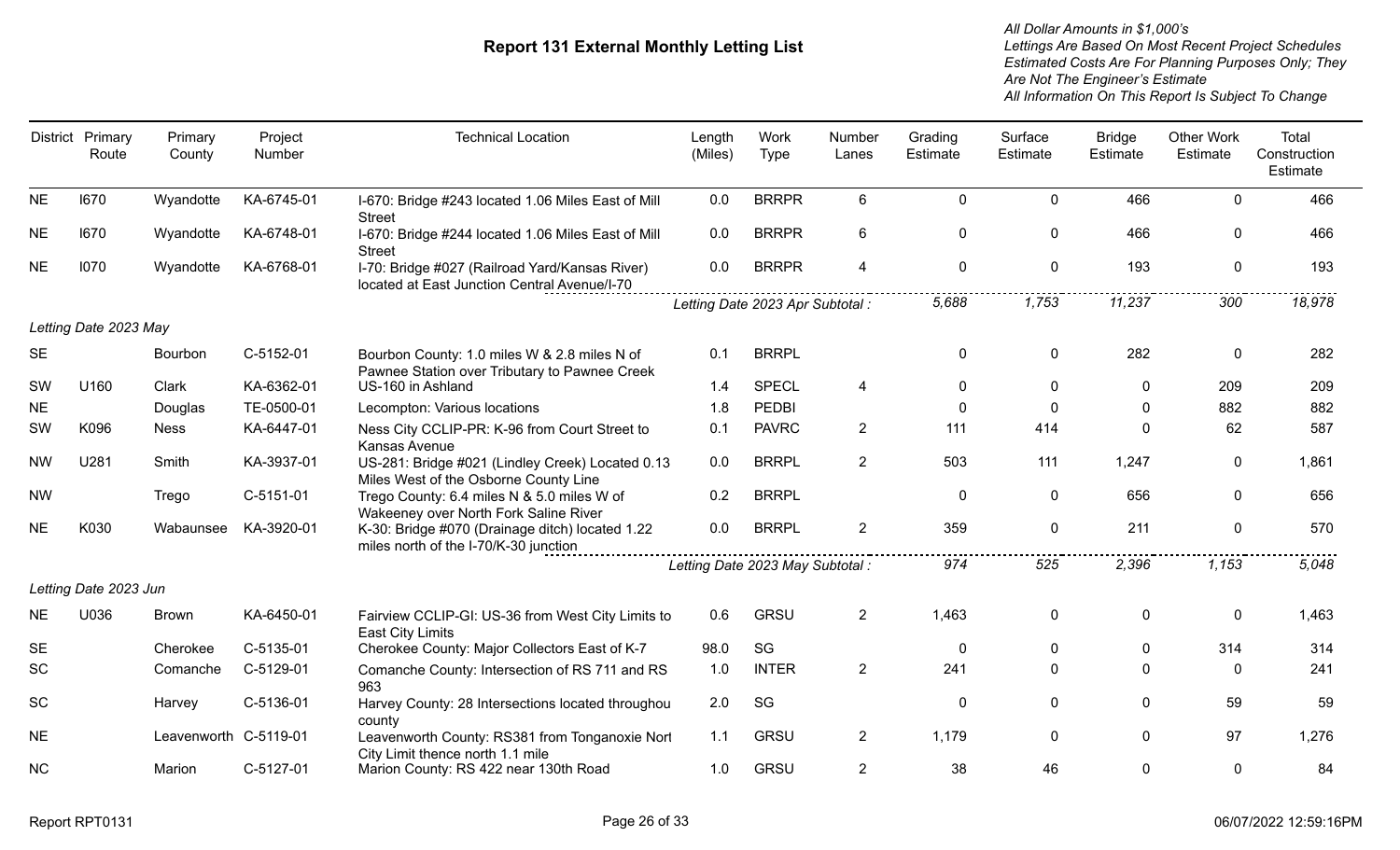| District  | Primary<br>Route      | Primary<br>County    | Project<br>Number | <b>Technical Location</b>                                                                                                               | Length<br>(Miles) | Work<br>Type                     | Number<br>Lanes | Grading<br>Estimate | Surface<br>Estimate | <b>Bridge</b><br>Estimate | <b>Other Work</b><br>Estimate | Total<br>Construction<br>Estimate |
|-----------|-----------------------|----------------------|-------------------|-----------------------------------------------------------------------------------------------------------------------------------------|-------------------|----------------------------------|-----------------|---------------------|---------------------|---------------------------|-------------------------------|-----------------------------------|
| <b>NE</b> | U077                  | Marshall             | KA-3923-01        | US-77: Bridge #010 (Fawn Creek) located 2.73<br>miles east of the west junction of US-77/K-9                                            | 0.0               | <b>BRRPL</b>                     | $\overline{2}$  | 818                 | 250                 | 1,405                     | $\mathbf 0$                   | 2,473                             |
| <b>NC</b> |                       | McPherson            | C-5137-01         | McPherson County: RS 304 from Navajo Road to<br>one mile north of Overland Road                                                         | 2.0               | <b>GR-CU</b>                     | $\overline{2}$  | 568                 | 0                   | $\mathbf 0$               | 370                           | 938                               |
| <b>NC</b> | U081B1                | McPherson            | KA-3946-01        | US-81A: Bridge #087 (Bull Creek) Located 1.33<br>Miles North of K-61                                                                    | 0.0               | <b>BRRPL</b>                     | $\overline{2}$  | 441                 | $\mathbf 0$         | 509                       | 0                             | 949                               |
| <b>SE</b> |                       | Montgomery C-5128-01 |                   | Montgomery County: County Road 4700 (Portions<br>of RS 1930, RS 1673 & RS 507) from County Roac<br>1200 to Coffeyville South City Limit | 2.2               | <b>GRSU</b>                      | $\overline{2}$  | 1,158               | $\mathbf 0$         | $\mathbf 0$               | $\mathbf 0$                   | 1,158                             |
| <b>NW</b> | K009                  | Norton               | KA-3935-01        | K-9: Bridge #052 (Scull Creek) Located 3.97 Miles<br>East of Junction K-173                                                             | 0.0               | <b>BRRPL</b>                     | $\overline{2}$  | 425                 | 110                 | 763                       | $\mathbf 0$                   | 1,298                             |
| <b>NE</b> | U075                  | Osage                | KA-3899-01        | US-75: Bridge #093 (Dragoon Creek at Pomona<br>Reservoir) located 2.66 miles north of the<br>US-75/K-31 junction                        | 0.0               | <b>BRREM</b>                     | $2^{\circ}$     | $\mathbf 0$         | $\mathbf 0$         | $\mathbf 0$               | 325                           | 325                               |
| <b>NE</b> | U075                  | Osage                | KA-3900-01        | US-75: Bridge #125 (Dragoon Creek Drainage)<br>located 3.95 miles north of the US-75/K-268<br>junction                                  | 0.0               | <b>BRREM</b>                     | $\overline{2}$  | $\mathbf 0$         | $\mathbf 0$         | $\mathbf 0$               | 362                           | 362                               |
| <b>NW</b> |                       | Phillips             | C-5130-01         | Phillips County: All Major Collectors, Minor<br>Collectors & Local Roads West of US-183                                                 | 156.0             | SG                               |                 | $\mathbf 0$         | $\mathbf 0$         | $\mathbf{0}$              | 319                           | 319                               |
| <b>NW</b> | K009                  | Phillips             | KA-3934-01        | K-9: Bridge #033 (Crooked Creek) Located 3.63<br>Miles East of the Norton County Line                                                   | 0.0               | <b>BRRPL</b>                     | $2^{\circ}$     | 615                 | $\mathbf{0}$        | 946                       | $\mathbf{0}$                  | 1,561                             |
| <b>NW</b> | K009                  | Phillips             | KA-3962-01        | K-9: Bridge #034 (Wolf Creek) Located 7.58 Miles<br>East of the Norton County Line                                                      | 0.0               | <b>BRRPL</b>                     | $\overline{2}$  | 687                 | 247                 | 1,022                     | 0                             | 1,956                             |
| <b>NW</b> |                       | Rawlins              | C-5134-01         | Rawlins County: Major Collectors East of K-25                                                                                           | 121.9             | SG                               |                 | $\mathbf 0$         | $\overline{0}$      | $\mathbf{0}$              | 287                           | 287                               |
| <b>NE</b> | U077                  | Riley                | KA-3922-01        | US-77: Bridge #039 (Mill Creek) located 1.57 miles<br>north of the north junction of US-77/US-24                                        | 0.0               | <b>BRRPL</b>                     | $\overline{2}$  | 614                 | 384                 | 1,139                     | $\mathbf{0}$                  | 2,137                             |
| SC        | U054                  | Sedgwick             | KA-6545-01        | US-54: Sign Structures at Ridge Road in Sedgwick<br>County                                                                              | 1.1               | SG                               | 6               | $\mathbf 0$         | $\mathbf 0$         | $\mathbf 0$               | 1,600                         | 1,600                             |
| <b>NW</b> | U040                  | Wallace              | KA-3916-01        | US-40: Bridge #001 (Union Pacific RailRoad)<br>Located 9.73 Miles East of the Colorado State Line                                       | 0.0               | <b>BRRPL</b>                     | $\overline{2}$  | 880                 | 528                 | 2,123                     | 0                             | 3,531                             |
|           |                       |                      |                   |                                                                                                                                         |                   | Letting Date 2023 Jun Subtotal : |                 | 9,127               | 1,566               | 7,907                     | 3,733                         | 22,332                            |
|           | Letting Date 2023 Jul |                      |                   |                                                                                                                                         |                   |                                  |                 |                     |                     |                           |                               |                                   |
| <b>SC</b> | U281                  | Barton               | KA-6443-01        | Hoisington CCLIP-PR: US-281/K-4 from Center<br><b>Street to Court Street</b>                                                            | 0.2               | <b>PAVRC</b>                     | 4               | 178                 | 598                 | $\mathbf{0}$              | 89                            | 865                               |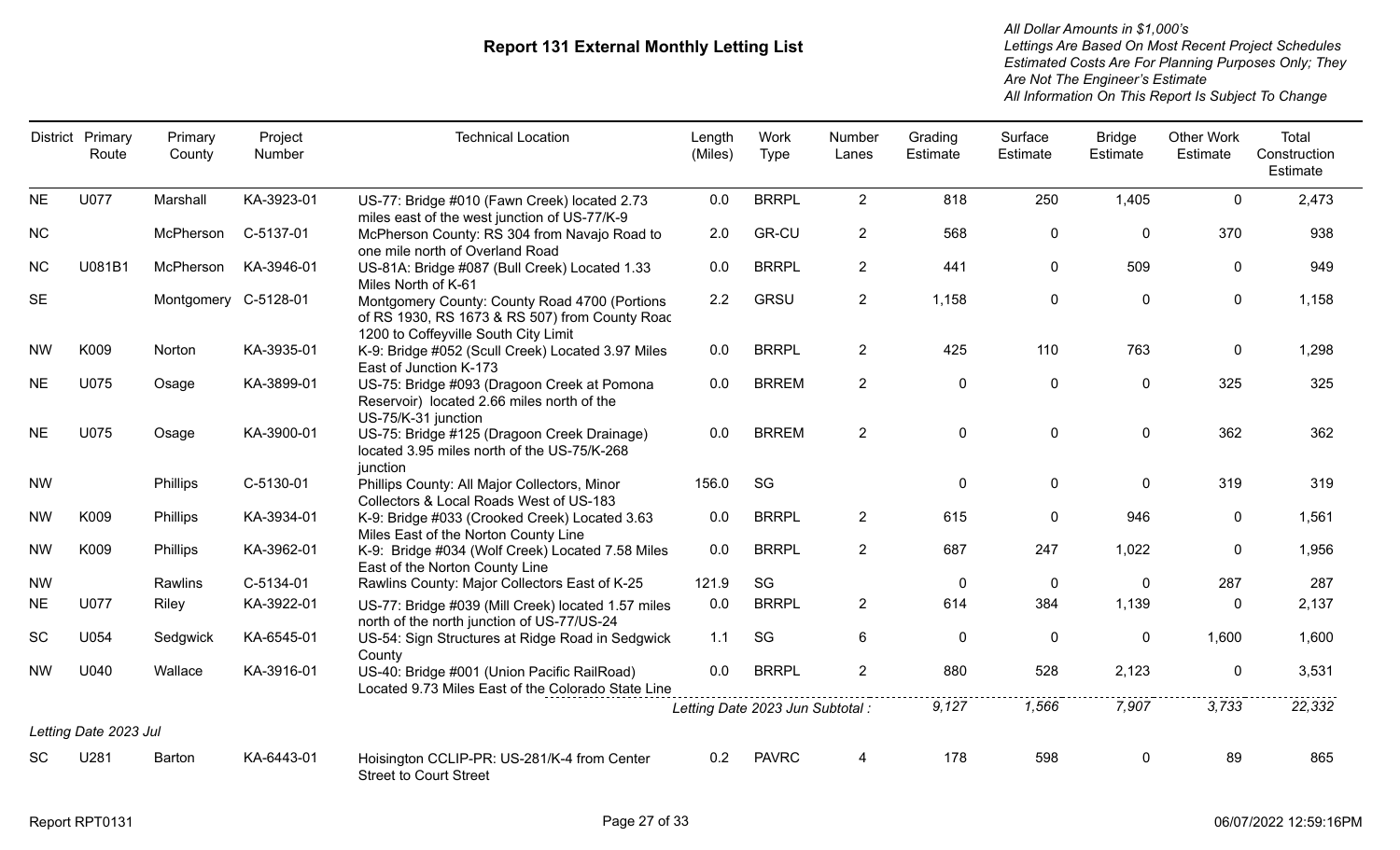|           | District Primary<br>Route | Primary<br>County | Project<br>Number | <b>Technical Location</b>                                                                                                                                                                                      | Length<br>(Miles) | Work<br><b>Type</b>              | Number<br>Lanes | Grading<br>Estimate | Surface<br>Estimate | <b>Bridge</b><br>Estimate | <b>Other Work</b><br>Estimate | Total<br>Construction<br>Estimate |
|-----------|---------------------------|-------------------|-------------------|----------------------------------------------------------------------------------------------------------------------------------------------------------------------------------------------------------------|-------------------|----------------------------------|-----------------|---------------------|---------------------|---------------------------|-------------------------------|-----------------------------------|
| <b>SE</b> | U069A                     | Cherokee          | KA-6441-01        | Baxter Springs CCLIP-PR: US-69A from 23rd Stree<br>to between 22nd Street and 21st Street                                                                                                                      | 0.1               | <b>PAVRC</b>                     | $\overline{2}$  | 861                 | $\mathbf 0$         | $\mathbf 0$               | 22                            | 883                               |
| <b>SW</b> | K156                      | Finney            | KA-6440-01        | Garden City CCLIP-GI: K-156 from approx. 130'<br>east of 3rd/4th Street east to approx. 300' west of<br><b>Belmont Place</b>                                                                                   | 0.2               | <b>GRSU</b>                      | 5               | 1,286               | $\mathbf 0$         | $\mathbf 0$               | 145                           | 1,431                             |
| <b>NE</b> |                           | Osage             | C-5146-01         | Osage County: 0.5 miles S & 4.0 miles E of Vassar<br>over 110 Mile Creek                                                                                                                                       | 0.1               | <b>BRRPL</b>                     |                 | $\mathbf 0$         | $\mathbf 0$         | 1,127                     | $\mathbf 0$                   | 1,127                             |
| <b>NE</b> | K018                      | Riley             | KA-5469-01        | K-18: beginning at the west K-18/K-177 (Ramps)<br>junction east to 0.10 mile east of the east<br>K-18/K-177 junction                                                                                           | 0.7               | <b>PAVRC</b>                     | 4               | $\mathbf 0$         | $\mathbf 0$         | $\mathbf 0$               | 3,000                         | 3,000                             |
| <b>NW</b> | U024                      | Rooks             | KA-6451-01        | Stockton CCLIP-PR: US-24 from Elm Street to Oak<br><b>Street</b>                                                                                                                                               | 0.2               | GRSU                             | 4               | 930                 | $\mathbf 0$         | $\mathbf 0$               | 8                             | 937                               |
| SW        | K025                      | Wichita           | KA-6444-01        | Leoti CCLIP-PR: K-25 from 160 feet North of K-96<br>I Street                                                                                                                                                   | 0.1               | <b>PAVRC</b>                     | 2               | 236                 | 173                 | $\mathbf 0$               | 8                             | 417                               |
|           |                           |                   |                   |                                                                                                                                                                                                                |                   | Letting Date 2023 Jul Subtotal : |                 | 3,491               | 771                 | 1.127                     | 3,271                         | 8,660                             |
|           | Letting Date 2023 Aug     |                   |                   |                                                                                                                                                                                                                |                   |                                  |                 |                     |                     |                           |                               |                                   |
| <b>SC</b> |                           | Harper            | C-5148-01         | Harper County: 1.0 miles S & 3.5 miles W of Harpe<br>over Rush Creek                                                                                                                                           | 0.1               | <b>BRRPL</b>                     |                 | $\mathbf 0$         | $\mathbf 0$         | 262                       | $\mathbf 0$                   | 262                               |
| <b>SW</b> | K156                      | Hodgeman          | KA-5802-01        | K-156:4 miles west of Jetmore, east 15 miles to<br>228 Road north of Hanston including Buckner Cree<br>Drainage bridges (#005, 006, 007, 009, 010, 011,<br>012, 013 and 014) located within the project limits | 15.1              | <b>SHLD</b>                      | $\overline{2}$  | 7,975               | 12,431              | 2,989                     | $\mathbf 0$                   | 23,395                            |
| <b>NC</b> |                           | Republic          | C-5150-01         | Republic County: 10.0 miles S & 2.1 miles E of<br><b>Belleville over Riley Creek</b>                                                                                                                           | 0.2               | <b>BRRPL</b>                     |                 | $\overline{0}$      | $\mathbf{0}$        | 763                       | $\mathbf{0}$                  | 763                               |
| <b>NC</b> | 1070                      | Shawnee           | KA-6232-02        | I-70: Culvert #512 (Kansas River Drainage) locatec<br>0.58 Miles East of US-75                                                                                                                                 | 0.0               | <b>CULV</b>                      | 4               | $\mathbf 0$         | $\mathbf 0$         | 345                       | $\mathbf 0$                   | 345                               |
|           |                           |                   |                   |                                                                                                                                                                                                                |                   | Letting Date 2023 Aug Subtotal : |                 | 7,975               | 12,431              | 4,359                     | 0                             | 24,766                            |
|           | Letting Date 2023 Sep     |                   |                   |                                                                                                                                                                                                                |                   |                                  |                 |                     |                     |                           |                               |                                   |
| <b>NC</b> |                           | Clay              | C-5149-01         | Clay County: 5.3 miles S & 1.0 miles E of Green<br>over Tributary to Spring Creek                                                                                                                              | 0.2               | <b>BRRPL</b>                     |                 | $\mathbf 0$         | $\pmb{0}$           | 328                       | $\mathbf 0$                   | 328                               |
| <b>NE</b> | 1035                      | Johnson           | KA-5060-01        | I-35: Bridge #009 over I-35 on S Gardner Road<br>located 5.75 miles northeast of the Miami County<br>line in Gardner                                                                                           | 0.0               | <b>BRRPL</b>                     | 4               | 5,098               | 3,625               | 8,917                     | $\mathbf{0}$                  | 17,640                            |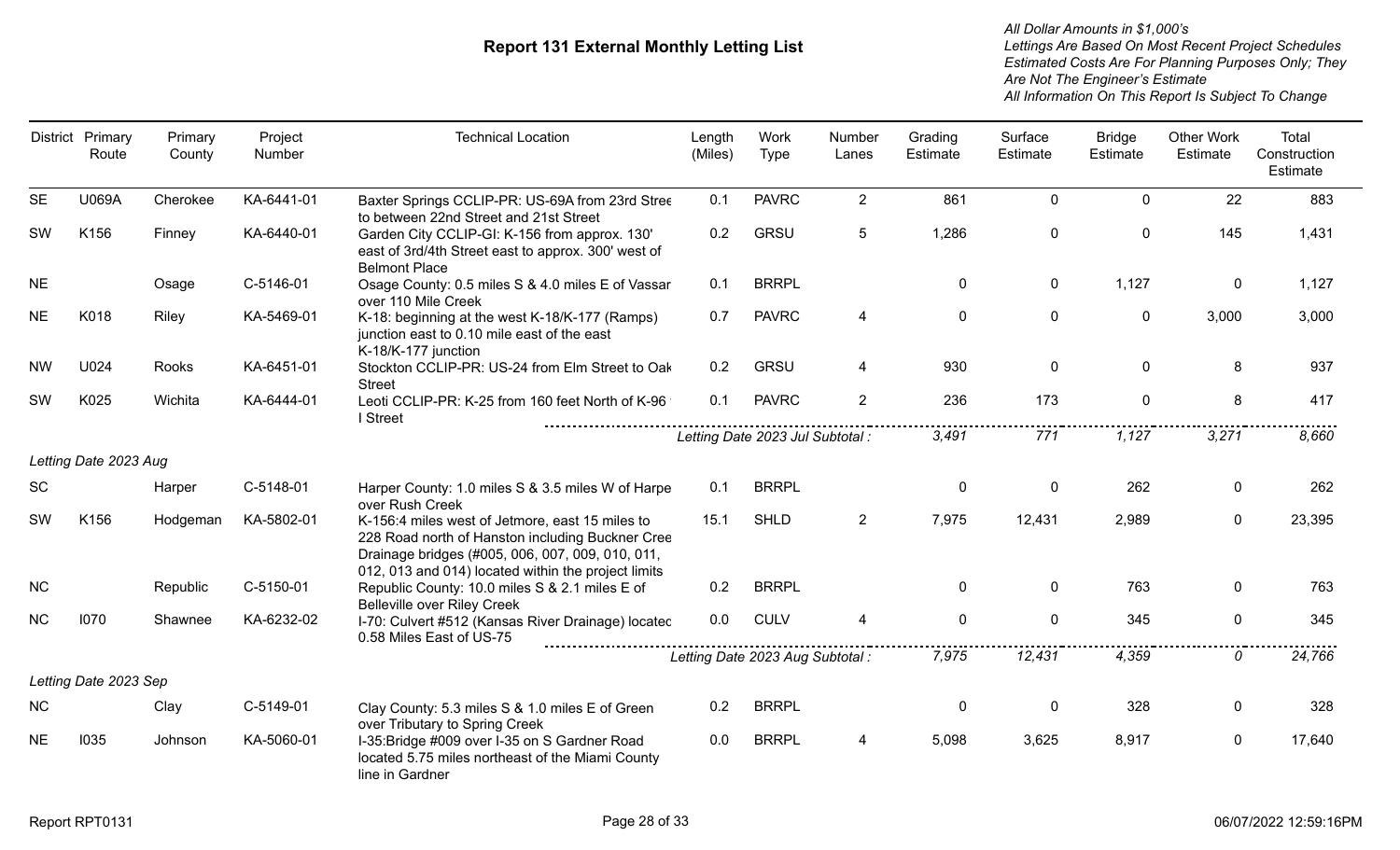|           | District Primary<br>Route | Primary<br>County     | Project<br>Number | <b>Technical Location</b>                                                                                                                                                                  | Length<br>(Miles) | Work<br>Type                     | Number<br>Lanes | Grading<br>Estimate | Surface<br>Estimate | <b>Bridge</b><br>Estimate | <b>Other Work</b><br>Estimate | Total<br>Construction<br>Estimate |
|-----------|---------------------------|-----------------------|-------------------|--------------------------------------------------------------------------------------------------------------------------------------------------------------------------------------------|-------------------|----------------------------------|-----------------|---------------------|---------------------|---------------------------|-------------------------------|-----------------------------------|
| <b>SC</b> | K042                      | Sedgwick              | KA-5807-01        | K-42: from the Sumner/Sedgwick Co Line<br>approximately 9.0 miles northeast to south of W<br>71st St at Clonmel                                                                            | 9.1               | <b>SHLD</b>                      | $\overline{2}$  | 3,740               | 8,623               | 1,018                     | $\mathbf 0$                   | 13,381                            |
| SC        | K042                      | Sumner                | KA-5806-01        | K-42: from approximately .2 mile east of the K-2/42<br>junction to the Sumner/Sedgwick county line                                                                                         | 6.4               | <b>SHLD</b>                      | $\overline{2}$  | 3,513               | 6,477               | 0                         | $\mathbf 0$                   | 9,990                             |
| SC        |                           | Sumner                | TE-0506-01        | Wellington: north side of 16th St from A St to<br>Woodlawn Ave                                                                                                                             | 0.5               | PEDBI                            |                 | $\mathbf 0$         | $\mathbf 0$         | $\mathbf 0$               | 406                           | 406                               |
|           |                           |                       |                   |                                                                                                                                                                                            |                   | Letting Date 2023 Sep Subtotal : |                 | 12,351              | 18,725              | 10,263                    | 406                           | 41,744                            |
|           | Letting Date 2023 Oct     |                       |                   |                                                                                                                                                                                            |                   |                                  |                 |                     |                     |                           |                               |                                   |
| <b>SE</b> | K007                      | Bourbon               | KA-5804-01        | K-7: Beginning at the Crawford/Bourbon county line<br>north to 0.4 mile southwest of U.S. 69 (includes<br>Little Pawnee Creek Drainage Bridge #030)                                        | 11.1              | <b>GRBRS</b>                     | $\overline{2}$  | 5,887               | 10,502              | 528                       | $\mathbf 0$                   | 16,917                            |
| <b>NC</b> | K082                      | Clay                  | KA-6721-01        | K-82 Bridge #025 (Cane Creek) 1 mile East of K-15                                                                                                                                          | 0.0               | <b>BRRPR</b>                     | $\overline{2}$  | 0                   | $\mathbf 0$         | 619                       | $\mathbf 0$                   | 619                               |
| <b>SE</b> | K007                      | Crawford              | KA-5803-01        | K-7: from the north city limits of Girard north to the<br>Crawford/Bourbon county line includes bridge #016<br>over Frisco Lake and Culvert #513 over Second Co<br>Creek Drainage          | 11.0              | <b>GRBRS</b>                     | $\overline{2}$  | 5,648               | 9,480               | 575                       | $\mathbf 0$                   | 15,702                            |
| <b>NC</b> | K004                      | <b>Morris</b>         | KA-3944-01        | K-4: Bridge #013 (Level Creek) Located 0.96 Miles<br>North of K-149                                                                                                                        | 0.0               | <b>BRRPL</b>                     | $\overline{2}$  | 951                 | $\mathbf 0$         | 857                       | $\mathbf 0$                   | 1,808                             |
| <b>SC</b> | U160                      | Sumner                | KA-5805-01        | US-160: Beginning East of I-35 East to Osage<br>Street within the City of Oxford                                                                                                           | 9.2               | <b>SHLD</b>                      | $\overline{2}$  | 7,141               | 9,479               | 649                       | $\mathbf 0$                   | 17,269                            |
|           |                           |                       |                   |                                                                                                                                                                                            |                   | Letting Date 2023 Oct Subtotal : |                 | 19,627              | 29,461              | 3,228                     | 0                             | 52,315                            |
|           | Letting Date 2023 Nov     |                       |                   |                                                                                                                                                                                            |                   |                                  |                 |                     |                     |                           |                               |                                   |
| SW        |                           | Finney                | C-5201-01         | Finney County: RS 1401 from Maple Street to<br><b>US-50</b>                                                                                                                                | 2.7               | <b>GRSU</b>                      |                 | 31                  | $\mathbf 0$         | $\mathbf 0$               | 166                           | 197                               |
| <b>SE</b> |                           | Greenwood             | C-5197-01         | Greenwood County: Major Collectors East of K-99                                                                                                                                            | 114.0             | SG                               |                 | 0                   | 0                   | 0                         | 259                           | 259                               |
| <b>NE</b> |                           | Leavenworth N-0733-01 |                   | Basehor: Parallel Rd from 158th St to 155th St,<br>158th St from Garden Parkway to Parallel Rd, trail<br>section between 158th and 155th south of Parallel<br>Rd along Metrogreen Corridor | 1.0               | <b>PEDBI</b>                     |                 | $\mathbf 0$         | $\mathbf 0$         | $\mathbf 0$               | 1,719                         | 1,719                             |
| <b>NE</b> |                           | Leavenworth N-0734-01 |                   | Basehor: 155th Street from Wolf Creek Parkway to<br>Elm Street                                                                                                                             | 1.5               | <b>GRSU</b>                      | $\overline{2}$  | 10,103              | $\mathbf 0$         | $\mathbf{0}$              | $\mathbf 0$                   | 10,103                            |
| <b>NE</b> |                           | Nemaha                | C-5195-01         | Nemaha County: Major Collectors North of US-36                                                                                                                                             | 105.6             | SG                               |                 | $\mathbf{0}$        | $\mathbf 0$         | $\mathbf 0$               | 240                           | 240                               |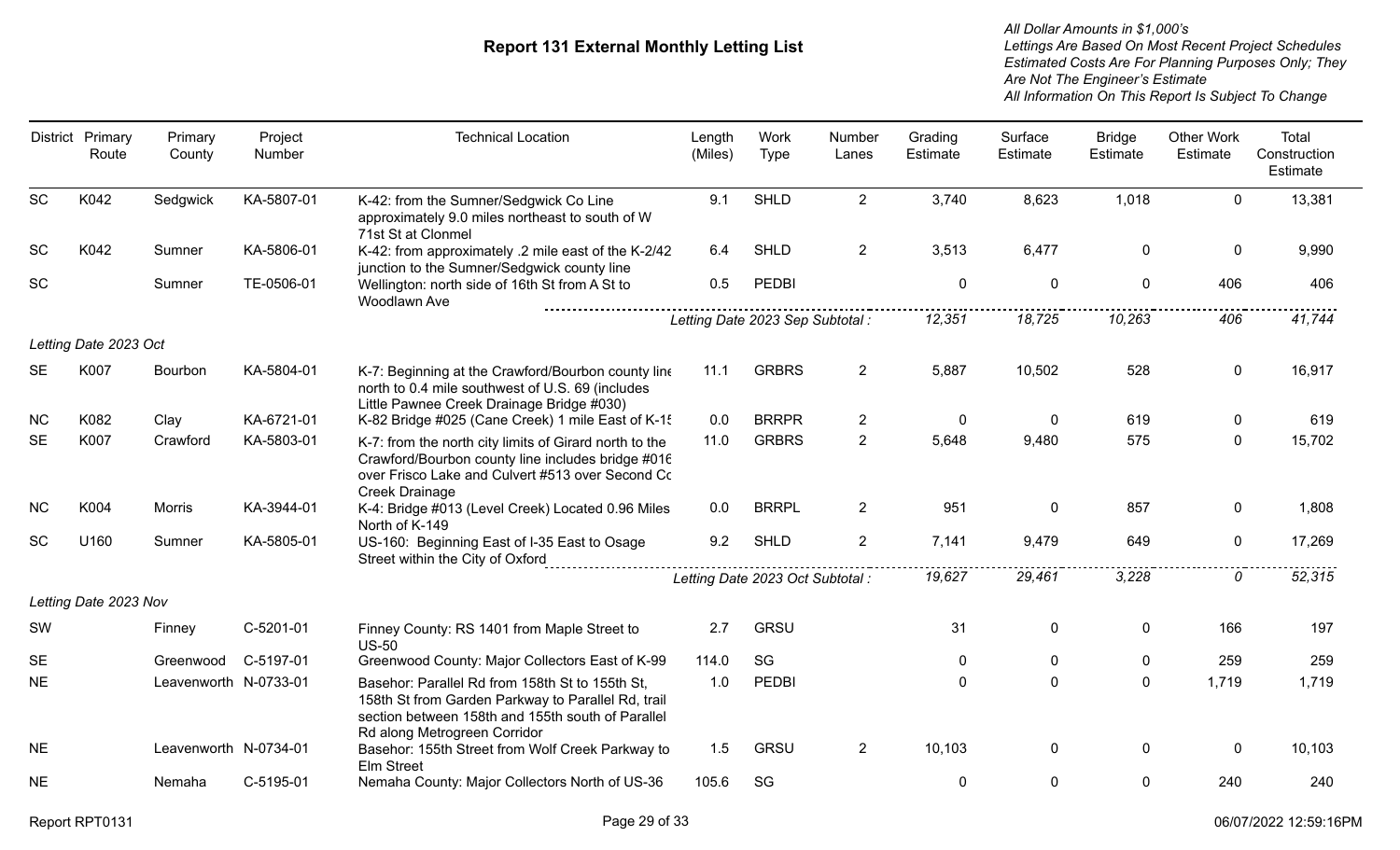|           | District Primary<br>Route | Primary<br>County | Project<br>Number | <b>Technical Location</b>                                                                                                  | Length<br>(Miles) | Work<br>Type                     | Number<br>Lanes | Grading<br>Estimate | Surface<br>Estimate | <b>Bridge</b><br>Estimate | <b>Other Work</b><br>Estimate | Total<br>Construction<br>Estimate |
|-----------|---------------------------|-------------------|-------------------|----------------------------------------------------------------------------------------------------------------------------|-------------------|----------------------------------|-----------------|---------------------|---------------------|---------------------------|-------------------------------|-----------------------------------|
| <b>NE</b> |                           | Wyandotte         | N-0728-01         | Edwardsville: 98th Street from Kansas Avenue to<br>North City Limits                                                       | 1.0               | <b>GRSU</b>                      | $\overline{2}$  | 9,233               | $\mathbf 0$         | $\mathbf 0$               | $\mathbf 0$                   | 9,233                             |
|           |                           |                   |                   |                                                                                                                            |                   | Letting Date 2023 Nov Subtotal : |                 | 19,366              | $\Omega$            | $\Omega$                  | 2,384                         | 21,750                            |
|           | Letting Date 2023 Dec     |                   |                   |                                                                                                                            |                   |                                  |                 |                     |                     |                           |                               |                                   |
| <b>SE</b> | K099                      | Chautauqua        | KA-5411-03        | K-99 located 3.28 miles north of the K-99/U.S.<br>166B junction                                                            | 0.1               | <b>GR-CU</b>                     | $\overline{2}$  | 217                 | 56                  | $\mathbf 0$               | $\mathbf 0$                   | 273                               |
| <b>NE</b> | 1035                      | Lyon              | KA-5714-01        | I-35: Bridge #010 over Lincoln Street located 1.78<br>miles east of Graphic Arts Road in Emporia                           | 0.0               | <b>BRRPL</b>                     | 4               | 1,521               | 0                   | 1,455                     | $\mathbf{0}$                  | 2,976                             |
| <b>NE</b> | K009                      | Nemaha            | KA-6439-01        | Centralia CCLIP-GI: K-9 from 6th Street to 3rd<br><b>Street</b>                                                            | 0.3               | <b>GRSU</b>                      | $\overline{2}$  | 474                 | 300                 | $\Omega$                  | 55                            | 829                               |
| <b>NE</b> | U024                      | Riley             | KA-5564-01        | US-24: junction US-24/K-113 in Riley County                                                                                | 0.0               | <b>RNDBT</b>                     | $\overline{2}$  | 4,914               | $\mathbf 0$         | $\mathbf{0}$              | $\mathbf{0}$                  | 4,914                             |
| <b>NE</b> | U024                      | Riley             | KA-5565-01        | US-24: junction US-24/K-13 in Riley County                                                                                 | 0.0               | <b>RNDBT</b>                     | 4               | 4,914               | $\Omega$            | $\Omega$                  | $\Omega$                      | 4,914                             |
| <b>NW</b> |                           | Russell           | C-5196-01         | Russell County: Major Collectors North of I-70 and<br>West of US-281                                                       | 53.0              | SG                               |                 | $\mathbf 0$         | $\Omega$            | $\mathbf{0}$              | 152                           | 152                               |
|           |                           |                   |                   |                                                                                                                            |                   | Letting Date 2023 Dec Subtotal : |                 | 12,041              | 356                 | 1,455                     | 206                           | 14,059                            |
|           | Letting Date 2024 Jan     |                   |                   |                                                                                                                            |                   |                                  |                 |                     |                     |                           |                               |                                   |
| SE.       | U059                      | Anderson          | KA-5566-01        | US-59: Located at Junction US-59/US-169                                                                                    | 0.0               | <b>INTER</b>                     | $\overline{2}$  | 2,492               | 0                   | 0                         | $\mathbf{0}$                  | 2,492                             |
| <b>SC</b> | U054                      | Kingman           | KA-6452-01        | Kingman CCLIP-PR: US-54/US-400 from approx.<br>140 feet East of Elm Street to K-14                                         | 0.2               | <b>GRSU</b>                      | 4               | 954                 | $\mathbf 0$         | $\mathbf 0$               | $\Omega$                      | 954                               |
|           |                           |                   |                   |                                                                                                                            |                   | Letting Date 2024 Jan Subtotal : |                 | 3,446               | 0                   | 0                         | 0                             | 3,446                             |
|           | Letting Date 2024 Feb     |                   |                   |                                                                                                                            |                   |                                  |                 |                     |                     |                           |                               |                                   |
| <b>SE</b> | U169                      | Anderson          | KA-6462-01        | US-169: At four locations beginning 0.76 miles<br>northeast of SW Missouri Rd, northeast to 0.2<br>miles north of 1900 Rd. | 10.4              | <b>GDFC</b>                      | $\overline{2}$  | $\mathbf 0$         | $\mathbf 0$         | $\mathbf 0$               | 426                           | 426                               |
| <b>SE</b> | U169                      | Anderson          | KA-6463-01        | US-169: At one location beginning at NE 2370 Rd.                                                                           | 0.1               | <b>GDFC</b>                      | $\overline{2}$  | $\mathbf{0}$        | $\Omega$            | $\mathbf{0}$              | 140                           | 140                               |
| <b>SE</b> | U166                      | Chautauqua        | KA-6464-01        | US-166: At four locations beginning 0.12 miles eas<br>of I St, east to 0.63 miles east of Road 30                          | 1.1               | <b>GDFC</b>                      | $\overline{2}$  | $\Omega$            | $\Omega$            | $\mathbf{0}$              | 678                           | 678                               |
| <b>SC</b> | U160                      | Comanche          | KA-6196-01        | U.S.160: Beginning 0.16 mile west of U.S. 160/U.S<br>183/K-1 junction north to E 4th Street in Coldwater                   | 5.2               | <b>SPECL</b>                     | $\overline{2}$  | $\mathbf{0}$        | $\Omega$            | $\mathbf{0}$              | 1,578                         | 1,578                             |
| SC        |                           | Edwards           | C-5199-01         | Edwards County: 260th Avenue from Kiowa County<br>Line to S Road and 270th Avenue from S road to<br><b>US-50</b>           | 14.7              | <b>SHLD</b>                      |                 | 759                 | $\mathbf 0$         | $\mathbf 0$               | $\mathbf 0$                   | 759                               |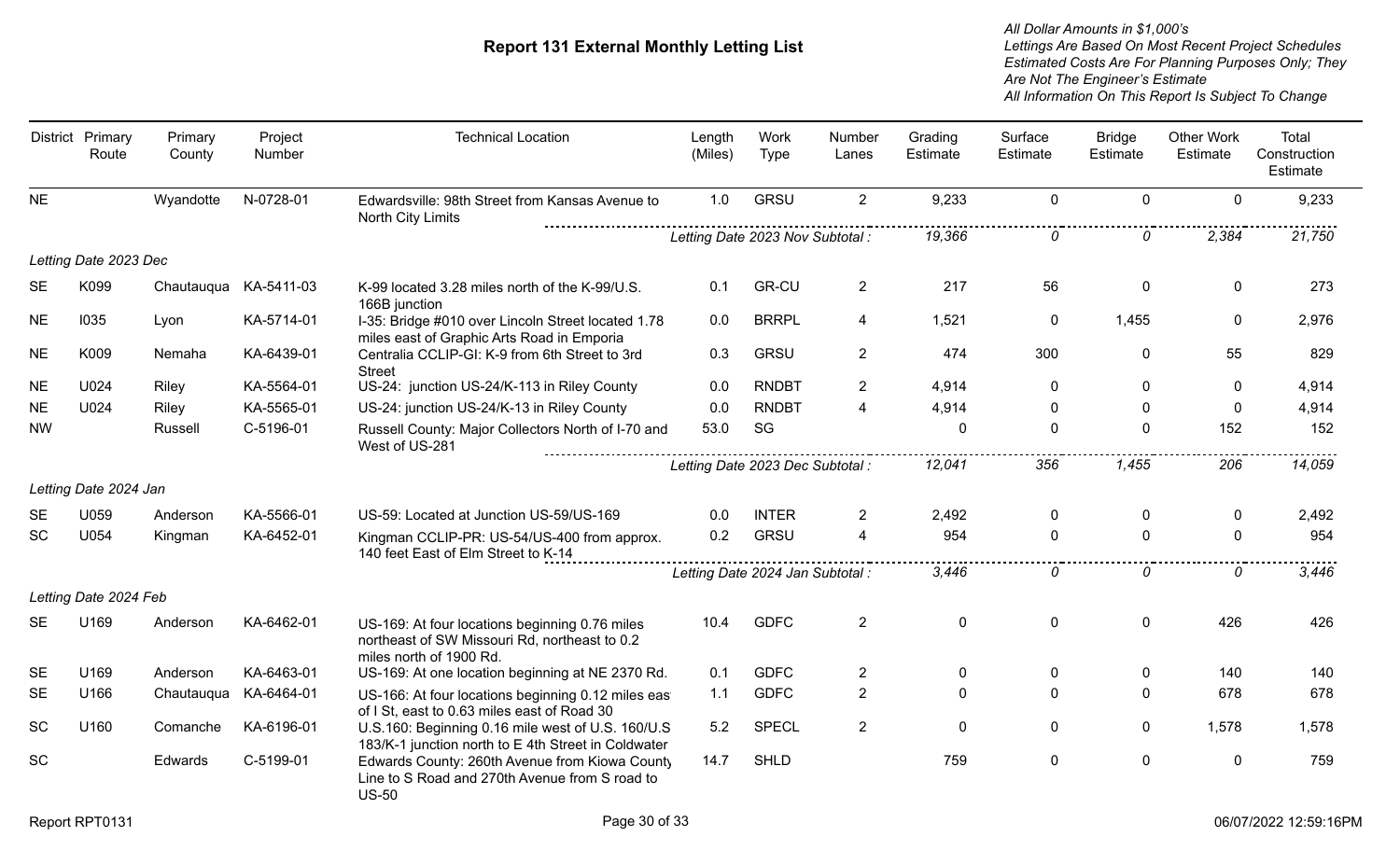|           | District Primary<br>Route | Primary<br>County     | Project<br>Number | <b>Technical Location</b>                                                                                                                                                                              | Length<br>(Miles) | Work<br><b>Type</b>              | Number<br>Lanes | Grading<br>Estimate | Surface<br>Estimate | <b>Bridge</b><br>Estimate | <b>Other Work</b><br>Estimate | Total<br>Construction<br>Estimate |
|-----------|---------------------------|-----------------------|-------------------|--------------------------------------------------------------------------------------------------------------------------------------------------------------------------------------------------------|-------------------|----------------------------------|-----------------|---------------------|---------------------|---------------------------|-------------------------------|-----------------------------------|
| <b>SE</b> | U054                      | Greenwood             | KA-6457-01        | US-54: At six locations beginning 0.27 miles east o<br>the BU/GW Co. Line, east to 0.67 miles east of<br>Twnshp Rd 302.                                                                                | 14.6              | <b>GDFC</b>                      | $\overline{2}$  | $\mathbf 0$         | $\mathbf 0$         | $\mathbf 0$               | 654                           | 654                               |
| <b>SE</b> | U059                      | Labette               | KA-6442-01        | Parsons CCLIP-PR: US-59 from 21st Street to Little<br>Labette Creek Bridge                                                                                                                             | 0.2               | <b>PAVRC</b>                     | $\overline{2}$  | 840                 | 0                   | 0                         | 26                            | 866                               |
| <b>SE</b> | U166                      | Montgomery KA-6465-01 |                   | US-166: At two locations beginning 0.71 miles east<br>of the CQ/MG Co. Line, east to 0.07 miles east of<br><b>US-75</b>                                                                                | 1.4               | <b>GDFC</b>                      | $\overline{2}$  | $\mathbf 0$         | 0                   | $\mathbf 0$               | 161                           | 161                               |
| <b>SE</b> | U166                      | Montgomery            | KA-6466-01        | US-166: At six locations beginning 0.21 miles east<br>of 1900 Rd, east to 0.47 miles east of County Roac<br>3950                                                                                       | 11.0              | <b>GDFC</b>                      | $\overline{2}$  | $\mathbf 0$         | $\mathbf 0$         | $\mathbf 0$               | 383                           | 383                               |
| <b>SE</b> | U169                      | Montgomery            | KA-6467-01        | US-169: At one location from the S. Jct.<br>US-169/3800 Rd to the N. Jct. US-169/3800 Rd.                                                                                                              | 0.1               | <b>GDFC</b>                      | $\overline{2}$  | 0                   | 0                   | $\mathbf 0$               | 96                            | 96                                |
| SC        |                           | Sedgwick              | N-0693-01         | Kechi: Oliver Avenue & Kechi Road (East 61st<br>Street N) Intersection                                                                                                                                 | 0.5               | <b>INTER</b>                     |                 | 2,339               | $\mathbf 0$         | $\mathbf 0$               | 0                             | 2,339                             |
| SW        | U083                      | Seward                | KA-6461-01        | US-83: At one location beginning 1.06 miles<br>northeast of Satanta Cut Off Rd.                                                                                                                        | 0.1               | <b>GDFC</b>                      | $\overline{2}$  | $\mathbf 0$         | $\overline{0}$      | $\mathbf 0$               | 107                           | 107                               |
|           |                           |                       |                   |                                                                                                                                                                                                        |                   | Letting Date 2024 Feb Subtotal : |                 | 3,938               | 0                   | 0                         | 4,249                         | 8,187                             |
|           | Letting Date 2024 Mar     |                       |                   |                                                                                                                                                                                                        |                   |                                  |                 |                     |                     |                           |                               |                                   |
| NE.       |                           | Johnson               | N-0745-01         | Johnson County: Lackman Road from W 167th<br>Street to W 159th Street                                                                                                                                  | 1.0               | <b>GRSU</b>                      |                 | 14,263              | $\mathbf 0$         | $\mathbf{0}$              | 2,336                         | 16,599                            |
|           |                           |                       |                   |                                                                                                                                                                                                        |                   | Letting Date 2024 Mar Subtotal : |                 | 14,263              | 0                   | $\Omega$                  | 2,336                         | 16,599                            |
|           | Letting Date 2024 Apr     |                       |                   |                                                                                                                                                                                                        |                   |                                  |                 |                     |                     |                           |                               |                                   |
| <b>SC</b> | K015                      | Sedgwick              | KA-6285-01        | K-15: Intersections at 71st, 47th and MacArthur<br>(City of Derby)                                                                                                                                     | 0.0               | <b>TRSGN</b>                     | 4               | $\mathbf 0$         | $\mathbf 0$         | $\mathbf 0$               | 571                           | 571                               |
| <b>SC</b> | K015                      | Sedgwick              | N-0727-01         | Derby: Nelson Drive between Patriot and just south<br>of Red Powell                                                                                                                                    | 0.6               | <b>GRSU</b>                      | $\overline{4}$  | 6,116               | $\mathbf 0$         | $\mathbf 0$               | $\mathbf{0}$                  | 6,116                             |
|           |                           |                       |                   |                                                                                                                                                                                                        |                   | Letting Date 2024 Apr Subtotal : |                 | 6.116               | 0                   | 0                         | 571                           | 6,686                             |
|           | Letting Date 2024 May     |                       |                   |                                                                                                                                                                                                        |                   |                                  |                 |                     |                     |                           |                               |                                   |
| SC        | K001                      | Comanche              | KA-6603-01        | K-1: Bridge #14 (Salt Fork Arkansas River) located<br>7.43 miles north of the OK/KS state line. Bridge<br>#015 (Salt Fork Arkansas River Drainage) located<br>7.54 miles north of the OK/KS state line | 0.0               | <b>BRRPR</b>                     | $\overline{2}$  | 0                   | $\mathbf 0$         | 1,600                     | 0                             | 1,600                             |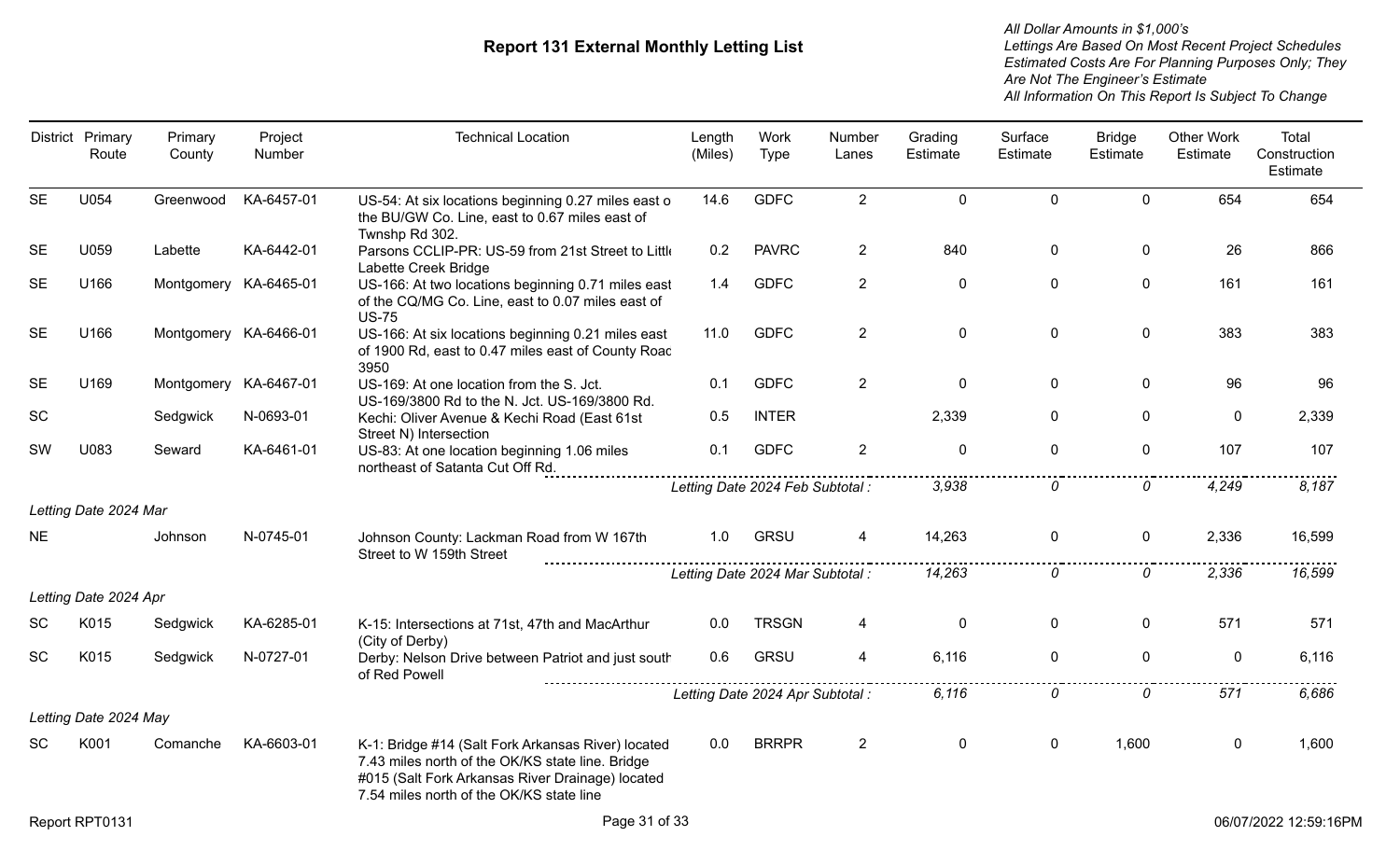|           | District Primary<br>Route | Primary<br>County | Project<br>Number | <b>Technical Location</b>                                                                                                       | Length<br>(Miles) | <b>Work</b><br>Type              | Number<br>Lanes | Grading<br>Estimate | Surface<br>Estimate | <b>Bridge</b><br>Estimate | <b>Other Work</b><br>Estimate | Total<br>Construction<br>Estimate |
|-----------|---------------------------|-------------------|-------------------|---------------------------------------------------------------------------------------------------------------------------------|-------------------|----------------------------------|-----------------|---------------------|---------------------|---------------------------|-------------------------------|-----------------------------------|
|           |                           |                   |                   |                                                                                                                                 |                   | Letting Date 2024 May Subtotal : |                 |                     | n                   | 1.600                     | n                             | .<br>1,600                        |
|           | Letting Date 2024 Jun     |                   |                   |                                                                                                                                 |                   |                                  |                 |                     |                     |                           |                               |                                   |
| <b>SC</b> | U056                      | Barton            | KA-6363-01        | Great Bend: US-56/McKinley                                                                                                      | 0.0               | <b>TRSGN</b>                     | 4               | $\mathbf{0}$        | $\mathbf{0}$        | $\Omega$                  | 300                           | 300                               |
| <b>NE</b> |                           | Lyon              | C-5188-01         | Lyon County: RS 412 from North City Limits of<br>Americus to US-56                                                              | 10.0              | <b>GR</b>                        | $\overline{2}$  | 1,031               | 0                   | $\Omega$                  | $\Omega$                      | 1,031                             |
| SW        | U054                      | Seward            | KA-6280-01        | US-54: Located at US-54 & Western (City of<br>Liberal)                                                                          | 0.0               | <b>TRSGN</b>                     | 4               | 399                 | $\mathbf{0}$        | $\Omega$                  | $\Omega$                      | 399                               |
|           |                           |                   |                   |                                                                                                                                 |                   | Letting Date 2024 Jun Subtotal : |                 | 1,430               | 0                   | 0                         | 300                           | 1,730                             |
|           | Letting Date 2024 Jul     |                   |                   |                                                                                                                                 |                   |                                  |                 |                     |                     |                           |                               |                                   |
| <b>SC</b> |                           | Reno              | C-5198-01         | Reno County: Major and Minor Collectors West of<br>$K-14$                                                                       | 317.0             | SG                               |                 | 0                   | 0                   | $\mathbf{0}$              | 398                           | 398                               |
|           |                           |                   |                   |                                                                                                                                 |                   | Letting Date 2024 Jul Subtotal : |                 | 0                   | 0                   | $\Omega$                  | 398                           | 398                               |
|           | Letting Date 2024 Aug     |                   |                   |                                                                                                                                 |                   |                                  |                 |                     |                     |                           |                               |                                   |
| SW        |                           | <b>Ness</b>       | C-5200-01         | Ness County: RS 280 from 20 Road to K-96                                                                                        | 11.0              | <b>GRSU</b>                      |                 | 114                 | 0                   | $\mathbf{0}$              | 336                           | 451                               |
| <b>NC</b> | K148                      | Washington        | KA-6759-01        | K-148: Culvert #509 (Parsons Creek) located 7.95<br>Miles East of the Republic County Line                                      | 0.0               | <b>CULV</b>                      | $\overline{2}$  | $\Omega$            | $\Omega$            | 915                       | $\Omega$                      | 915                               |
|           |                           |                   |                   |                                                                                                                                 |                   | Letting Date 2024 Aug Subtotal : |                 | 114                 | 0                   | 915                       | 336                           | 1,366                             |
|           | Letting Date 2024 Sep     |                   |                   |                                                                                                                                 |                   |                                  |                 |                     |                     |                           |                               |                                   |
| <b>SE</b> | K052                      | Linn              | KA-6762-01        | K-52: Culvert #504 (Little Sugar Creek Drainage)<br>located 0.91 Miles West of South Junction K-7/K-52                          | 0.0               | <b>CULV</b>                      | $\overline{2}$  | 0                   | 0                   | 655                       | $\mathbf{0}$                  | 655                               |
| <b>NC</b> | 1135                      | McPherson         | KA-6754-01        | I-135: bridges #030 and #031 over the Union Pacifi<br>Railroad located 0.58 Miles North of US-56<br>(Northbound and Southbound) | 0.0               | <b>BRDEC</b>                     | 4               | $\mathbf 0$         | 0                   | 2,407                     | $\mathbf 0$                   | 2,407                             |
| <b>NC</b> |                           | Mitchell          | C-5194-01         | Mitchell County: RS 236 between K Road and<br><b>Cawker City South City Limits</b>                                              | 5.6               | <b>GRSU</b>                      | $\overline{2}$  | 234                 | 0                   | $\mathbf 0$               | 2,173                         | 2,408                             |
| <b>NE</b> |                           | Wabaunsee         | C-5193-01         | Wabaunsee County: RS 99 from K-4 to Harveyville<br>Road                                                                         | 6.5               | <b>GRSU</b>                      | $\overline{2}$  | 103                 | 0                   | $\mathbf 0$               | 205                           | 308                               |
| <b>NC</b> | K148                      | Washington        | KA-6760-01        | K-148: Culvert #528 (Horseshoe Creek) located 2.6<br>Miles North of K-243                                                       | 0.0               | <b>CULV</b>                      | $\overline{2}$  | $\mathbf 0$         | 0                   | 745                       | $\mathbf 0$                   | 745                               |
|           |                           |                   |                   |                                                                                                                                 |                   | Letting Date 2024 Sep Subtotal : |                 | 337                 | 0                   | 3,807                     | 2,379                         | 6,523                             |